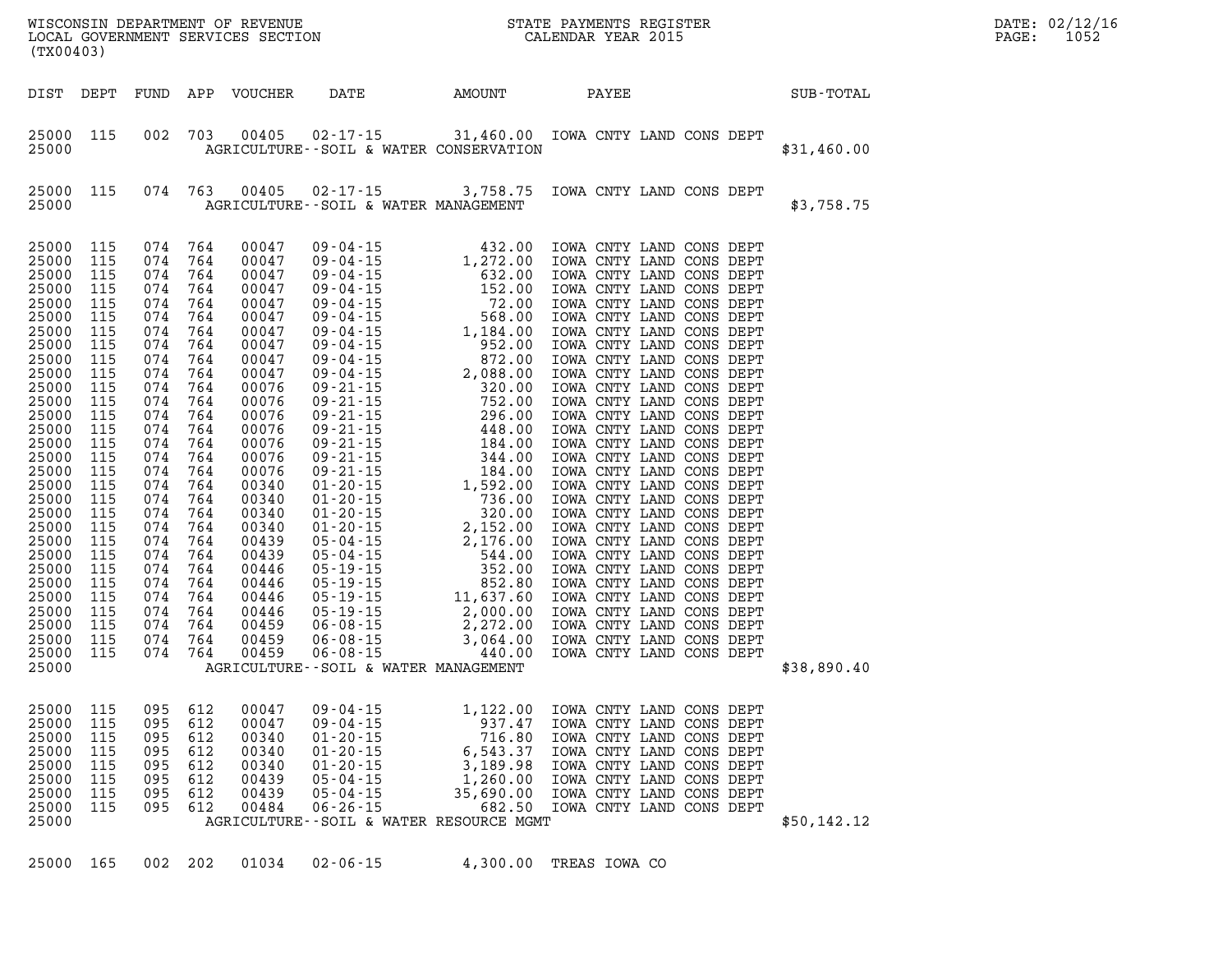| (TX00403)                                              |                          |                          |                                          |                                                   |                                                                      |                                                                                                                                                                                                                          | WISCONSIN DEPARTMENT OF REVENUE<br>LOCAL GOVERNMENT SERVICES SECTION CALENDAR YEAR 2015                                              |  | $\mathtt{PAGE:}$ | DATE: 02/12/16<br>1053 |  |
|--------------------------------------------------------|--------------------------|--------------------------|------------------------------------------|---------------------------------------------------|----------------------------------------------------------------------|--------------------------------------------------------------------------------------------------------------------------------------------------------------------------------------------------------------------------|--------------------------------------------------------------------------------------------------------------------------------------|--|------------------|------------------------|--|
|                                                        |                          |                          |                                          | DIST DEPT FUND APP VOUCHER                        |                                                                      |                                                                                                                                                                                                                          | DATE AMOUNT PAYEE SUB-TOTAL                                                                                                          |  |                  |                        |  |
|                                                        |                          |                          |                                          |                                                   |                                                                      |                                                                                                                                                                                                                          | 25000 SAFETY/PROF SERV-PRIVATE SEWAGESYS AIDS                                                                                        |  | \$4,300.00       |                        |  |
| 25000 370<br>25000<br>25000 370<br>25000               | 370                      |                          | 012 553                                  | 012 553 00049<br>00127<br>012 553 00127           |                                                                      | NAT RESOURCES - - WILDLIFE DAMAGE CLAIMS                                                                                                                                                                                 | 09-22-15 7,821.29 IOWA CNTY LAND CONS DEPT<br>03-03-15 509.05 IOWA CNTY LAND CONS DEPT<br>03-03-15 7,848.63 IOWA CNTY LAND CONS DEPT |  | \$16, 178.97     |                        |  |
| 25000<br>25000                                         | 370                      |                          |                                          |                                                   |                                                                      | 012 566 00001 09-17-15 20,409.68 TREAS IOWA CO<br>NAT RESOURCES-FOREST CROP/MANAGED FOREST                                                                                                                               |                                                                                                                                      |  | \$20,409.68      |                        |  |
| 25000<br>25000                                         | 370                      |                          | 012 574                                  |                                                   |                                                                      | 01915  02-27-15  1,271.28  TREAS  IOWA  CO<br>NAT RESOURCES -- SNOWMOBILE TRAIL AIDS                                                                                                                                     |                                                                                                                                      |  | \$1,271.28       |                        |  |
| 25000<br>25000                                         | 370                      |                          | 012 584                                  | 00015                                             |                                                                      | NAT RESOURCES -- PMT IN LIEU OF TAXES                                                                                                                                                                                    | 09-01-15 859.00 TREAS IOWA CO                                                                                                        |  | \$859.00         |                        |  |
| 25000<br>25000                                         | 395                      |                          | 011 168                                  | 50025                                             | TRANSPORTATION -- ELDERLY & DISABLED                                 |                                                                                                                                                                                                                          | 06-09-15 68,117.00 COUNTY OF IOWA                                                                                                    |  | \$68,117.00      |                        |  |
| 25000<br>25000<br>25000<br>25000<br>25000 395<br>25000 | 395<br>395<br>395<br>395 |                          | 011 185<br>011 185<br>011 185<br>011 185 | 61102<br>61102<br>67622<br>70026<br>011 185 70026 |                                                                      | 09-28-15 1,418.84 TREAS IOWA CO<br>09-28-15 2,881.56 TREAS IOWA CO<br>12-03-15 7,821.42 TREAS IOWA CO<br>12-29-15 1,444.16 TREAS IOWA CO<br>12-29-15 224.38 TREAS IOWA CO<br>TRANSPORTATION - - HIGHWAY SAFETY - FEDERAL |                                                                                                                                      |  | \$14,390.36      |                        |  |
| 25000<br>25000<br>25000 395<br>25000                   | 395<br>395               |                          | 011 190<br>011 190<br>011 190            | 36025<br>52025<br>64025                           |                                                                      | TRANSPORTATION--GENERAL TRANSP AIDS-GTA                                                                                                                                                                                  | 01-05-15 231,870.93 COUNTY OF IOWA<br>07-06-15 463,741.86 COUNTY OF IOWA<br>10-05-15 231,870.94 COUNTY OF IOWA                       |  | \$927,483.73     |                        |  |
| 25000<br>25000                                         | 395                      |                          | 011 278                                  | 68886                                             |                                                                      | 12-14-15 3,522.41 TREAS IOWA CO<br>TRANSPORTATION - - LRIP/TRIP/MSIP GRANTS                                                                                                                                              |                                                                                                                                      |  | \$3,522.41       |                        |  |
| 25000<br>25000<br>25000<br>25000                       | 395<br>395<br>395        | 011<br>011<br>011        | 568<br>568<br>568                        | 45229<br>47722<br>55450                           | $04 - 16 - 15$<br>$05 - 15 - 15$<br>$07 - 30 - 15$                   | 11,000.00<br>5,669.00<br>5,331.00<br>TRANSPORTATION-PRETRIAL INTOX DRIVER INT                                                                                                                                            | IOWA CO<br>IOWA CO<br>IOWA CO                                                                                                        |  | \$22,000.00      |                        |  |
| 25000<br>25000<br>25000<br>25000                       | 435<br>435<br>435<br>435 | 005<br>005<br>005<br>005 | 000<br>000<br>000<br>000                 | 90511<br>90514<br>90515<br>90517                  | $01 - 01 - 15$<br>$02 - 01 - 15$<br>$03 - 01 - 15$<br>$04 - 01 - 15$ | 16,653.00<br>11,050.00<br>11,248.00<br>28,296.00                                                                                                                                                                         | IOWA CO<br>IOWA CO<br>IOWA CO<br>IOWA CO                                                                                             |  |                  |                        |  |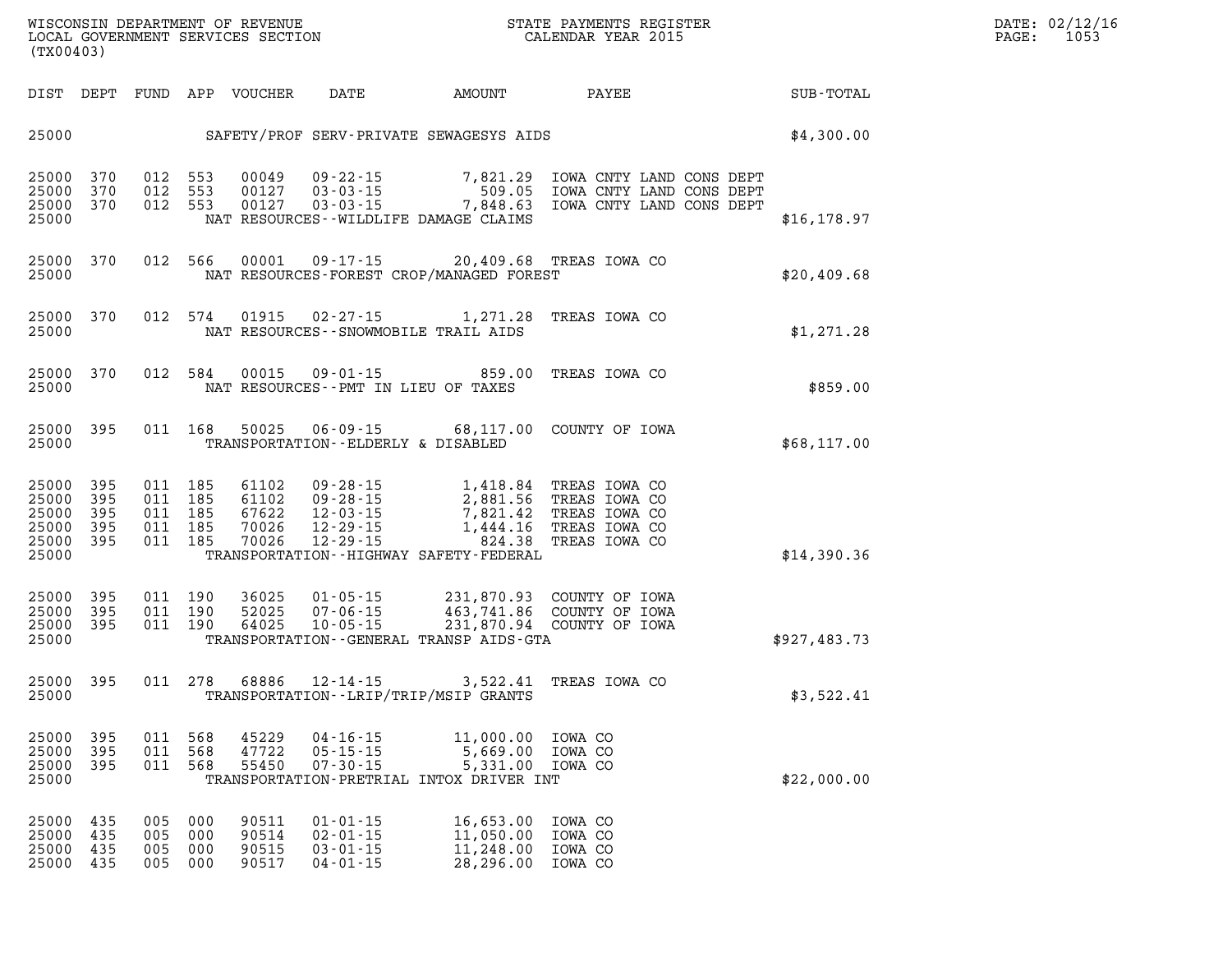| DIST                                                                                                                                                                    | DEPT                                                                                                                       | FUND                                                                                                                       | APP                                                                                                                        | <b>VOUCHER</b>                                                                                                                                                 | DATE                                                                                                                                                                                                                                                                                                                             | AMOUNT                                                                                                                                                                                                                                                                   | PAYEE                                                                                                                                                                                                                            | SUB-TOTAL                                                                                                                                                                                                    |
|-------------------------------------------------------------------------------------------------------------------------------------------------------------------------|----------------------------------------------------------------------------------------------------------------------------|----------------------------------------------------------------------------------------------------------------------------|----------------------------------------------------------------------------------------------------------------------------|----------------------------------------------------------------------------------------------------------------------------------------------------------------|----------------------------------------------------------------------------------------------------------------------------------------------------------------------------------------------------------------------------------------------------------------------------------------------------------------------------------|--------------------------------------------------------------------------------------------------------------------------------------------------------------------------------------------------------------------------------------------------------------------------|----------------------------------------------------------------------------------------------------------------------------------------------------------------------------------------------------------------------------------|--------------------------------------------------------------------------------------------------------------------------------------------------------------------------------------------------------------|
| 25000<br>25000<br>25000<br>25000<br>25000<br>25000<br>25000<br>25000<br>25000                                                                                           | 435<br>435<br>435<br>435<br>435<br>435<br>435<br>435                                                                       | 005<br>005<br>005<br>005<br>005<br>005<br>005<br>005                                                                       | 000<br>000<br>000<br>000<br>000<br>000<br>000<br>000                                                                       | 90518<br>90519<br>90600<br>90601<br>90604<br>90607<br>90609<br>90611                                                                                           | $05 - 01 - 15$<br>$06 - 01 - 15$<br>$07 - 01 - 15$<br>$08 - 01 - 15$<br>$09 - 01 - 15$<br>$10 - 01 - 15$<br>$11 - 02 - 15$<br>$12 - 01 - 15$<br>HEALTH SERVICES - - STATE/FED AIDS                                                                                                                                               | 30,828.00<br>7,600.00<br>14,801.00<br>8,569.00<br>116,109.00<br>22,720.00<br>16,306.00<br>7,504.00                                                                                                                                                                       | IOWA CO<br>IOWA CO<br>IOWA CO<br>IOWA CO<br>IOWA CO<br>IOWA CO<br>IOWA CO<br>IOWA CO                                                                                                                                             | \$291,684.00                                                                                                                                                                                                 |
| 25000<br>25000<br>25000<br>25000<br>25000<br>25000<br>25000<br>25000<br>25000<br>25000<br>25000<br>25000<br>25000<br>25000<br>25000<br>25000<br>25000<br>25000<br>25000 | 437<br>437<br>437<br>437<br>437<br>437<br>437<br>437<br>437<br>437<br>437<br>437<br>437<br>437<br>437<br>437<br>437<br>437 | 005<br>005<br>005<br>005<br>005<br>005<br>005<br>005<br>005<br>005<br>005<br>005<br>005<br>005<br>005<br>005<br>005<br>005 | 000<br>000<br>000<br>000<br>000<br>000<br>000<br>000<br>000<br>000<br>000<br>000<br>000<br>000<br>000<br>000<br>000<br>000 | 00000<br>00000<br>00000<br>00000<br>00000<br>00000<br>00000<br>00000<br>00000<br>00000<br>00000<br>00000<br>00000<br>00000<br>00000<br>00000<br>00000<br>00000 | $01 - 05 - 15$<br>$01 - 30 - 15$<br>$02 - 05 - 15$<br>$03 - 05 - 15$<br>$03 - 24 - 15$<br>$04 - 06 - 15$<br>$04 - 07 - 15$<br>$04 - 17 - 15$<br>$04 - 30 - 15$<br>$05 - 05 - 15$<br>$06 - 05 - 15$<br>$07 - 06 - 15$<br>$07 - 30 - 15$<br>$08 - 05 - 15$<br>$08 - 21 - 15$<br>$09 - 08 - 15$<br>$09 - 23 - 15$<br>$10 - 05 - 15$ | 4,173.35<br>29,501.99<br>5,252.15<br>62,549.05<br>38,659.00<br>20,827.90<br>1,675.56<br>7,194.00<br>45,574.15<br>6,162.90<br>7,357.05<br>6,417.65<br>39,232.99<br>3,678.20<br>1,408.00<br>9,755.38<br>214,560.00<br>16,130.10<br>CHILDREN & FAMILIES--STATE/FEDERAL AIDS | IOWA<br>IOWA CHILD SUPPORT<br>IOWA<br>IOWA<br>IOWA<br>IOWA<br>IOWA CHILD SUPPORT<br>IOWA<br>IOWA CHILD SUPPORT<br>IOWA<br>IOWA<br>IOWA<br>IOWA CHILD SUPPORT<br><b>IOWA</b><br>IOWA CHILD SUPPORT<br><b>IOWA</b><br>IOWA<br>IOWA | $\star$<br>$\star$<br>$\star$<br>$\star$<br>$\star$<br>*<br>$\star$<br>$\star$<br>$\star$<br>$\star$<br>$\star$<br>$\star$<br>$\star$<br>$\star$<br>$\star$<br>$\star$<br>$\star$<br>$\star$<br>\$520,109.42 |
| 25000<br>25000                                                                                                                                                          | 455                                                                                                                        | 002                                                                                                                        | 202                                                                                                                        | 00779                                                                                                                                                          | $09 - 01 - 15$                                                                                                                                                                                                                                                                                                                   | 614.89<br>JUSTICE -- LAW ENFORCEMENT TRAINING REIMB                                                                                                                                                                                                                      | TREAS IOWA CNTY                                                                                                                                                                                                                  | \$614.89                                                                                                                                                                                                     |
| 25000<br>25000                                                                                                                                                          | 455                                                                                                                        | 002                                                                                                                        | 221                                                                                                                        | 14                                                                                                                                                             | $07 - 21 - 15$                                                                                                                                                                                                                                                                                                                   | 320.00<br>JUSTICE -- LAW ENFORCEMENT SERVICES AID                                                                                                                                                                                                                        | TREAS IOWA CNTY                                                                                                                                                                                                                  | \$320.00                                                                                                                                                                                                     |
| 25000<br>25000<br>25000                                                                                                                                                 | 455<br>455                                                                                                                 | 002<br>002                                                                                                                 | 231<br>231                                                                                                                 | 00779<br>20                                                                                                                                                    | $09 - 01 - 15$<br>$04 - 27 - 15$<br>JUSTICE - - LAW ENFORCEMENT TRAINING                                                                                                                                                                                                                                                         | 536.17<br>5,120.00                                                                                                                                                                                                                                                       | TREAS IOWA CNTY<br>TREAS IOWA CNTY                                                                                                                                                                                               | \$5,656.17                                                                                                                                                                                                   |
| 25000<br>25000<br>25000<br>25000                                                                                                                                        | 455<br>455<br>455                                                                                                          | 002<br>002<br>002                                                                                                          | 251<br>251<br>251                                                                                                          | 05776<br>05783<br>07364                                                                                                                                        | 04 - 24 - 15<br>$04 - 24 - 15$<br>$07 - 16 - 15$                                                                                                                                                                                                                                                                                 | 4,794.42<br>1,716.12<br>3,273.03<br>JUSTICE - - TRUANCY PROGRAM - GRANT FUNDS                                                                                                                                                                                            | TREAS IOWA CNTY<br>TREAS IOWA CNTY<br>TREAS IOWA CNTY                                                                                                                                                                            | \$9,783.57                                                                                                                                                                                                   |
| 25000                                                                                                                                                                   | 455                                                                                                                        | 002                                                                                                                        | 271                                                                                                                        | 04661                                                                                                                                                          | $02 - 26 - 15$                                                                                                                                                                                                                                                                                                                   | 4,614.25                                                                                                                                                                                                                                                                 | TREAS IOWA CO                                                                                                                                                                                                                    |                                                                                                                                                                                                              |

**25000 JUSTICE--TREATMENT ALT/DIVERSION GRANT \$4,614.25**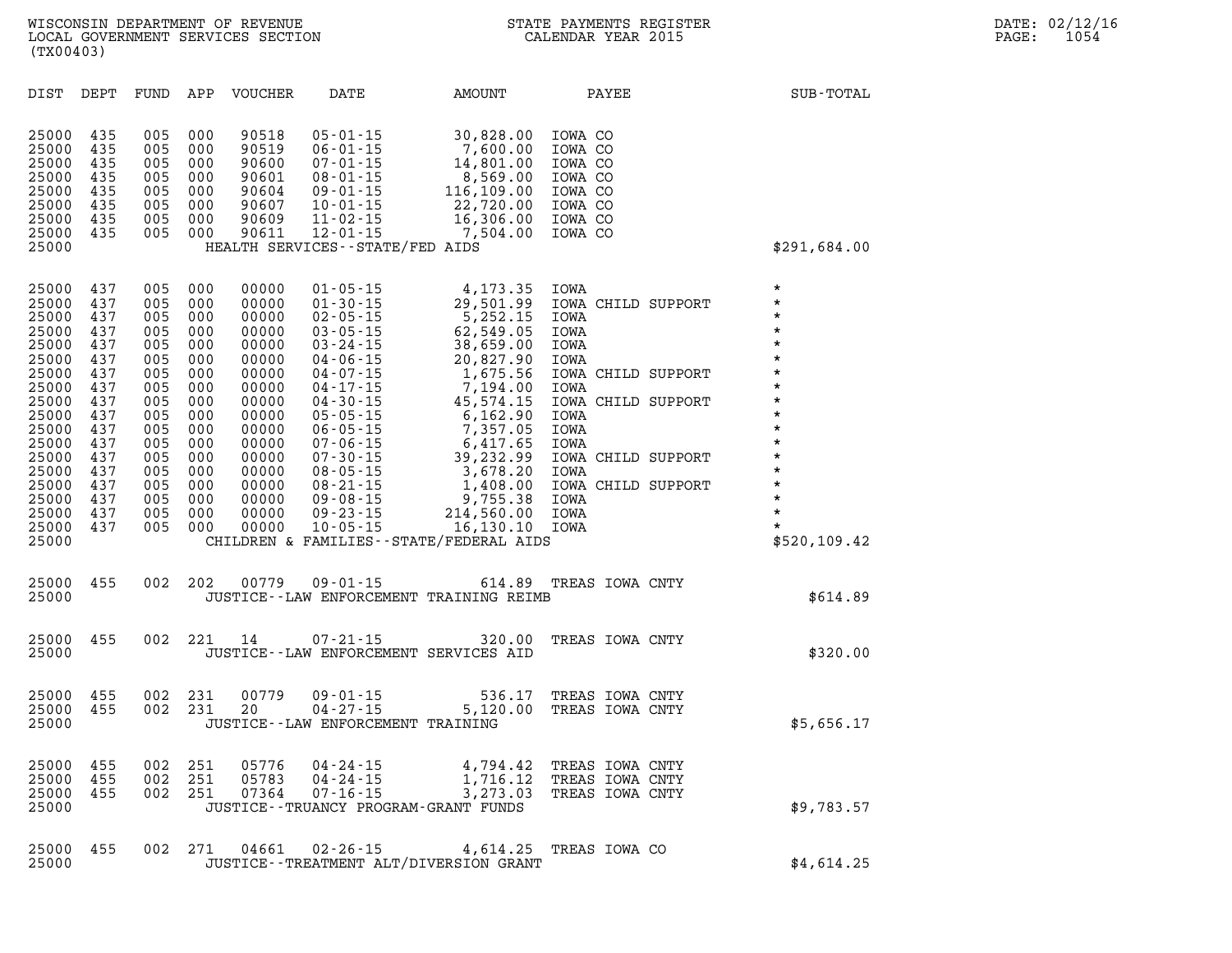| DATE: | 02/12/16 |
|-------|----------|
| PAGE: | 1055     |

| (TX00403)                                                                              |                                                                    |                                                                    |                                                                    |                                                                                        |                                                                                                                                                                                  |                                                                                                                                                                                                                                               |                                                                                                                                                                        |  |                                                                                             | DATE: 02/12/1<br>$\mathtt{PAGE:}$<br>1055 |
|----------------------------------------------------------------------------------------|--------------------------------------------------------------------|--------------------------------------------------------------------|--------------------------------------------------------------------|----------------------------------------------------------------------------------------|----------------------------------------------------------------------------------------------------------------------------------------------------------------------------------|-----------------------------------------------------------------------------------------------------------------------------------------------------------------------------------------------------------------------------------------------|------------------------------------------------------------------------------------------------------------------------------------------------------------------------|--|---------------------------------------------------------------------------------------------|-------------------------------------------|
|                                                                                        |                                                                    |                                                                    |                                                                    |                                                                                        |                                                                                                                                                                                  |                                                                                                                                                                                                                                               |                                                                                                                                                                        |  | DIST DEPT FUND APP VOUCHER DATE AMOUNT PAYEE SUB-TOTAL                                      |                                           |
| 25000 455<br>25000 455<br>25000                                                        |                                                                    |                                                                    |                                                                    |                                                                                        |                                                                                                                                                                                  | JUSTICE - - VICTIM/WITNESS ASSISTANCE SERV                                                                                                                                                                                                    |                                                                                                                                                                        |  | \$31,149.78                                                                                 |                                           |
| 25000 465<br>25000                                                                     |                                                                    |                                                                    |                                                                    |                                                                                        |                                                                                                                                                                                  |                                                                                                                                                                                                                                               |                                                                                                                                                                        |  | 465 002 305 00262 09-29-15 31,562.91 TREAS IOWA<br>MILITARY AFFAIRS-EMER MGMT-DISASTER RECO |                                           |
| 25000                                                                                  |                                                                    |                                                                    |                                                                    |                                                                                        |                                                                                                                                                                                  | 25000 465 002 337 01342 06-24-15 3,934.50 TREAS IOWA CO<br>MILITARY AFFAIRS-EMERGENCY MGMT PLANNING                                                                                                                                           |                                                                                                                                                                        |  | \$3,934.50                                                                                  |                                           |
| 25000 465<br>25000 465<br>25000 465<br>25000 465<br>25000                              |                                                                    |                                                                    |                                                                    |                                                                                        |                                                                                                                                                                                  | 002 342 00022 08-13-15 4,047.21 TREAS IOWA CO<br>002 342 00262 09-29-15 189,377.45 TREAS IOWA<br>002 342 00906 01-15-15 16,801.38 TREAS IOWA CO<br>002 342 01413 06-25-15 16,821.07 TREAS IOWA CO<br>MILITARY AFFAIRS-EMERGENCY MGMT-FED FUND |                                                                                                                                                                        |  | \$227,047.11                                                                                |                                           |
| 25000 465<br>25000 465<br>25000 465<br>25000                                           |                                                                    |                                                                    |                                                                    |                                                                                        | MILITARY AFFAIRS - HOMELAND SEC GRANT                                                                                                                                            | 002 350 00097 08-17-15 57,500.89 TREAS IOWA CNTY<br>002 350 00830 03-31-15 32,193.00 TREAS IOWA CNTY<br>002 350 00958 05-14-15 128,996.25 TREAS IOWA CNTY                                                                                     |                                                                                                                                                                        |  | \$218,690.14                                                                                |                                           |
|                                                                                        |                                                                    |                                                                    |                                                                    |                                                                                        |                                                                                                                                                                                  | 25000 465 072 364 00989 01-20-15 3,657.00 TREAS IOWA CO                                                                                                                                                                                       |                                                                                                                                                                        |  | \$3,657.00                                                                                  |                                           |
| 25000                                                                                  |                                                                    |                                                                    |                                                                    |                                                                                        | VETERANS AFFAIRS GRANTS                                                                                                                                                          |                                                                                                                                                                                                                                               |                                                                                                                                                                        |  | \$50.00                                                                                     |                                           |
|                                                                                        |                                                                    |                                                                    |                                                                    |                                                                                        |                                                                                                                                                                                  | 25000 485 082 267 06028 06-12-15 225.00 TREAS IOWA CO                                                                                                                                                                                         |                                                                                                                                                                        |  | \$225.00                                                                                    |                                           |
| 25000                                                                                  |                                                                    |                                                                    |                                                                    |                                                                                        | VETERANS AFFAIRS--GRANTS TO COUNTIES                                                                                                                                             | 25000 485 083 370 06028 06-12-15 225.00 TREAS IOWA CO                                                                                                                                                                                         |                                                                                                                                                                        |  | \$225.00                                                                                    |                                           |
| 25000<br>25000<br>25000<br>25000<br>25000<br>25000<br>25000<br>25000<br>25000<br>25000 | 505<br>505<br>505<br>505<br>505<br>505<br>505<br>505<br>505<br>505 | 002<br>002<br>002<br>002<br>002<br>002<br>002<br>002<br>002<br>002 | 155<br>155<br>155<br>155<br>155<br>155<br>155<br>155<br>155<br>155 | 60032<br>60099<br>60134<br>60524<br>60524<br>60567<br>60594<br>60594<br>60706<br>60706 | $08 - 06 - 15$<br>$09 - 09 - 15$<br>$09 - 23 - 15$<br>$02 - 24 - 15$<br>$02 - 24 - 15$<br>$03 - 10 - 15$<br>$03 - 24 - 15$<br>$03 - 24 - 15$<br>$05 - 21 - 15$<br>$05 - 21 - 15$ | 832.00<br>2,944.00<br>2,867.00<br>1,827.00<br>53.00<br>1,218.00<br>370.00<br>1,549.00<br>233.00<br>790.00                                                                                                                                     | TREAS IOWA CO<br>TREAS IOWA CO<br>TREAS IOWA CO<br>TREAS IOWA CO<br>TREAS IOWA CO<br>TREAS IOWA CO<br>TREAS IOWA CO<br>TREAS IOWA CO<br>TREAS IOWA CO<br>TREAS IOWA CO |  |                                                                                             |                                           |

**25000 505 002 155 60783 06-08-15 1,579.00 TREAS IOWA CO**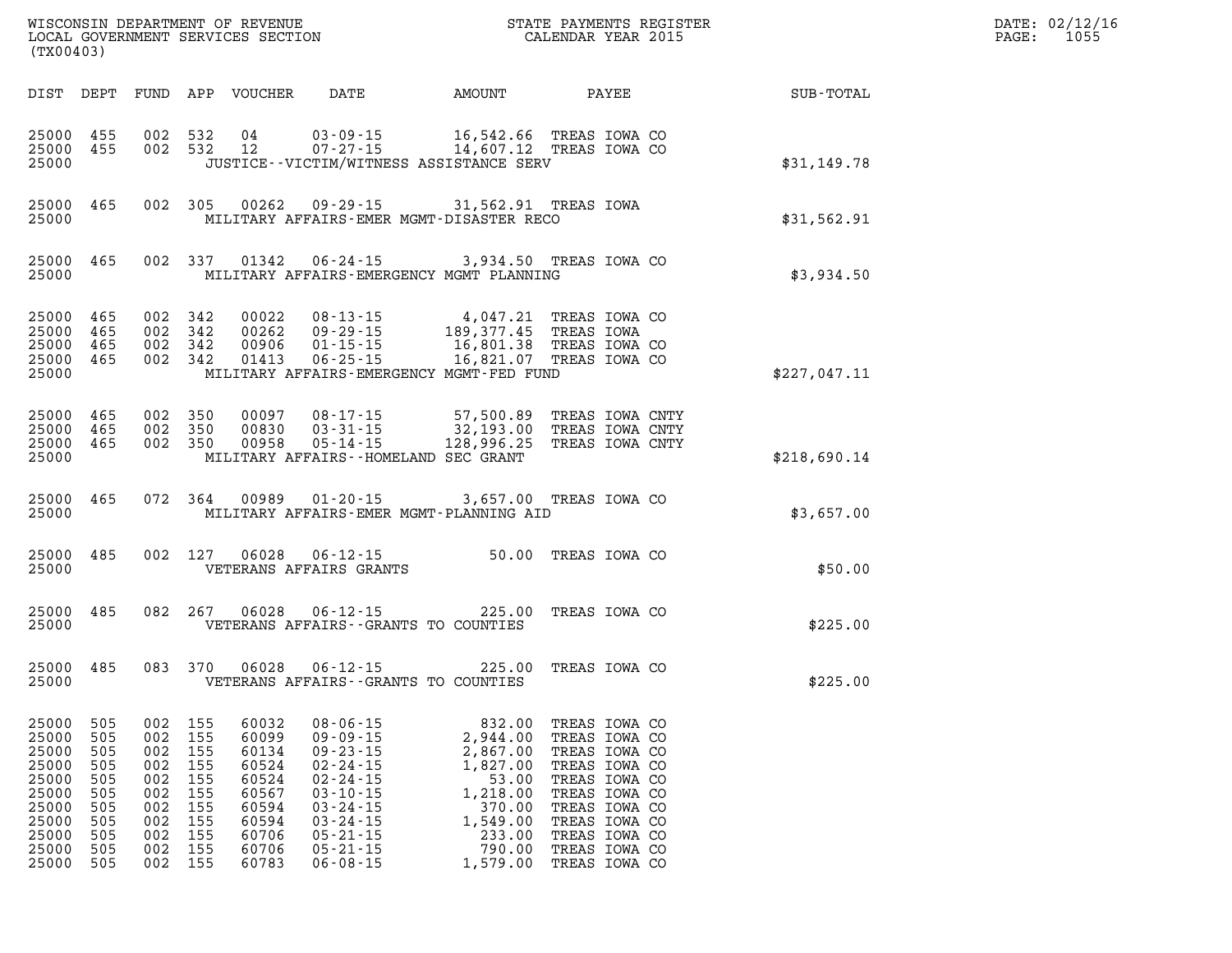| WISCONSIN DEPARTMENT OF REVENUE      | REGISTER<br>PAYMENTS<br>STATE | DATE: | UZI    |
|--------------------------------------|-------------------------------|-------|--------|
| LOCAL<br>GOVERNMENT SERVICES SECTION | CALENDAR YEAR 2015            | PAGE. | LO 5 6 |

|                |                                                                                   |                                                                          |                                                                                                                          |                                                                              |                                 |                                 | (TX00403)                                          |
|----------------|-----------------------------------------------------------------------------------|--------------------------------------------------------------------------|--------------------------------------------------------------------------------------------------------------------------|------------------------------------------------------------------------------|---------------------------------|---------------------------------|----------------------------------------------------|
| SUB-TOTAL      | PAYEE                                                                             | AMOUNT                                                                   | DATE                                                                                                                     | APP<br>VOUCHER                                                               | FUND                            | DEPT                            | DIST                                               |
| \$16, 243.00   | TREAS IOWA CO                                                                     | 1,981.00                                                                 | $06 - 23 - 15$<br>DOA-HOUSING ASSISTANCE-FEDERAL FUNDS                                                                   | 155<br>60819                                                                 | 002                             | 505                             | 25000<br>25000                                     |
| \$231,555.96   | TREAS IOWA CO<br>TREAS IOWA CO<br>TREAS IOWA CO<br>TREAS IOWA CO<br>TREAS IOWA CO | 5,000.00<br>16,680.00<br>50,000.00<br>1,112.00<br>158,763.96             | $08 - 21 - 15$<br>$08 - 21 - 15$<br>$08 - 21 - 15$<br>$08 - 21 - 15$<br>$02 - 03 - 15$<br>DOA--HOUSING ASSISTANCE GRANTS | 743<br>00660<br>743<br>00660<br>743<br>00660<br>743<br>00660<br>743<br>05377 | 002<br>002<br>002<br>002<br>002 | 505<br>505<br>505<br>505<br>505 | 25000<br>25000<br>25000<br>25000<br>25000<br>25000 |
| \$3,312.00     | TREAS IOWA CO<br>TREAS IOWA CO<br>TREAS IOWA CO<br>TREAS IOWA CO<br>TREAS IOWA CO | 228.00<br>684.00<br>10.00<br>1,773.00<br>617.00                          | $09 - 09 - 15$<br>$09 - 23 - 15$<br>$02 - 24 - 15$<br>$02 - 24 - 15$<br>$03 - 10 - 15$<br>DOA--PUBLIC BENEFITS FUND      | 371<br>60099<br>371<br>60134<br>371<br>60524<br>371<br>60524<br>371<br>60567 | 035<br>035<br>035<br>035<br>035 | 505<br>505<br>505<br>505<br>505 | 25000<br>25000<br>25000<br>25000<br>25000<br>25000 |
| \$68,080.00    | TREAS IOWA CO<br>TREAS IOWA CO                                                    | 1,000.00<br>67,080.00                                                    | $01 - 21 - 15$<br>$06 - 23 - 15$<br>DOA--LAND INFORMATION FUND                                                           | 166<br>04919<br>166<br>09096                                                 | 089<br>089                      | 505<br>505                      | 25000<br>25000<br>25000                            |
| \$44,760.77    | TREAS IOWA CO                                                                     | 44,760.77                                                                | $07 - 27 - 15$<br>REVENUE - - STATE SHARED REVENUES                                                                      | 105<br>43597                                                                 | 002                             | 835                             | 25000<br>25000                                     |
| \$102,072.00   | 102,072.00 TREAS IOWA CO                                                          |                                                                          | $07 - 27 - 15$<br>REVENUE--EXEMPT COMPUTER AID                                                                           | 109<br>01025                                                                 | 002                             | 835                             | 25000<br>25000                                     |
| \$4,161,422.47 | TREAS IOWA CO<br>TREAS IOWA CO                                                    | 3, 344, 841.58<br>816,580.89<br>REVENUE-FIRST DOLLAR/SCHOOL LEVY CREDITS | $07 - 27 - 15$<br>$07 - 27 - 15$                                                                                         | 302<br>10035<br>302<br>11035                                                 | 002<br>002                      | 835<br>835                      | 25000<br>25000<br>25000                            |
| \$883,820.57   | TREAS IOWA CO                                                                     | 883,820.57                                                               | $03 - 23 - 15$<br>REVENUE--LOTTERY CREDIT -                                                                              | 363<br>37174                                                                 | 021                             | 835                             | 25000<br>25000                                     |
| \$8,063,374.21 |                                                                                   |                                                                          | DISTRICT TOTAL APPROPRIATIONS                                                                                            |                                                                              |                                 |                                 | 25000                                              |

WISCONSIN DEPARTMENT OF REVENUE **STATE PAYMENTS REGISTER**<br>LOCAL GOVERNMENT SERVICES SECTION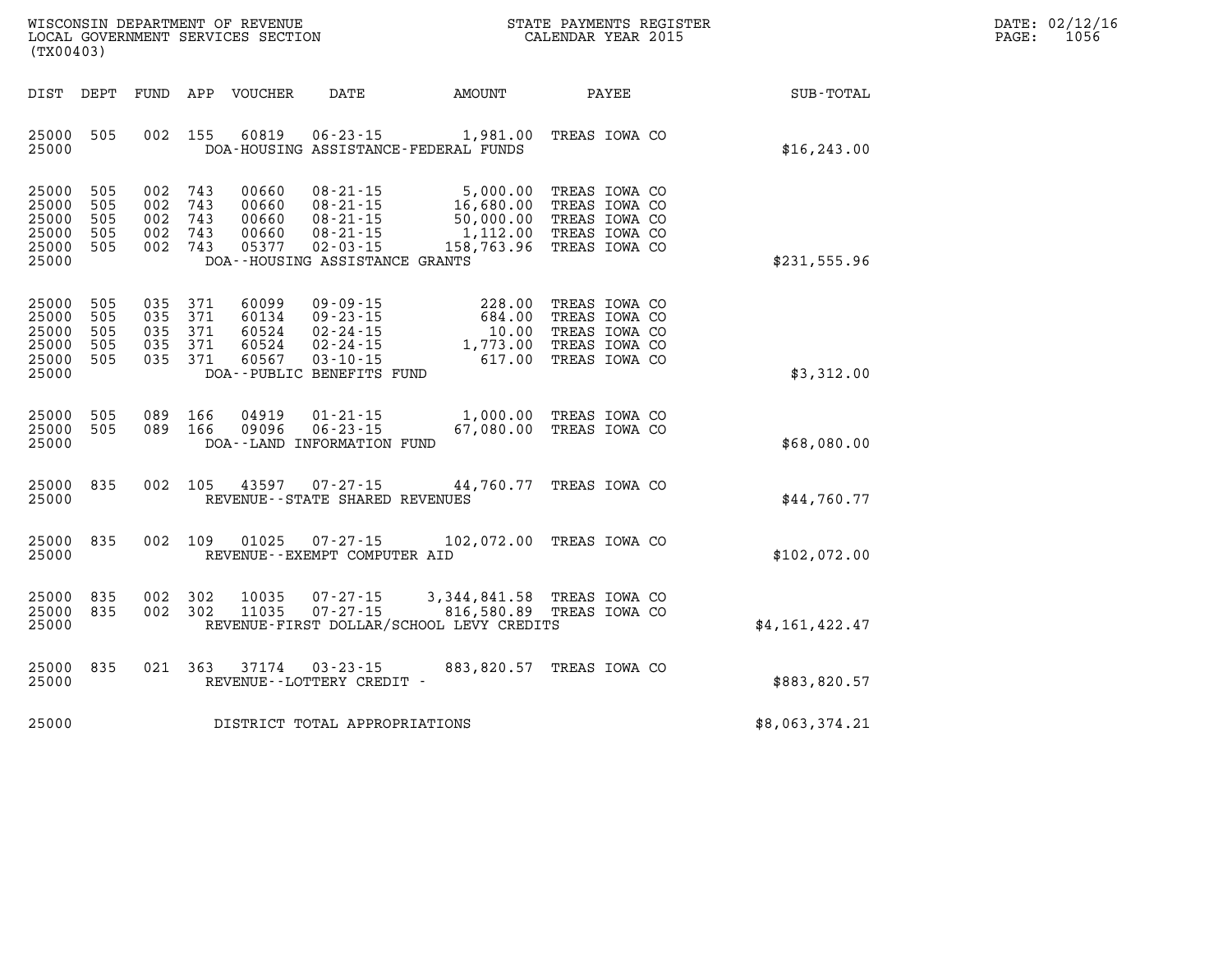| DATE: | 02/12/16 |
|-------|----------|
| PAGE: | 1057     |

| (TX00403) |           |         |                                                     |                                                                                                                                                                                                                                                                                      | WISCONSIN DEPARTMENT OF REVENUE<br>LOCAL GOVERNMENT SERVICES SECTION<br>(TYOO402)                                                                                                                                                                                                                       | STATE PAYMENTS REGISTER<br>CALENDAR YEAR 2015          | DATE: 02/12/1<br>PAGE: 1057 |
|-----------|-----------|---------|-----------------------------------------------------|--------------------------------------------------------------------------------------------------------------------------------------------------------------------------------------------------------------------------------------------------------------------------------------|---------------------------------------------------------------------------------------------------------------------------------------------------------------------------------------------------------------------------------------------------------------------------------------------------------|--------------------------------------------------------|-----------------------------|
|           |           |         |                                                     |                                                                                                                                                                                                                                                                                      |                                                                                                                                                                                                                                                                                                         | DIST DEPT FUND APP VOUCHER DATE AMOUNT PAYEE SUB-TOTAL |                             |
|           |           |         |                                                     | 25002 SAFETY/PROF SERV--FIRE INSURANCE DUES                                                                                                                                                                                                                                          | 25002 165 002 225 00649 06-25-15 4,947.01 TREAS TN ARENA                                                                                                                                                                                                                                                | \$4,947.01                                             |                             |
|           |           |         |                                                     | 25002 NAT RESOURCES-SEVERANCE/YIELD/WITHDRAWAL                                                                                                                                                                                                                                       | 25002 370 000 001 01DNR 04-09-15 1,114.13 TREAS TOWN ARENA<br>25002 370 000 001 04DNR 06-03-15 612.80 TREAS TOWN ARENA<br>25002 370 000 001 05DNR 09-28-15 1,814.92 TREAS TOWN ARENA                                                                                                                    | \$3,541.85                                             |                             |
|           |           |         |                                                     | 25002 2002 NAT RESOURCES--AIDS IN LIEU OF TAXES                                                                                                                                                                                                                                      | 25002 370 002 503 17510 01-12-15 56,894.65 TREAS TN ARENA                                                                                                                                                                                                                                               | \$56,894.65                                            |                             |
|           |           |         |                                                     |                                                                                                                                                                                                                                                                                      | 25002 370 012 571 38965 06-02-15 1,414.03 TREAS TN ARENA<br>25002 577 THE NAT RESOURCES--FOREST CROP/MFL/CO FOREST                                                                                                                                                                                      | \$1,414.03                                             |                             |
|           |           |         |                                                     | 25002 NAT RESOURCES--AIDS IN LIEU OF TAXES                                                                                                                                                                                                                                           | $\begin{array}{cccc} 25002 & 370 & 012 & 579 & 20276 & 04\cdot 03\cdot 15 & 109.51 & \text{TREAS TN AREA} \\ 25002 & 370 & 012 & 579 & 20276 & 04\cdot 03\cdot 15 & 28.50 & \text{TREAS TN AREA} \\ 25002 & 370 & 012 & 579 & 20276 & 04\cdot 03\cdot 15 & 1,256.33 & \text{TREAS TN AREA} \end{array}$ | \$1,394.34                                             |                             |
|           |           |         | 25002 MAT RESOURCES--RU RECYCLING GRANT             |                                                                                                                                                                                                                                                                                      | 25002 370 074 670 42622 05-29-15 1,411.12 TREAS TN ARENA                                                                                                                                                                                                                                                | \$1,411.12                                             |                             |
| 25002     |           |         |                                                     | 25002 395 011 191 38652 01-05-15 42,685.77 TOWN OF ARENA<br>25002 395 011 191 46652 04-06-15 42,685.77 TOWN OF ARENA<br>25002 395 011 191 54652 07-06-15 42,685.77 TOWN OF ARENA<br>25002 395 011 191 66652 10-05-15 42,685.77 TOWN OF<br>TRANSPORTATION - GENERAL TRANSP AIDS - GTA |                                                                                                                                                                                                                                                                                                         | \$170, 743.08                                          |                             |
|           |           |         |                                                     |                                                                                                                                                                                                                                                                                      | 25002 435 005 162 01DHS 09-11-15 4,786.47 ARENA EMS<br>25002 HS--AMBULANCE FUNDING ASSISTANCE GRANTS                                                                                                                                                                                                    | \$4,786.47                                             |                             |
|           |           |         |                                                     | 25002 HS--PREPAID MEDICAL TRANSPORT REIMBURSE                                                                                                                                                                                                                                        | 25002 435 005 163 01LGS 11-16-15 2,376.29 DHS PREPAID MEDICAL TRANSPORT                                                                                                                                                                                                                                 | \$2,376.29                                             |                             |
| 25002     | 25002 835 |         | REVENUE - - STATE SHARED REVENUES                   |                                                                                                                                                                                                                                                                                      | 002 105 43572 07-27-15 3,903.22 TREAS TN ARENA                                                                                                                                                                                                                                                          | \$3,903.22                                             |                             |
| 25002     | 25002 835 | 002 109 | REVENUE--EXEMPT COMPUTER AID                        |                                                                                                                                                                                                                                                                                      | 02608  07-27-15  44.00 TREAS TN ARENA                                                                                                                                                                                                                                                                   | \$44.00                                                |                             |
| 25002     | 25002 835 |         | 021 363 35660 03-23-15<br>REVENUE--LOTTERY CREDIT - |                                                                                                                                                                                                                                                                                      | 1,598.33 TREAS TN ARENA                                                                                                                                                                                                                                                                                 | \$1,598.33                                             |                             |

**25002 DISTRICT TOTAL APPROPRIATIONS \$253,054.39**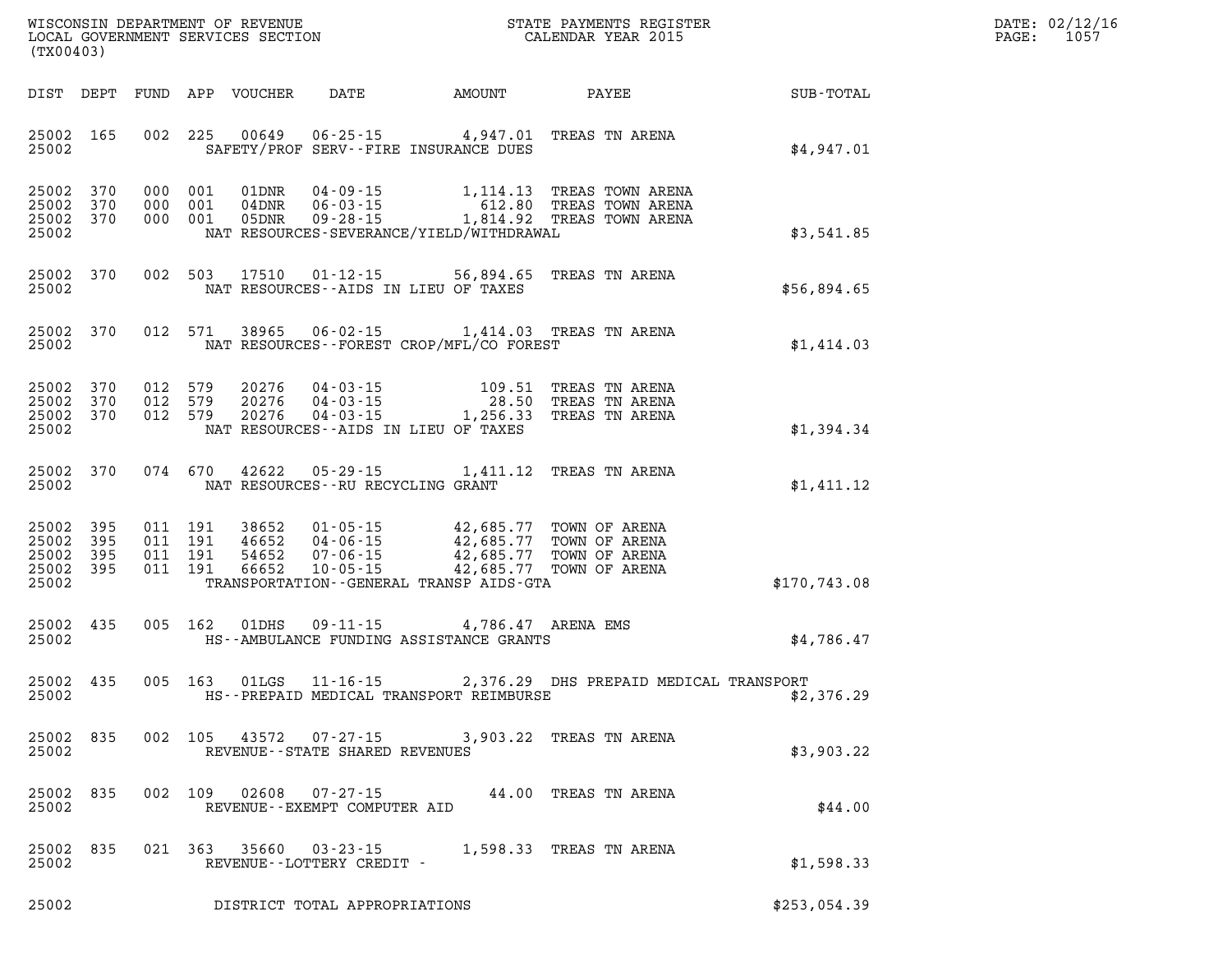| WISCONSIN DEPARTMENT OF REVENUE   | PAYMENTS REGISTER<br>3TATE | DATE: | 02/12/16 |
|-----------------------------------|----------------------------|-------|----------|
| LOCAL GOVERNMENT SERVICES SECTION | CALENDAR YEAR 2015         | PAGE  | 1058     |

|                                                   | LOCAL GOVERNMENT SERVICES SECTION<br>(TX00403) |  |                                          |                                  |                                                     |                                                                                                                                                                                                     | CALENDAR YEAR 2015                                                                                    |               | PAGE: | 1058 |
|---------------------------------------------------|------------------------------------------------|--|------------------------------------------|----------------------------------|-----------------------------------------------------|-----------------------------------------------------------------------------------------------------------------------------------------------------------------------------------------------------|-------------------------------------------------------------------------------------------------------|---------------|-------|------|
|                                                   |                                                |  |                                          | DIST DEPT FUND APP VOUCHER       |                                                     | DATE AMOUNT                                                                                                                                                                                         | PAYEE                                                                                                 | SUB-TOTAL     |       |      |
| 25004 165<br>25004                                |                                                |  |                                          | 002 225 00650                    |                                                     | SAFETY/PROF SERV--FIRE INSURANCE DUES                                                                                                                                                               | 06-25-15 4,025.45 TREAS TN BRIGHAM                                                                    | \$4,025.45    |       |      |
| 25004 370<br>25004<br>25004 370<br>25004          | 370                                            |  | 000 001<br>000 001<br>000 001            | 01DNR<br>04DNR<br>05DNR          | 04 - 09 - 15<br>06 - 03 - 15                        | NAT RESOURCES-SEVERANCE/YIELD/WITHDRAWAL                                                                                                                                                            | 1,354.52 TREAS TOWN BRINGHAM<br>2,960.62 TREAS TOWN BRINGHAM<br>09-28-15 1,766.18 TREAS TOWN BRINGHAM | \$6,081.32    |       |      |
| 25004 370<br>25004                                |                                                |  | 002 503                                  | 17511                            |                                                     | NAT RESOURCES--AIDS IN LIEU OF TAXES                                                                                                                                                                | 01-12-15 6,862.25 TREAS TN BRINGHAM                                                                   | \$6,862.25    |       |      |
| 25004 370<br>25004                                |                                                |  | 012 571                                  | 38966                            |                                                     | NAT RESOURCES--FOREST CROP/MFL/CO FOREST                                                                                                                                                            | 06-02-15 1,003.67 TREAS TN BRIGHAM                                                                    | \$1,003.67    |       |      |
| 25004 370<br>25004<br>25004<br>25004 370<br>25004 | 370<br>370                                     |  | 012 579<br>012 579<br>012 579<br>012 579 | 20277<br>20277<br>20277<br>20277 |                                                     | 04 - 03 - 15<br>04 - 03 - 15<br>04 - 03 - 15<br>04 - 03 - 15<br>04 - 03 - 15<br>04 - 03 - 15<br>05 - 05 - 05 - 06<br>05 - 05 - 05 - 06<br>05 - 05 - 05 - 06<br>NAT RESOURCES--AIDS IN LIEU OF TAXES | 19.88 TREAS TN BRIGHAM<br>TREAS TN BRIGHAM<br>TREAS TN BRIGHAM<br>TREAS TN BRIGHAM                    | \$1,715.51    |       |      |
| 25004                                             | 25004 370                                      |  | 074 670                                  | 42623                            | NAT RESOURCES -- RU RECYCLING GRANT                 |                                                                                                                                                                                                     | 05-29-15 4,351.18 TREAS TN BRIGHAM                                                                    | \$4,351.18    |       |      |
| 25004<br>25004<br>25004<br>25004 395<br>25004     | 395<br>- 395<br>- 395                          |  | 011 191<br>011 191<br>011 191<br>011 191 | 38653<br>46653<br>54653<br>66653 |                                                     | TRANSPORTATION--GENERAL TRANSP AIDS-GTA                                                                                                                                                             |                                                                                                       | \$127, 253.58 |       |      |
| 25004<br>25004                                    | 835                                            |  | 002 105                                  | 43573                            | $07 - 27 - 15$<br>REVENUE - - STATE SHARED REVENUES |                                                                                                                                                                                                     | 1,719.10 TREAS TN BRIGHAM                                                                             | \$1,719.10    |       |      |
| 25004 835<br>25004                                |                                                |  |                                          | 002 109 02609                    | 07-27-15<br>REVENUE--EXEMPT COMPUTER AID            |                                                                                                                                                                                                     | 155.00 TREAS TN BRIGHAM                                                                               | \$155.00      |       |      |
| 25004 835<br>25004                                |                                                |  | 002 501                                  | 00002                            |                                                     | DOA-PAYMENT FOR MUNICIPAL SERVICES AID                                                                                                                                                              | 02-02-15 1,365.11 TREAS TN BRIGHAM                                                                    | \$1,365.11    |       |      |
| 25004                                             |                                                |  |                                          |                                  | DISTRICT TOTAL APPROPRIATIONS                       |                                                                                                                                                                                                     |                                                                                                       | \$154, 532.17 |       |      |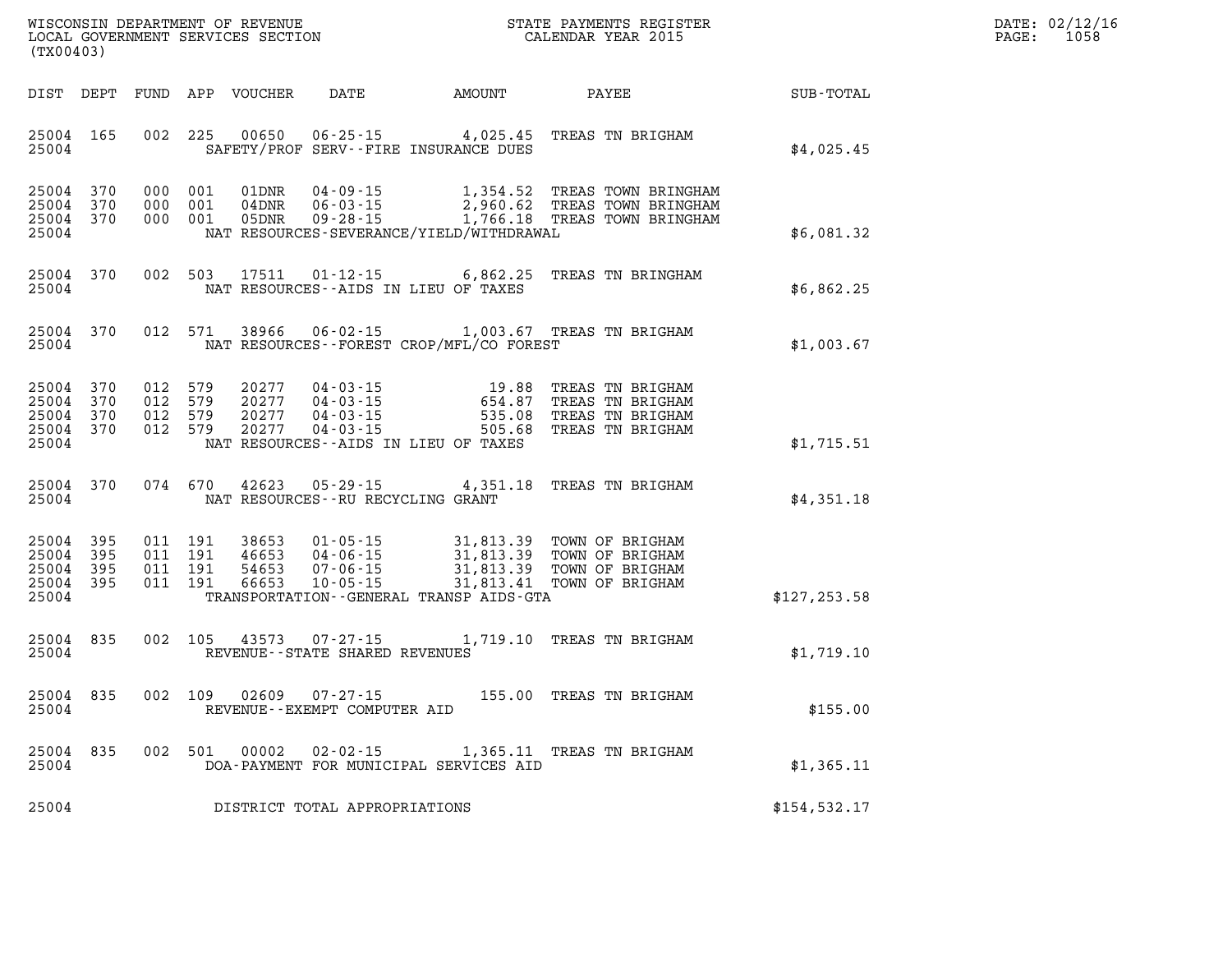|                                               |                   |                                          |                  | WISCONSIN DEFARTMENT OF REVENUE<br>LOCAL GOVERNMENT SERVICES SECTION<br>(TX00403) |                                                                                                                                   | STATE PAYMENTS REGISTER<br>CALENDAR YEAR 2015                   |               | DATE: 02/12/16<br>PAGE:<br>1059 |
|-----------------------------------------------|-------------------|------------------------------------------|------------------|-----------------------------------------------------------------------------------|-----------------------------------------------------------------------------------------------------------------------------------|-----------------------------------------------------------------|---------------|---------------------------------|
| DIST DEPT                                     |                   |                                          | FUND APP VOUCHER |                                                                                   |                                                                                                                                   | DATE AMOUNT PAYEE                                               | SUB-TOTAL     |                                 |
| 25006 165<br>25006                            |                   |                                          |                  |                                                                                   | SAFETY/PROF SERV--FIRE INSURANCE DUES                                                                                             | 002 225 00651 06-25-15 1,200.34 TREAS TN CLYDE                  | \$1,200.34    |                                 |
| 25006<br>25006                                | 370               | 000 001                                  | 01DNR            |                                                                                   | NAT RESOURCES-SEVERANCE/YIELD/WITHDRAWAL                                                                                          | 04-09-15 8,657.50 TREAS TOWN CLYDE                              | \$8,657.50    |                                 |
| 25006<br>25006                                | 370               |                                          |                  |                                                                                   | NAT RESOURCES--AIDS IN LIEU OF TAXES                                                                                              | 002 503 17971 01-30-15 26,004.52 TREAS TN CLYDE                 | \$26,004.52   |                                 |
| 25006<br>25006                                | 370               | 012 571                                  | 38967            |                                                                                   | NAT RESOURCES - - FOREST CROP/MFL/CO FOREST                                                                                       | 06-02-15 857.52 TREAS TN CLYDE                                  | \$857.52      |                                 |
| 25006<br>25006 370<br>25006                   | 370               | 012 579<br>012 579                       | 20278<br>20278   |                                                                                   | NAT RESOURCES -- AIDS IN LIEU OF TAXES                                                                                            | 04-03-15 20.75 TREAS TN CLYDE<br>04-03-15 209.04 TREAS TN CLYDE | \$229.79      |                                 |
| 25006<br>25006<br>25006<br>25006 395<br>25006 | 395<br>395<br>395 | 011 191<br>011 191<br>011 191<br>011 191 | 38654<br>66654   | 46654 04-06-15<br>54654 07-06-15<br>$10 - 05 - 15$                                | 01-05-15 15,716.77 TOWN OF CLYDE<br>15,716.77 TOWN OF CLYDE<br>15,716.77 TOWN OF CLYDE<br>TRANSPORTATION--GENERAL TRANSP AIDS-GTA | 15,716.79 TOWN OF CLYDE                                         | \$62,867.10   |                                 |
| 25006<br>25006                                | 395               |                                          |                  |                                                                                   | TRANSPORTATION - - LRIP/TRIP/MSIP GRANTS                                                                                          | 011 278 67723 12-01-15 20,837.89 TREAS TN CLYDE                 | \$20,837.89   |                                 |
| 25006<br>25006                                | 835               |                                          |                  | REVENUE - - STATE SHARED REVENUES                                                 |                                                                                                                                   | 002 105 43574 07-27-15 1,552.84 TREAS TN CLYDE                  | \$1,552.84    |                                 |
| 25006<br>25006                                | 835               |                                          |                  | 002 109 02610 07-27-15<br>REVENUE--EXEMPT COMPUTER AID                            |                                                                                                                                   | 2.00 TREAS TN CLYDE                                             | \$2.00        |                                 |
| 25006                                         |                   |                                          |                  | DISTRICT TOTAL APPROPRIATIONS                                                     |                                                                                                                                   |                                                                 | \$122, 209.50 |                                 |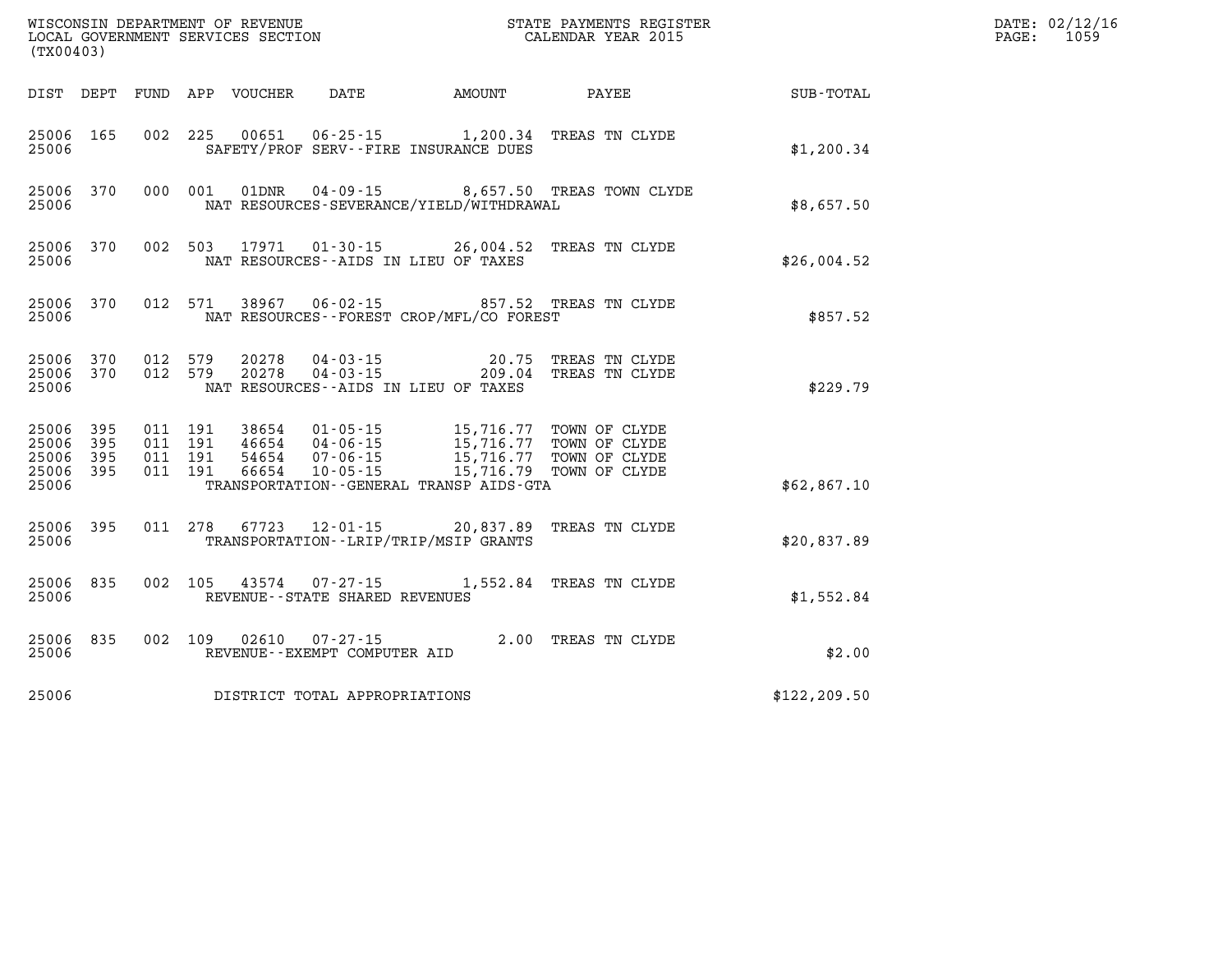| $\mathtt{DATE}$ : | 02/12/16 |
|-------------------|----------|
| PAGE:             | 1060     |

| (TX00403)                                 |                          |                          | WISCONSIN DEPARTMENT OF REVENUE<br>LOCAL GOVERNMENT SERVICES SECTION                                                                                                                 |                                                         | STATE PAYMENTS REGISTER<br>CALENDAR YEAR 2015                                        |              |
|-------------------------------------------|--------------------------|--------------------------|--------------------------------------------------------------------------------------------------------------------------------------------------------------------------------------|---------------------------------------------------------|--------------------------------------------------------------------------------------|--------------|
| DIST                                      | DEPT                     | FUND                     | APP<br>VOUCHER<br>DATE                                                                                                                                                               | AMOUNT                                                  | PAYEE                                                                                | SUB-TOTAL    |
| 25008<br>25008                            | 165                      | 002                      | 225<br>00652<br>SAFETY/PROF SERV--FIRE INSURANCE DUES                                                                                                                                | $06 - 25 - 15$ 7, 323.54                                | TREAS TN DODGEVILLE                                                                  | \$7,323.54   |
| 25008<br>25008<br>25008<br>25008          | 370<br>370<br>370        | 000<br>000<br>000        | 001<br>$04 - 09 - 15$<br>01DNR<br>04DNR<br>$06 - 03 - 15$<br>001<br>05DNR<br>$09 - 28 - 15$<br>001<br>NAT RESOURCES-SEVERANCE/YIELD/WITHDRAWAL                                       | 1,321.49<br>1,747.44<br>3, 153.33                       | TREAS TOWN DODGEVILLE<br>TREAS TOWN DODGEVILLE<br>TREAS TOWN DODGEVILLE              | \$6,222.26   |
| 25008<br>25008                            | 370                      | 002                      | 503<br>17512<br>$01 - 12 - 15$<br>NAT RESOURCES -- AIDS IN LIEU OF TAXES                                                                                                             | 15,245.18                                               | TREAS TN DODGEVILLE                                                                  | \$15, 245.18 |
| 25008<br>25008                            | 370                      | 012                      | 571<br>38968<br>$06 - 02 - 15$<br>NAT RESOURCES--FOREST CROP/MFL/CO FOREST                                                                                                           |                                                         | 1,247.99 TREAS TN DODGEVILLE                                                         | \$1,247.99   |
| 25008<br>25008<br>25008                   | 370<br>370               | 012<br>012               | 579<br>20279<br>$04 - 03 - 15$<br>579<br>20279<br>$04 - 03 - 15$<br>NAT RESOURCES -- AIDS IN LIEU OF TAXES                                                                           | 1,077.76<br>3,335.99                                    | TREAS TN DODGEVILLE<br>TREAS TN DODGEVILLE                                           | \$4.413.75   |
| 25008<br>25008                            | 370                      | 074                      | 670<br>42624<br>$05 - 29 - 15$<br>NAT RESOURCES -- RU RECYCLING GRANT                                                                                                                | 2,520.59                                                | TREAS TN DODGEVILLE                                                                  | \$2,520.59   |
| 25008<br>25008<br>25008<br>25008<br>25008 | 395<br>395<br>395<br>395 | 011<br>011<br>011<br>011 | 191<br>38655<br>$01 - 05 - 15$<br>191<br>46655<br>$04 - 06 - 15$<br>$07 - 06 - 15$<br>191<br>54655<br>$10 - 05 - 15$<br>191<br>66655<br>TRANSPORTATION - - GENERAL TRANSP AIDS - GTA | 39, 377. 26<br>39, 377. 26<br>39, 377.26<br>39, 377. 28 | TOWN OF DODGEVILLE<br>TOWN OF DODGEVILLE<br>TOWN OF DODGEVILLE<br>TOWN OF DODGEVILLE | \$157,509.06 |
| 25008<br>25008                            | 395                      | 011                      | 278<br>61941<br>$10 - 02 - 15$<br>TRANSPORTATION - - LRIP/TRIP/MSIP GRANTS                                                                                                           | 18,500.00                                               | TREAS TN DODGEVILLE                                                                  | \$18,500.00  |
| 25008<br>25008                            | 835                      | 002                      | 105<br>43575<br>$07 - 27 - 15$<br>REVENUE - - STATE SHARED REVENUES                                                                                                                  | 4,073.60                                                | TREAS TN DODGEVILLE                                                                  | \$4,073.60   |
| 25008<br>25008                            | 835                      | 002                      | 109<br>02611<br>$07 - 27 - 15$<br>REVENUE--EXEMPT COMPUTER AID                                                                                                                       |                                                         | 369.00 TREAS TN DODGEVILLE                                                           | \$369.00     |
| 25008<br>25008                            | 835                      | 002                      | 501<br>00002<br>$02 - 02 - 15$<br>DOA-PAYMENT FOR MUNICIPAL SERVICES AID                                                                                                             |                                                         | 865.12 TREAS TN DODGEVILLE                                                           | \$865.12     |
| 25008                                     |                          |                          | DISTRICT TOTAL APPROPRIATIONS                                                                                                                                                        |                                                         |                                                                                      | \$218,290.09 |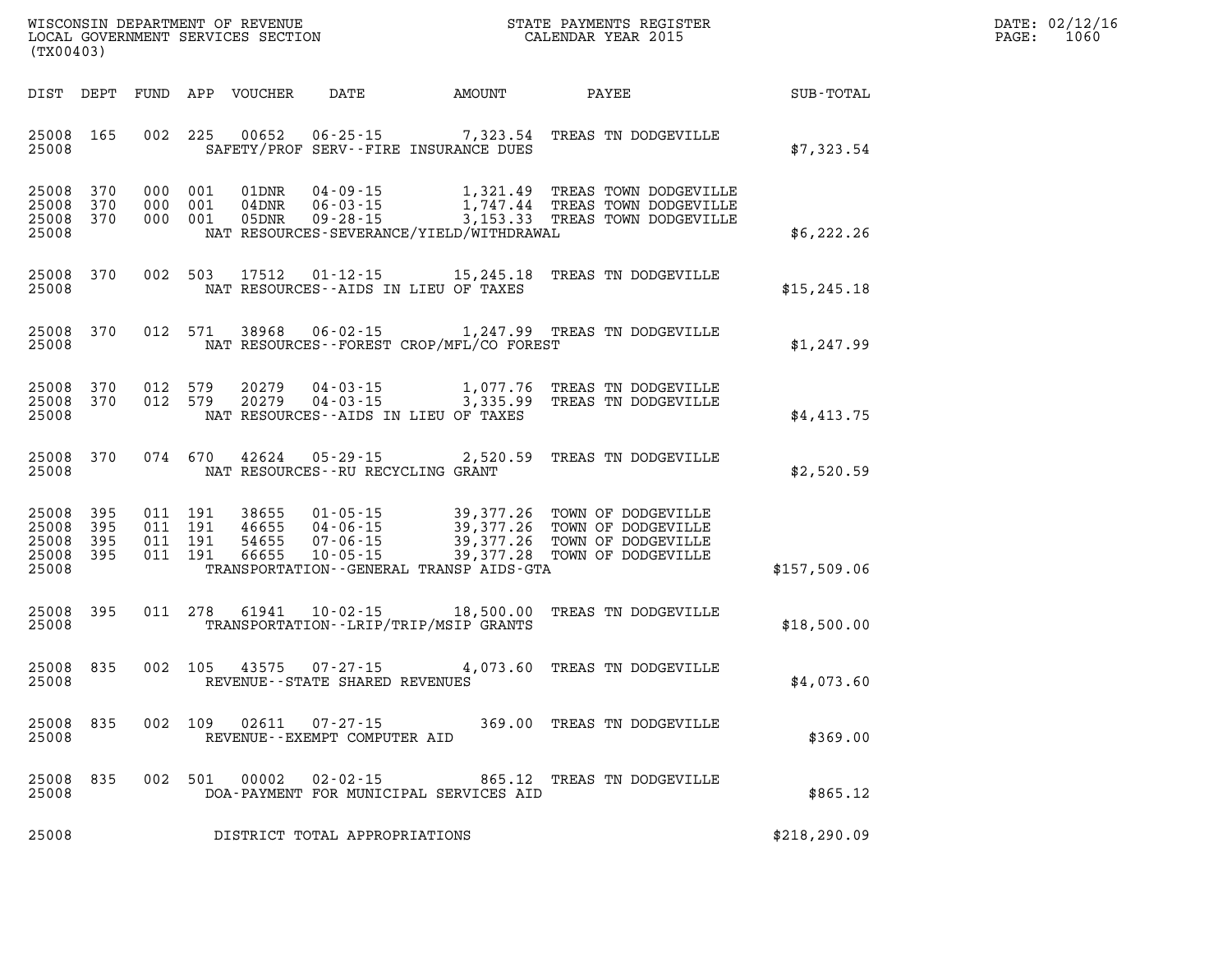| (TX00403)                                         |            |                                          |                                 |                                   |                                                                                                                                                                                                             | WISCONSIN DEPARTMENT OF REVENUE<br>LOCAL GOVERNMENT SERVICES SECTION<br>LOCAL GOVERNMENT SERVICES SECTION<br>CALENDAR YEAR 2015 |              | DATE: 02/12/16<br>$\mathtt{PAGE:}$<br>1061 |
|---------------------------------------------------|------------|------------------------------------------|---------------------------------|-----------------------------------|-------------------------------------------------------------------------------------------------------------------------------------------------------------------------------------------------------------|---------------------------------------------------------------------------------------------------------------------------------|--------------|--------------------------------------------|
|                                                   |            |                                          | DIST DEPT FUND APP VOUCHER DATE |                                   | <b>AMOUNT</b>                                                                                                                                                                                               | <b>PAYEE</b>                                                                                                                    | SUB-TOTAL    |                                            |
| 25010                                             |            |                                          |                                 |                                   | 25010 165 002 225 00653 06-25-15 1,116.27 TREAS TN EDEN<br>SAFETY/PROF SERV--FIRE INSURANCE DUES                                                                                                            |                                                                                                                                 | \$1,116.27   |                                            |
| 25010 370<br>25010                                |            |                                          |                                 |                                   | 012 571 38969 06-02-15 251.07 TREAS TN EDEN<br>NAT RESOURCES - - FOREST CROP/MFL/CO FOREST                                                                                                                  |                                                                                                                                 | \$251.07     |                                            |
| 25010 370<br>25010 370<br>25010 370<br>25010      |            | 012 579<br>012 579<br>012 579            | 20280                           |                                   | $\begin{array}{cccc} 20280 & 04\cdot 03\cdot 15 & 74\cdot 80 \\ 20280 & 04\cdot 03\cdot 15 & 822\cdot 90 \\ 20280 & 04\cdot 03\cdot 15 & 124\cdot 38 \end{array}$<br>NAT RESOURCES -- AIDS IN LIEU OF TAXES | TREAS TN EDEN<br>TREAS TN EDEN<br>TREAS TN EDEN                                                                                 | \$1,022.08   |                                            |
| 25010 370<br>25010                                |            |                                          |                                 | NAT RESOURCES--RU RECYCLING GRANT | 074 670 42625 05-29-15 834.65 TREAS TN EDEN                                                                                                                                                                 |                                                                                                                                 | \$834.65     |                                            |
| 25010 395<br>25010<br>25010<br>25010 395<br>25010 | 395<br>395 | 011 191<br>011 191<br>011 191<br>011 191 |                                 |                                   | 38656 01-05-15 19,630.83 TOWN OF EDEN<br>46656 04-06-15 19,630.83 TOWN OF EDEN<br>54656 07-06-15 19,630.83 TOWN OF EDEN<br>66656 10-05-15 19,630.83 TOWN OF EDEN<br>TRANSPORTATION--GENERAL TRANSP AIDS-GTA |                                                                                                                                 | \$78,523.32  |                                            |
| 25010 835<br>25010                                |            |                                          |                                 | REVENUE - - STATE SHARED REVENUES | 002 105 43576 07-27-15 14,515.66 TREAS TN EDEN                                                                                                                                                              |                                                                                                                                 | \$14,515.66  |                                            |
| 25010 835<br>25010                                |            |                                          |                                 | REVENUE--EXEMPT COMPUTER AID      | 002 109 02612 07-27-15 10.00 TREAS TN EDEN                                                                                                                                                                  |                                                                                                                                 | \$10.00      |                                            |
| 25010                                             |            |                                          |                                 | DISTRICT TOTAL APPROPRIATIONS     |                                                                                                                                                                                                             |                                                                                                                                 | \$96, 273.05 |                                            |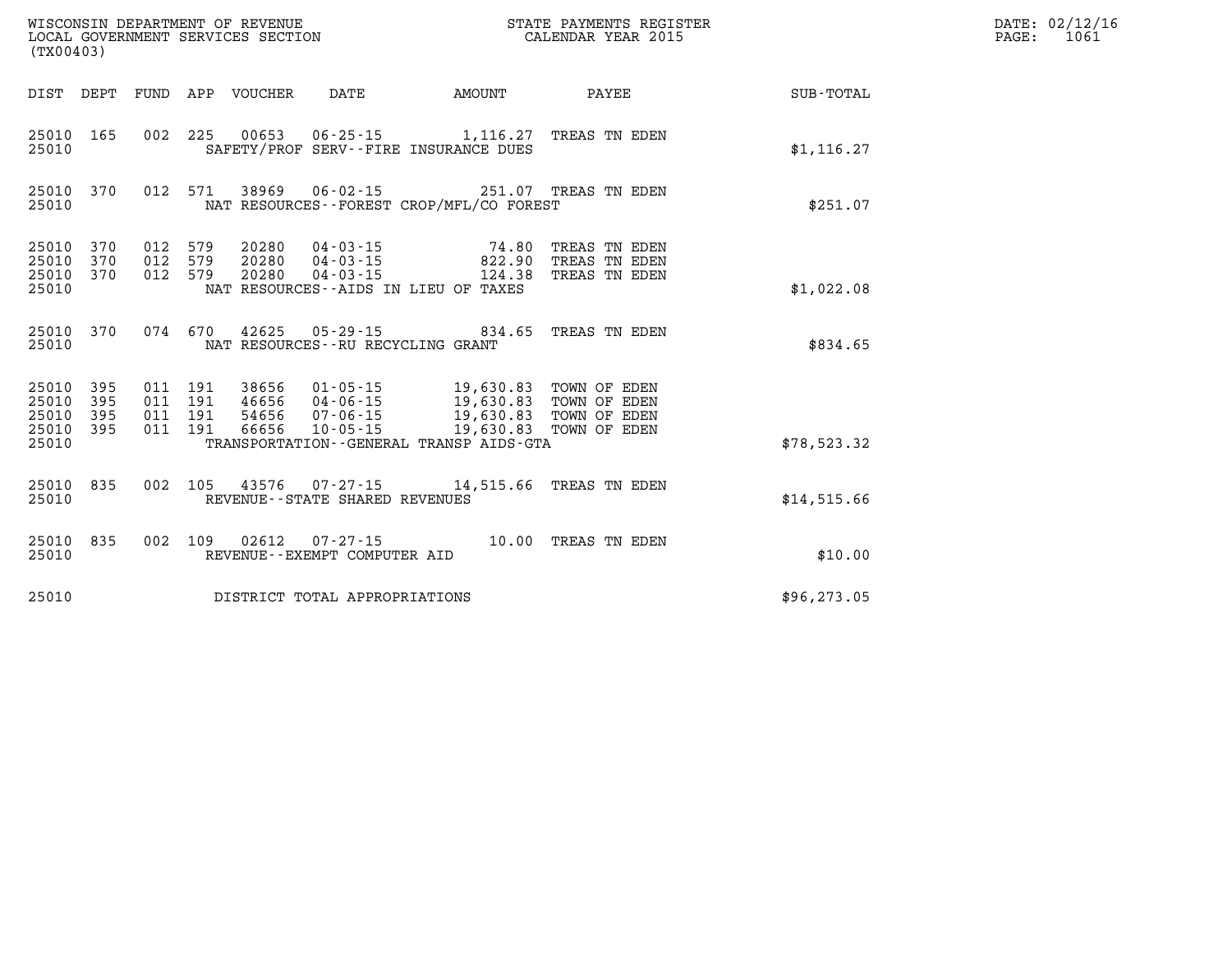| WISCONSIN DEPARTMENT OF REVENUE<br>LOCAL GOVERNMENT SERVICES SECTION<br>(TX00403) |                                                      |                                  |                                                                                               |                                                  | STATE PAYMENTS REGISTER<br>CALENDAR YEAR 2015                                |              |
|-----------------------------------------------------------------------------------|------------------------------------------------------|----------------------------------|-----------------------------------------------------------------------------------------------|--------------------------------------------------|------------------------------------------------------------------------------|--------------|
| DIST<br>DEPT                                                                      | FUND<br>APP                                          | VOUCHER                          | DATE                                                                                          | AMOUNT                                           | PAYEE                                                                        | SUB-TOTAL    |
| 25012<br>165<br>25012                                                             | 002<br>225                                           |                                  | 00654 06-25-15 2,199.83<br>SAFETY/PROF SERV--FIRE INSURANCE DUES                              |                                                  | TREAS TN HIGHLAND                                                            | \$2,199.83   |
| 25012<br>370<br>25012                                                             | 000<br>001                                           | 01DNR                            | $04 - 09 - 15$<br>NAT RESOURCES-SEVERANCE/YIELD/WITHDRAWAL                                    |                                                  | 432.76 TREAS TOWN HIGHLAND                                                   | \$432.76     |
| 25012<br>370<br>25012                                                             | 002<br>503                                           | 17513                            | $01 - 12 - 15$ 6, 112.63<br>NAT RESOURCES -- AIDS IN LIEU OF TAXES                            |                                                  | TREAS TN HIGHLAND                                                            | \$6, 112.63  |
| 25012<br>370<br>25012                                                             | 012<br>571                                           | 38970                            | $06 - 02 - 15$<br>NAT RESOURCES--FOREST CROP/MFL/CO FOREST                                    |                                                  | 814.86 TREAS TN HIGHLAND                                                     | \$814.86     |
| 25012<br>370<br>25012<br>370<br>25012<br>370<br>25012                             | 012<br>579<br>012<br>579<br>012<br>579               | 20281<br>20281<br>20281          | 04-03-15<br>$04 - 03 - 15$<br>$04 - 03 - 15$<br>NAT RESOURCES--AIDS IN LIEU OF TAXES          | 635.32<br>367.52<br>142.11                       | TREAS TN HIGHLAND<br>TREAS TN HIGHLAND<br>TREAS TN HIGHLAND                  | \$1,144.95   |
| 25012<br>370<br>25012                                                             | 074<br>670                                           | 42626                            | $05 - 29 - 15$<br>NAT RESOURCES -- RU RECYCLING GRANT                                         | 1,047.08                                         | TREAS TN HIGHLAND                                                            | \$1,047.08   |
| 25012<br>395<br>25012<br>395<br>25012<br>395<br>25012<br>395<br>25012             | 011<br>191<br>011<br>191<br>011<br>191<br>011<br>191 | 38657<br>46657<br>54657<br>66657 | $01 - 05 - 15$<br>04-06-15<br>07-06-15<br>10-05-15<br>TRANSPORTATION--GENERAL TRANSP AIDS-GTA | 39,118.53<br>39,118.53<br>39,118.53<br>39,118.53 | TOWN OF HIGHLAND<br>TOWN OF HIGHLAND<br>TOWN OF HIGHLAND<br>TOWN OF HIGHLAND | \$156,474.12 |
| 465<br>25012<br>25012                                                             | 002<br>305                                           | 01106                            | $06 - 18 - 15$<br>MILITARY AFFAIRS-EMER MGMT-DISASTER RECO                                    |                                                  | 7,011.17 TREAS TN HIGHLAND                                                   | \$7,011.17   |
| 465<br>25012<br>25012                                                             | 002<br>342                                           | 01106                            | $06 - 18 - 15$<br>MILITARY AFFAIRS-EMERGENCY MGMT-FED FUND                                    | 42,247.04                                        | TREAS TN HIGHLAND                                                            | \$42, 247.04 |
| 25012<br>835<br>25012                                                             | 002<br>105                                           | 43577                            | $07 - 27 - 15$<br>REVENUE--STATE SHARED REVENUES                                              | 2,862.00                                         | TREAS TN HIGHLAND                                                            | \$2,862.00   |
| 835<br>25012<br>25012                                                             | 002<br>109                                           | 02613                            | $07 - 27 - 15$<br>REVENUE--EXEMPT COMPUTER AID                                                |                                                  | 9.00 TREAS TN HIGHLAND                                                       | \$9.00       |
| 835<br>25012<br>25012                                                             | 002<br>501                                           | 00002                            | $02 - 02 - 15$<br>DOA-PAYMENT FOR MUNICIPAL SERVICES AID                                      |                                                  | 244.36 TREAS TN HIGHLAND                                                     | \$244.36     |
| 25012                                                                             |                                                      |                                  | DISTRICT TOTAL APPROPRIATIONS                                                                 |                                                  |                                                                              | \$220,599.80 |

DATE: 02/12/16 PAGE: 1062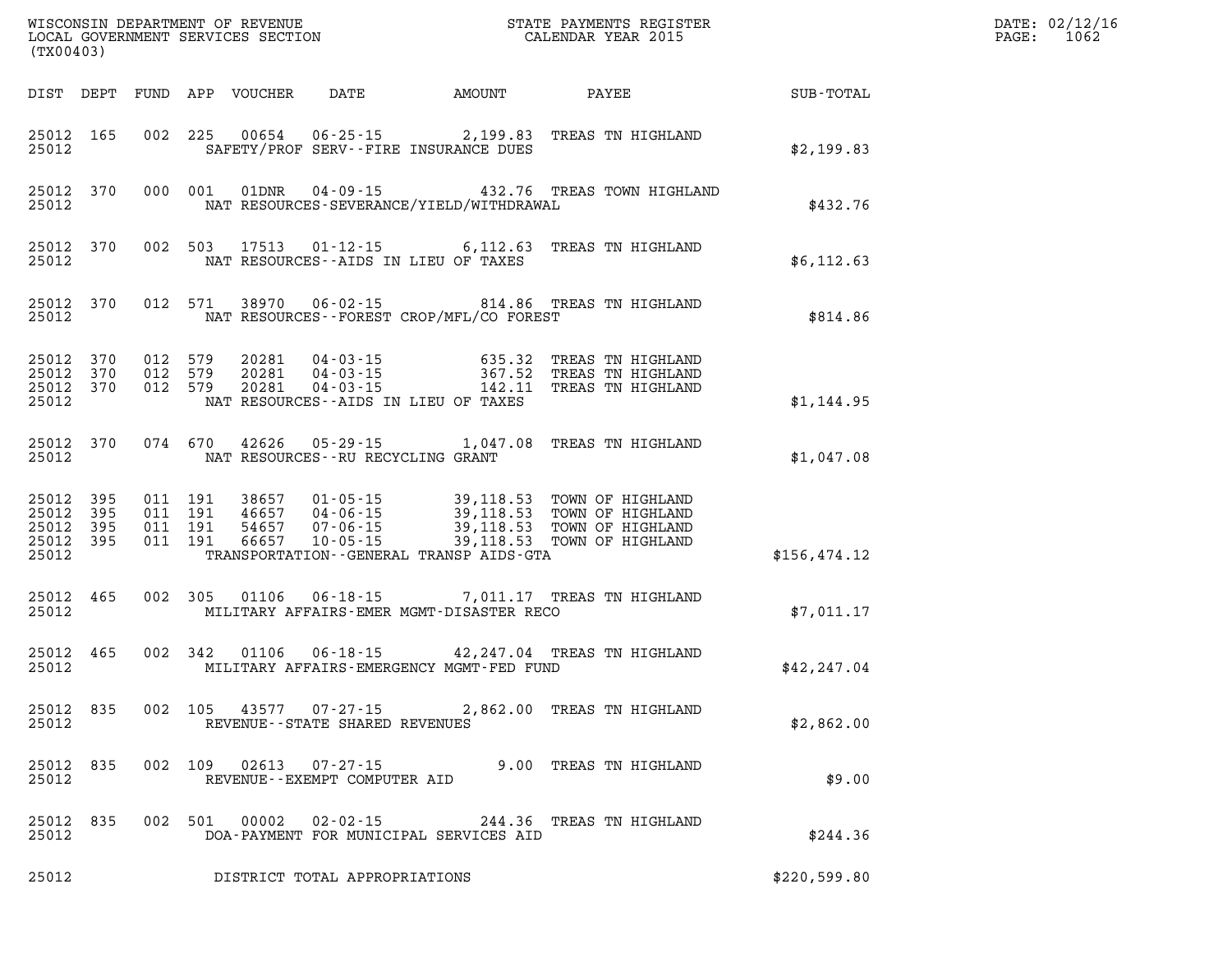| (TX00403)                                 |                            |                               |         | WISCONSIN DEPARTMENT OF REVENUE<br>LOCAL GOVERNMENT SERVICES SECTION |                                                          | STATE PAYMENTS REGISTER<br>CALENDAR YEAR 2015                                                                                                                                                                               |                                                                                           |                  | DATE: 02/12/16<br>$\mathtt{PAGE:}$<br>1063 |
|-------------------------------------------|----------------------------|-------------------------------|---------|----------------------------------------------------------------------|----------------------------------------------------------|-----------------------------------------------------------------------------------------------------------------------------------------------------------------------------------------------------------------------------|-------------------------------------------------------------------------------------------|------------------|--------------------------------------------|
| DIST DEPT                                 |                            |                               |         | FUND APP VOUCHER                                                     | DATE                                                     | AMOUNT                                                                                                                                                                                                                      | PAYEE                                                                                     | <b>SUB-TOTAL</b> |                                            |
| 25014                                     | 25014 165                  |                               |         |                                                                      |                                                          | SAFETY/PROF SERV--FIRE INSURANCE DUES                                                                                                                                                                                       | 002 225 00655 06-25-15 1,932.70 TREAS TN LINDEN                                           | \$1,932.70       |                                            |
| 25014<br>25014<br>25014                   | 370<br>370                 | 000 001<br>000 001            |         |                                                                      |                                                          | NAT RESOURCES-SEVERANCE/YIELD/WITHDRAWAL                                                                                                                                                                                    | 04DNR  06-03-15  7,264.24 TREAS TOWN LINDEN<br>05DNR  09-28-15  428.74  TREAS TOWN LINDEN | \$7,692.98       |                                            |
| 25014                                     | 25014 370                  |                               | 012 571 |                                                                      |                                                          | NAT RESOURCES--FOREST CROP/MFL/CO FOREST                                                                                                                                                                                    | 38971  06-02-15  268.69  TREAS TN LINDEN                                                  | \$268.69         |                                            |
| 25014<br>25014<br>25014<br>25014<br>25014 | - 395<br>395<br>395<br>395 | 011 191<br>011 191<br>011 191 | 011 191 | 66658                                                                |                                                          | 38658  01-05-15  29,209.53  TOWN OF LINDEN<br>46658  04-06-15  29,209.53  TOWN OF LINDEN<br>54658  07-06-15  29,209.53  TOWN OF LINDEN<br>10-05-15 29,209.53 TOWN OF LINDEN<br>TRANSPORTATION - - GENERAL TRANSP AIDS - GTA |                                                                                           | \$116,838.12     |                                            |
| 25014 835<br>25014                        |                            |                               |         |                                                                      | 002 105 43578 07-27-15<br>REVENUE--STATE SHARED REVENUES |                                                                                                                                                                                                                             | 2,874.58 TREAS TN LINDEN                                                                  | \$2.874.58       |                                            |

|       |  |  | 25014 835 002 109 02614 07-27-15 |  | 49.00 TREAS TN LINDEN |  |         |
|-------|--|--|----------------------------------|--|-----------------------|--|---------|
| 25014 |  |  | REVENUE--EXEMPT COMPUTER AID     |  |                       |  | \$49.00 |
|       |  |  |                                  |  |                       |  |         |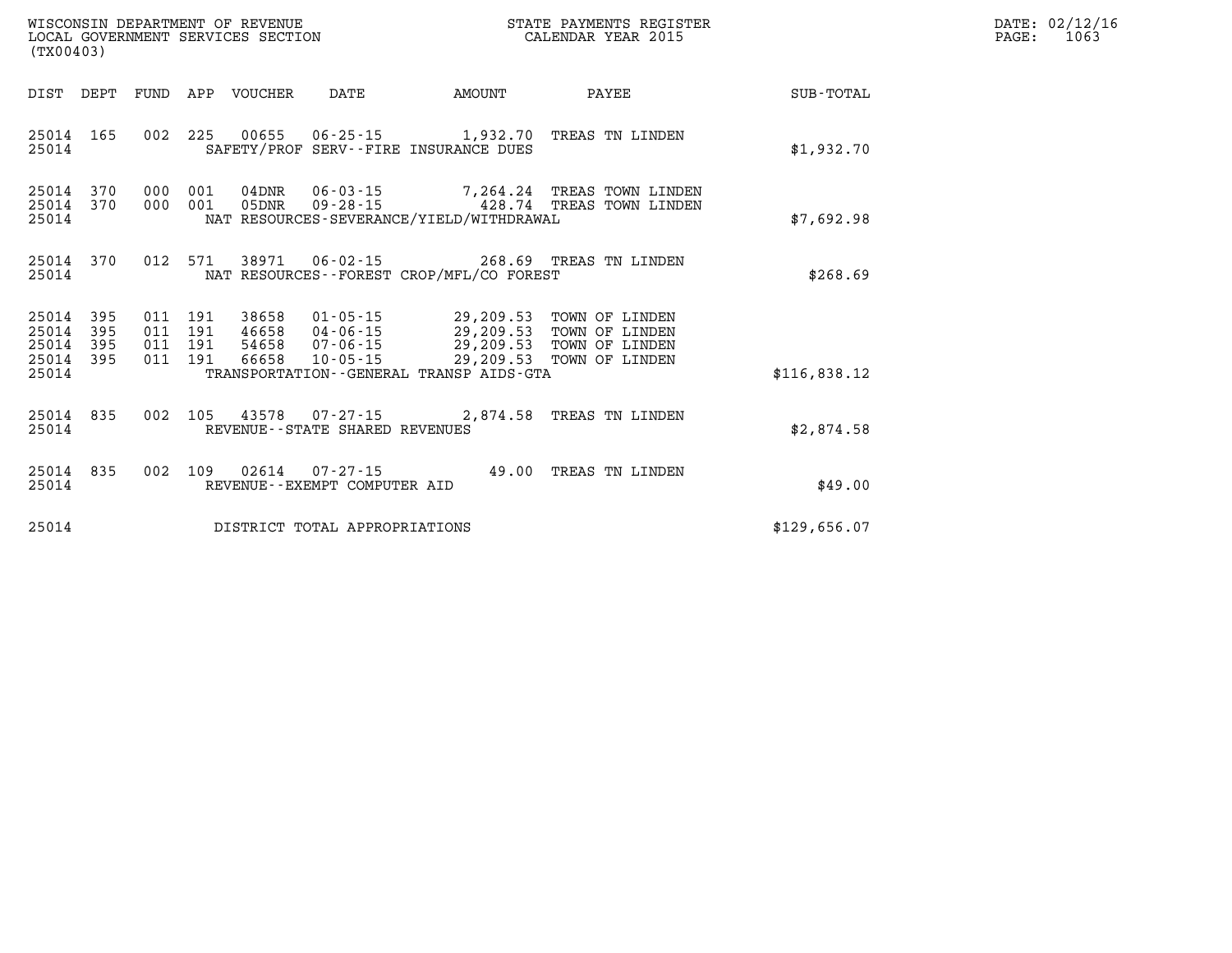| (TX00403)          |                                     |  |                                         |                                            | WISCONSIN DEPARTMENT OF REVENUE<br>LOCAL GOVERNMENT SERVICES SECTION CALENDAR YEAR 2015                                                                                                                      |             | DATE: 02/12/16<br>PAGE: 1064 |
|--------------------|-------------------------------------|--|-----------------------------------------|--------------------------------------------|--------------------------------------------------------------------------------------------------------------------------------------------------------------------------------------------------------------|-------------|------------------------------|
|                    |                                     |  |                                         |                                            | DIST DEPT FUND APP VOUCHER DATE AMOUNT PAYEE PAYES                                                                                                                                                           |             |                              |
| 25016              | 25016 165                           |  |                                         | SAFETY/PROF SERV--FIRE INSURANCE DUES      | 002 225 00656 06-25-15 1,363.29 TREAS TN MIFFLIN                                                                                                                                                             | \$1,363.29  |                              |
| 25016              |                                     |  |                                         | NAT RESOURCES-SEVERANCE/YIELD/WITHDRAWAL   | 25016 370 000 001 01DNR 04-09-15 123.86 TREAS TOWN MIFFLIN                                                                                                                                                   | \$123.86    |                              |
| 25016              |                                     |  |                                         | NAT RESOURCES--AIDS IN LIEU OF TAXES       | 25016 370 002 503 17514 01-12-15 85.99 TREAS TN MIFFLIN                                                                                                                                                      | \$85.99     |                              |
| 25016              |                                     |  |                                         | NAT RESOURCES--FOREST CROP/MFL/CO FOREST   | 25016 370 012 571 38972 06-02-15 52.56 TREAS TN MIFFLIN                                                                                                                                                      | \$52.56     |                              |
|                    |                                     |  |                                         | 25016 MAT RESOURCES--AIDS IN LIEU OF TAXES | 25016 370 012 579 20282 04-03-15 77.16 TREAS TN MIFFLIN                                                                                                                                                      | \$77.16     |                              |
|                    |                                     |  | 25016 NAT RESOURCES--RU RECYCLING GRANT |                                            | 25016 370 074 670 42627 05-29-15 1,125.55 TREAS TN MIFFLIN                                                                                                                                                   | \$1, 125.55 |                              |
| 25016 395<br>25016 | 25016 395<br>25016 395<br>25016 395 |  |                                         | TRANSPORTATION--GENERAL TRANSP AIDS-GTA    | 011 191 38659 01-05-15 21,337.38 TOWN OF MIFFLIN<br>011 191 46659 04-06-15 21,337.38 TOWN OF MIFFLIN<br>011 191 66659 10-05-15 21,337.38 TOWN OF MIFFLIN<br>011 191 66659 10-05-15 21,337.38 TOWN OF MIFFLIN | \$85,349.52 |                              |
| 25016              | 25016 835                           |  | REVENUE--STATE SHARED REVENUES          |                                            | 002 105 43579 07-27-15 2,908.59 TREAS TN MIFFLIN                                                                                                                                                             | \$2,908.59  |                              |
| 25016              |                                     |  | REVENUE--EXEMPT COMPUTER AID            |                                            | 25016 835 002 109 02615 07-27-15 49.00 TREAS TN MIFFLIN                                                                                                                                                      | \$49.00     |                              |
| 25016              |                                     |  | DISTRICT TOTAL APPROPRIATIONS           |                                            |                                                                                                                                                                                                              | \$91,135.52 |                              |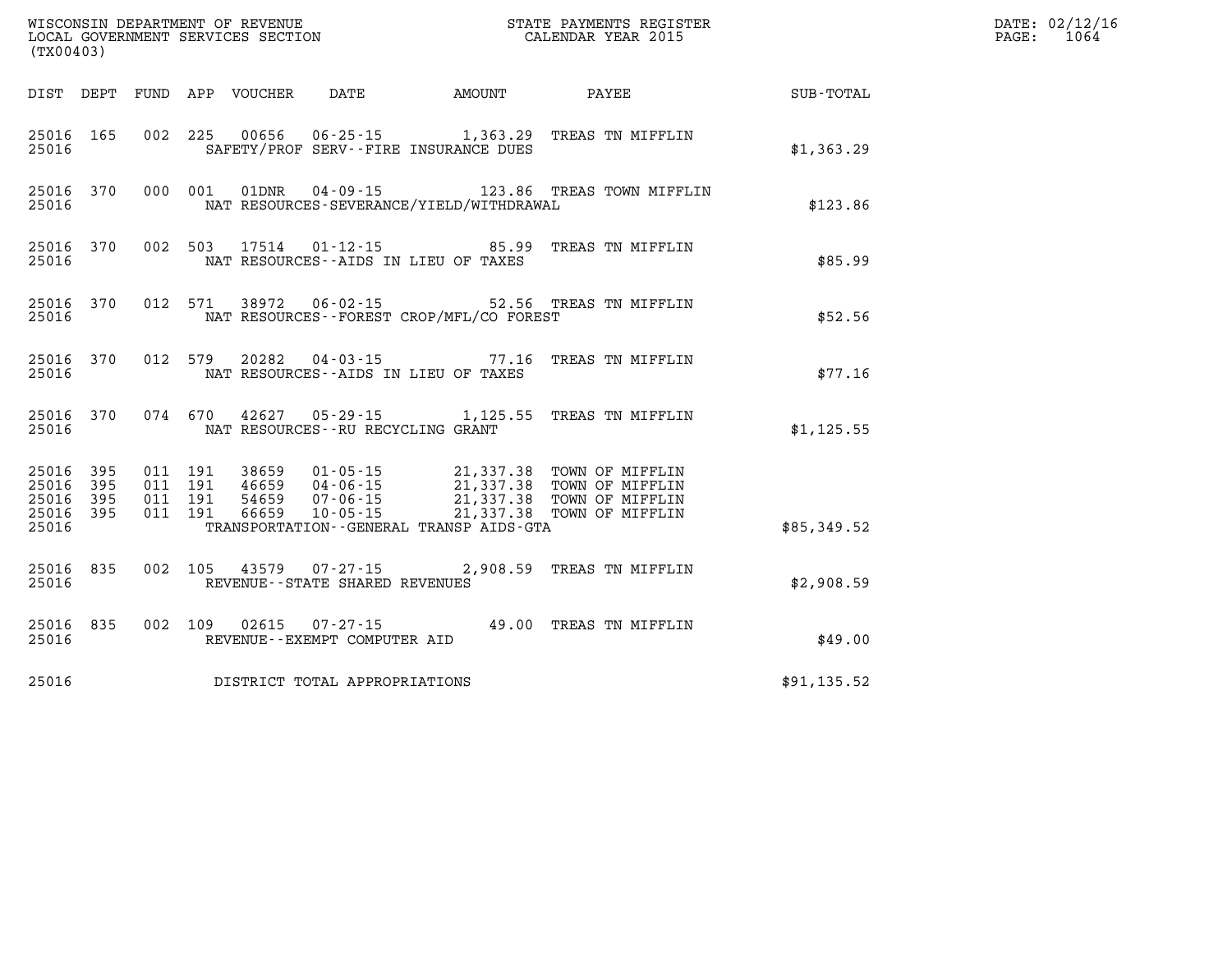|                                     | WISCONSIN DEPARTMENT OF REVENUE<br>LOCAL GOVERNMENT SERVICES SECTION<br>CALENDAR YEAR 2015<br>(TX00403) |  |  |  |                                          |  |  |                                                                                                                                                                                                                                      |  |              |  | DATE: 02/12/16<br>PAGE: 1065 |
|-------------------------------------|---------------------------------------------------------------------------------------------------------|--|--|--|------------------------------------------|--|--|--------------------------------------------------------------------------------------------------------------------------------------------------------------------------------------------------------------------------------------|--|--------------|--|------------------------------|
|                                     |                                                                                                         |  |  |  |                                          |  |  | DIST DEPT FUND APP VOUCHER DATE AMOUNT PAYEE TOTAL                                                                                                                                                                                   |  |              |  |                              |
| 25018                               | 25018 165                                                                                               |  |  |  | SAFETY/PROF SERV--FIRE INSURANCE DUES    |  |  | 002 225 00657 06-25-15 2,940.47 TREAS TN MINERAL POINT                                                                                                                                                                               |  | \$2,940.47   |  |                              |
| 25018                               |                                                                                                         |  |  |  | NAT RESOURCES-SEVERANCE/YIELD/WITHDRAWAL |  |  | 25018 370 000 001 01DNR 04-09-15 934.91 TREAS TOWN MINERAL POINT                                                                                                                                                                     |  | \$934.91     |  |                              |
| 25018                               |                                                                                                         |  |  |  | NAT RESOURCES--FOREST CROP/MFL/CO FOREST |  |  | 25018 370 012 571 38973 06-02-15 157.22 TREAS TN MINERAL POINT                                                                                                                                                                       |  | \$157.22     |  |                              |
| 25018                               | 25018 370                                                                                               |  |  |  | NAT RESOURCES--RU RECYCLING GRANT        |  |  | 074 670 42628 05-29-15 3,649.76 TREAS TN MINERAL POINT                                                                                                                                                                               |  | \$3,649.76   |  |                              |
| 25018 395<br>25018 395<br>25018 395 |                                                                                                         |  |  |  |                                          |  |  | 011 191 38660 01-05-15 28,923.27 TOWN OF MINERAL POINT<br>011 191 46660 04-06-15 28,923.27 TOWN OF MINERAL POINT<br>011 191 54660 07-06-15 28,923.27 TOWN OF MINERAL POINT<br>011 191 66660 10-05-15 28,923.27 TOWN OF MINERAL POINT |  |              |  |                              |
| 25018 395<br>25018                  |                                                                                                         |  |  |  |                                          |  |  | TRANSPORTATION - GENERAL TRANSP AIDS-GTA                                                                                                                                                                                             |  | \$115,693.08 |  |                              |
| 25018                               | 25018 835                                                                                               |  |  |  | REVENUE--STATE SHARED REVENUES           |  |  | 002 105 43580 07-27-15 3,087.72 TREAS TN MINERAL POINT                                                                                                                                                                               |  | \$3,087.72   |  |                              |
| 25018                               | 25018 835                                                                                               |  |  |  | REVENUE--EXEMPT COMPUTER AID             |  |  | 002 109 02616 07-27-15 38.00 TREAS TN MINERAL POINT                                                                                                                                                                                  |  | \$38.00      |  |                              |
| 25018                               | 25018 835                                                                                               |  |  |  | REVENUE--LOTTERY CREDIT -                |  |  | 021 363 35661 03-23-15 821.28 TREAS TN MINERAL POINT                                                                                                                                                                                 |  | \$821.28     |  |                              |
| 25018                               |                                                                                                         |  |  |  | DISTRICT TOTAL APPROPRIATIONS            |  |  |                                                                                                                                                                                                                                      |  | \$127,322.44 |  |                              |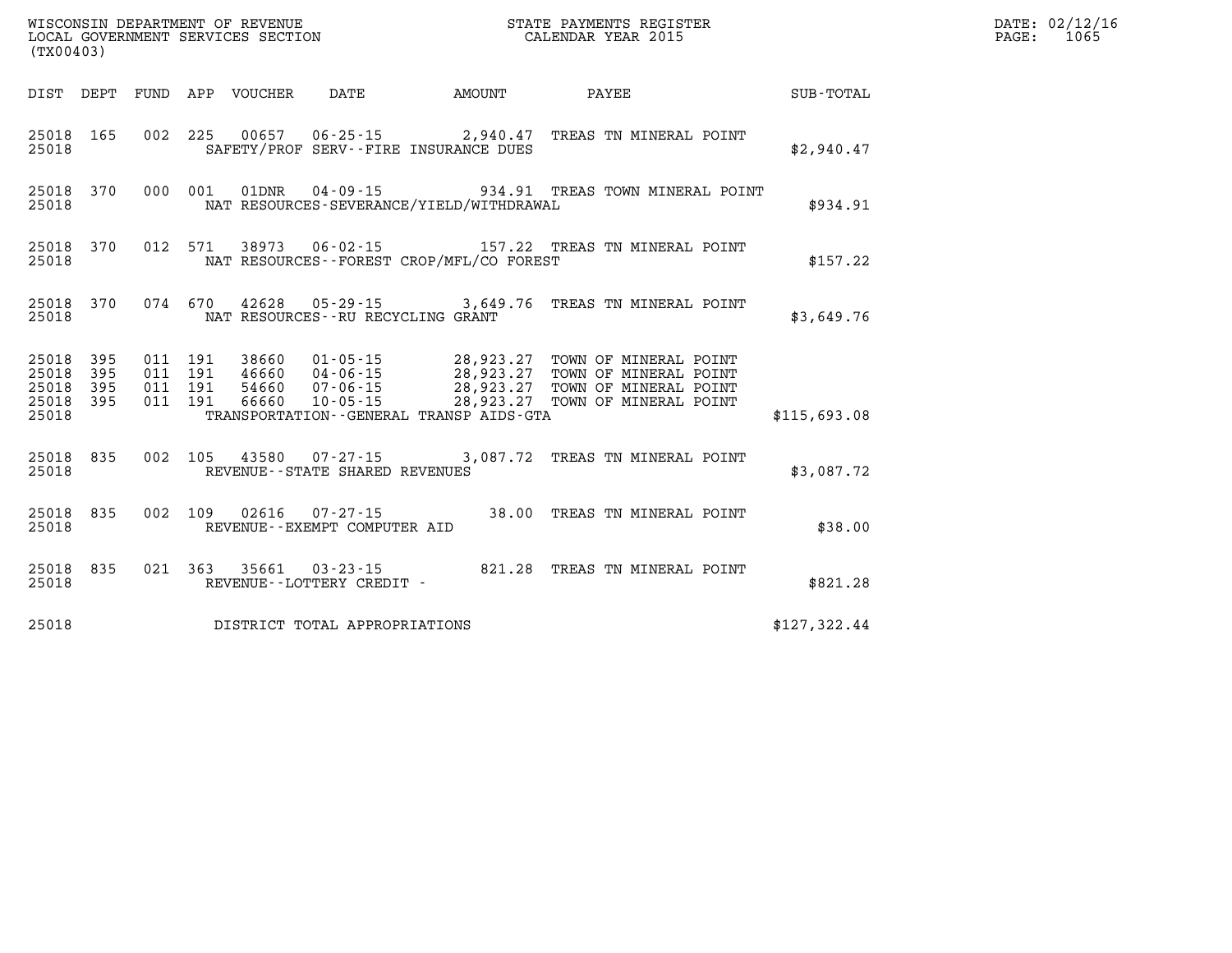| (TX00403)                            |                   |                    |         |                                 | WISCONSIN DEPARTMENT OF REVENUE<br>LOCAL GOVERNMENT SERVICES SECTION |                                             | STATE PAYMENTS REGISTER<br>CALENDAR YEAR 2015                                                                                                   |             | DATE: 02/12/16<br>1066<br>$\mathtt{PAGE:}$ |
|--------------------------------------|-------------------|--------------------|---------|---------------------------------|----------------------------------------------------------------------|---------------------------------------------|-------------------------------------------------------------------------------------------------------------------------------------------------|-------------|--------------------------------------------|
|                                      |                   |                    |         | DIST DEPT FUND APP VOUCHER DATE |                                                                      | <b>AMOUNT</b>                               | PAYEE                                                                                                                                           | SUB-TOTAL   |                                            |
| 25020 165<br>25020                   |                   |                    |         |                                 |                                                                      | SAFETY/PROF SERV--FIRE INSURANCE DUES       | 002 225 00658 06-25-15 1,874.72 TREAS TN MOSCOW                                                                                                 | \$1,874.72  |                                            |
| 25020 370<br>25020                   |                   |                    |         |                                 |                                                                      | NAT RESOURCES - - FOREST CROP/MFL/CO FOREST | 012 571 38974 06-02-15 341.20 TREAS TN MOSCOW                                                                                                   | \$341.20    |                                            |
| 25020 370<br>25020                   |                   |                    |         |                                 | NAT RESOURCES--RU RECYCLING GRANT                                    |                                             | 074  670  42629  05-29-15  811.66  TREAS TN MOSCOW                                                                                              | \$811.66    |                                            |
| 25020<br>25020<br>25020<br>25020 395 | 395<br>395<br>395 | 011 191<br>011 191 | 011 191 |                                 |                                                                      | 38661  01-05-15  21,640.15  TOWN OF MOSCOW  | 38661 01-03-15<br>46661 04-06-15 21,640.15 TOWN OF MOSCOW<br>54661 07-06-15 21,640.15 TOWN OF MOSCOW<br>66661 10-05-15 21,640.17 TOWN OF MOSCOW |             |                                            |
| 25020                                |                   |                    | 011 191 |                                 |                                                                      | TRANSPORTATION--GENERAL TRANSP AIDS-GTA     |                                                                                                                                                 | \$86,560.62 |                                            |
| 25020 835<br>25020                   |                   |                    |         |                                 | REVENUE--STATE SHARED REVENUES                                       |                                             | 002 105 43581 07-27-15 2,245.77 TREAS TN MOSCOW                                                                                                 | \$2,245.77  |                                            |
| 25020 835<br>25020                   |                   |                    |         |                                 | REVENUE--EXEMPT COMPUTER AID                                         |                                             | 002 109 02617 07-27-15 7.00 TREAS TN MOSCOW                                                                                                     | \$7.00      |                                            |
| 25020                                |                   |                    |         |                                 | DISTRICT TOTAL APPROPRIATIONS                                        |                                             |                                                                                                                                                 | \$91,840.97 |                                            |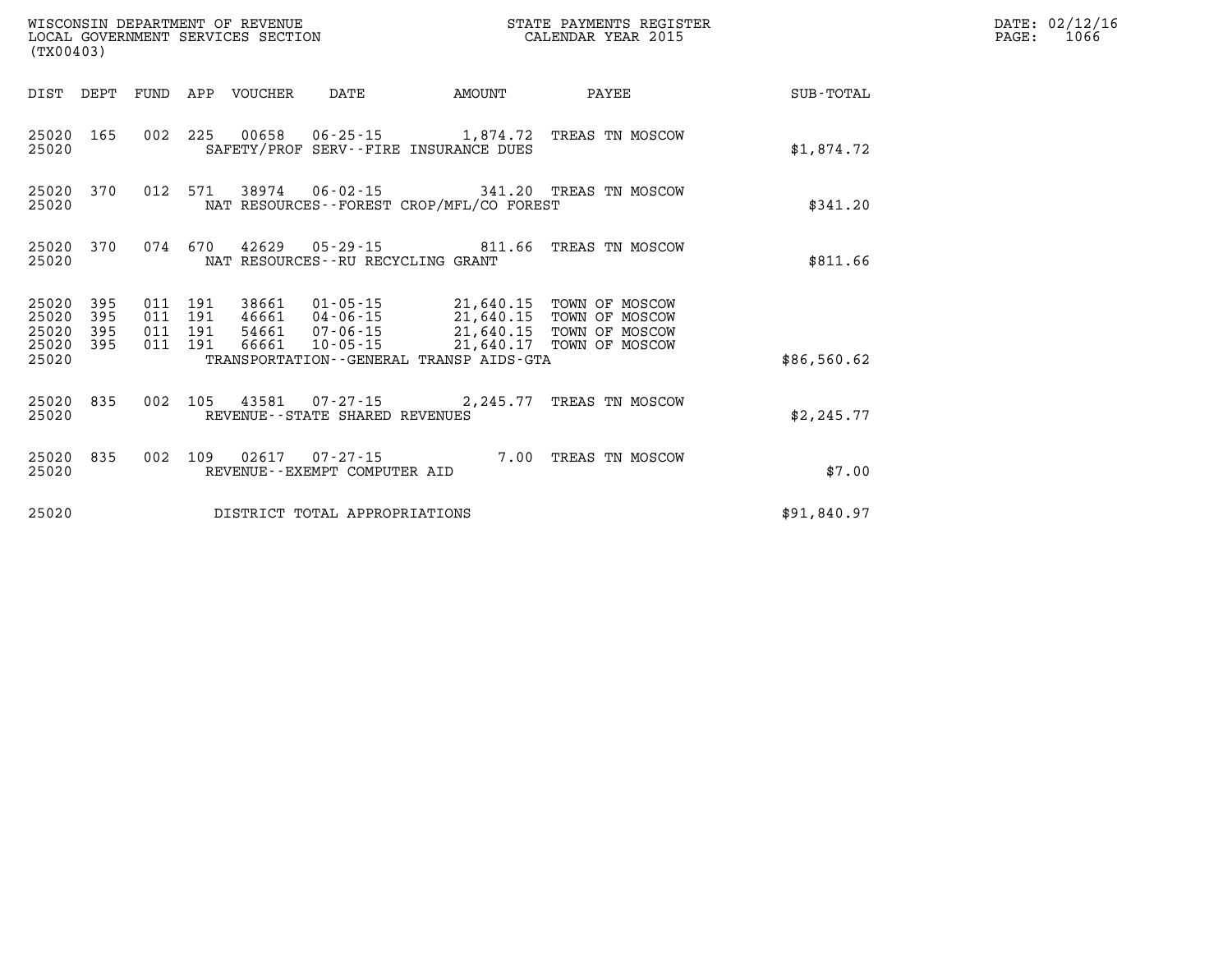| (TX00403)                                                 |           |                                          |                            |                                          |                                              |                                                                                                                                                                                                      |               | DATE: 02/12/16<br>PAGE:<br>1067 |
|-----------------------------------------------------------|-----------|------------------------------------------|----------------------------|------------------------------------------|----------------------------------------------|------------------------------------------------------------------------------------------------------------------------------------------------------------------------------------------------------|---------------|---------------------------------|
|                                                           |           |                                          | DIST DEPT FUND APP VOUCHER | DATE                                     | AMOUNT                                       | PAYEE                                                                                                                                                                                                | SUB-TOTAL     |                                 |
| 25022 165<br>25022                                        |           |                                          |                            |                                          | SAFETY/PROF SERV--FIRE INSURANCE DUES        | 002 225 00659 06-25-15 955.50 TREAS TN PULASKI                                                                                                                                                       | \$955.50      |                                 |
| 25022                                                     | 25022 370 |                                          |                            | 000 001 01DNR 04-09-15                   | NAT RESOURCES-SEVERANCE/YIELD/WITHDRAWAL     | 2,872.22 TREAS TOWN PULASKI                                                                                                                                                                          | \$2,872.22    |                                 |
| 25022                                                     | 25022 370 |                                          |                            |                                          | NAT RESOURCES -- AIDS IN LIEU OF TAXES       | 002 503 17515 01-12-15 48,857.32 TREAS TN PULASKI                                                                                                                                                    | \$48,857.32   |                                 |
| 25022                                                     | 25022 370 |                                          |                            |                                          | NAT RESOURCES - - FOREST CROP/MFL/CO FOREST  | 012 571 38975 06-02-15 930.03 TREAS TN PULASKI                                                                                                                                                       | \$930.03      |                                 |
| 25022 370<br>25022                                        | 25022 370 | 012 579<br>012 579                       |                            |                                          | NAT RESOURCES -- AIDS IN LIEU OF TAXES       | 20283  04-03-15  2,008.92  TREAS TN PULASKI<br>20283  04-03-15  668.20  TREAS TN PULASKI                                                                                                             | \$2,677.12    |                                 |
| 25022                                                     | 25022 370 |                                          |                            | NAT RESOURCES -- RU RECYCLING GRANT      |                                              | 074 670 42630 05-29-15 1,301.51 TREAS TN PULASKI                                                                                                                                                     | \$1,301.51    |                                 |
| 25022 395<br>25022 395<br>25022 395<br>25022 395<br>25022 |           | 011 191<br>011 191<br>011 191<br>011 191 |                            |                                          | TRANSPORTATION - - GENERAL TRANSP AIDS - GTA | 38662   01-05-15   20,506.12   TOWN OF PULASKI<br>46662   04-06-15   20,506.12   TOWN OF PULASKI<br>54662   07-06-15   20,506.12   TOWN OF PULASKI<br>66662   10-05-15   20,506.14   TOWN OF PULASKI | \$82,024.50   |                                 |
| 25022 835<br>25022                                        |           | 002 105                                  |                            | REVENUE - - STATE SHARED REVENUES        |                                              | 43582  07-27-15  1,874.63  TREAS TN PULASKI                                                                                                                                                          | \$1,874.63    |                                 |
| 25022                                                     | 25022 835 | 002 109                                  | 02618                      | 07-27-15<br>REVENUE--EXEMPT COMPUTER AID |                                              | 2.00 TREAS TN PULASKI                                                                                                                                                                                | \$2.00        |                                 |
| 25022                                                     |           |                                          |                            | DISTRICT TOTAL APPROPRIATIONS            |                                              |                                                                                                                                                                                                      | \$141, 494.83 |                                 |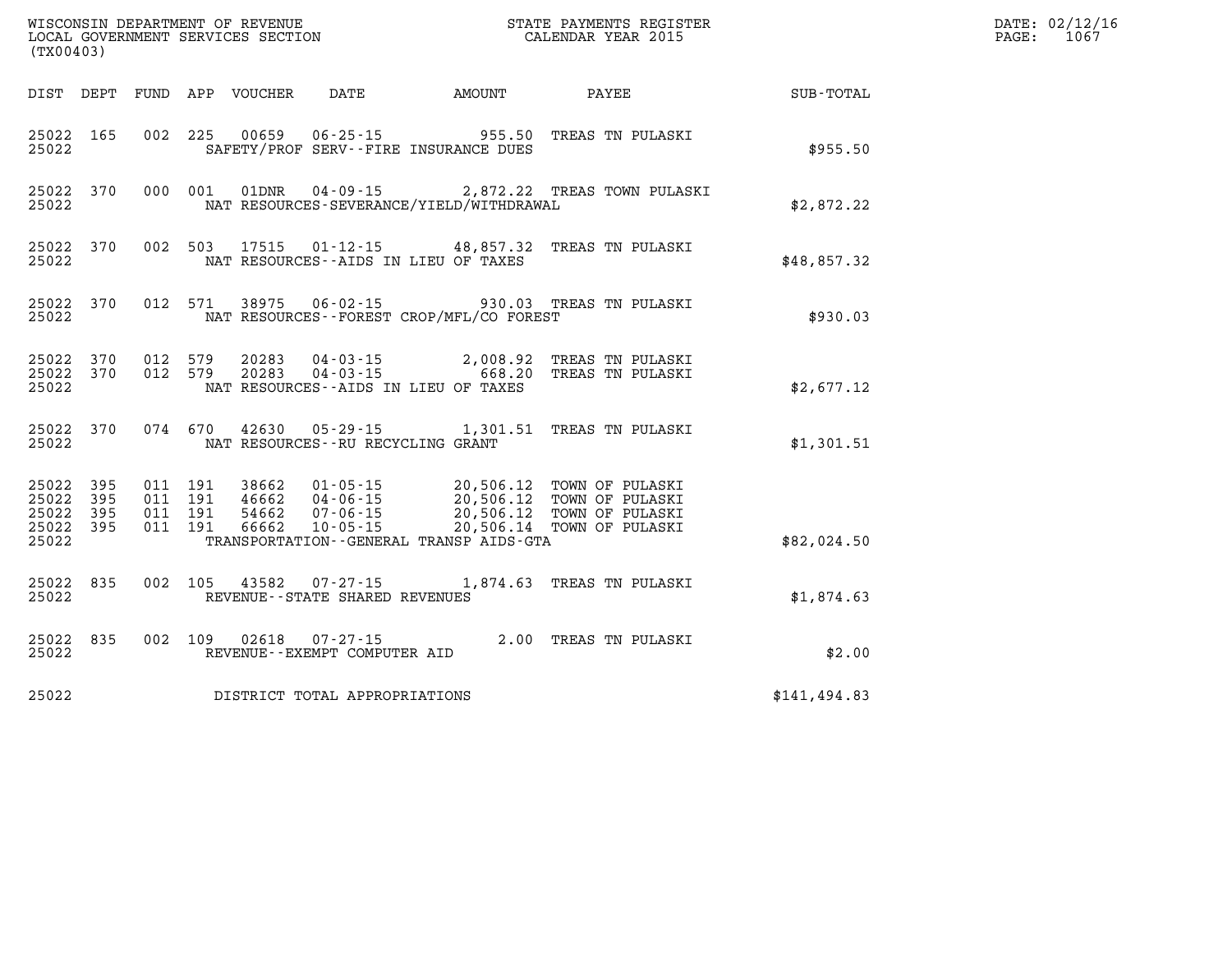| $\mathtt{DATE}$ : | 02/12/16 |
|-------------------|----------|
| PAGE:             | 1068     |

| (TX00403)                                 |                          |                          | WISCONSIN DEPARTMENT OF REVENUE<br>LOCAL GOVERNMENT SERVICES SECTION |                                                                                                                 |                                                  | STATE PAYMENTS REGISTER<br>CALENDAR YEAR 2015                                |               |
|-------------------------------------------|--------------------------|--------------------------|----------------------------------------------------------------------|-----------------------------------------------------------------------------------------------------------------|--------------------------------------------------|------------------------------------------------------------------------------|---------------|
| DIST                                      | DEPT                     | FUND                     | APP<br>VOUCHER                                                       | DATE                                                                                                            | AMOUNT                                           | PAYEE                                                                        | SUB-TOTAL     |
| 25024<br>25024                            | 165                      | 002                      | 225<br>00660                                                         | $06 - 25 - 15$<br>SAFETY/PROF SERV--FIRE INSURANCE DUES                                                         | 2,067.28                                         | TREAS TN RIDGEWAY                                                            | \$2,067.28    |
| 25024<br>25024<br>25024<br>25024          | 370<br>370<br>370        | 000<br>000<br>000        | 001<br>01DNR<br>001<br>04DNR<br>001<br>05DNR                         | $04 - 09 - 15$<br>$06 - 03 - 15$<br>$09 - 28 - 15$<br>NAT RESOURCES-SEVERANCE/YIELD/WITHDRAWAL                  | 419.28<br>1,543.07<br>2,098.47                   | TREAS TOWN RIDGEWAY<br>TREAS TOWN RIDGEWAY<br>TREAS TOWN RIDGEWAY            | \$4,060.82    |
| 25024<br>25024                            | 370                      | 002                      | 503<br>17516                                                         | $01 - 12 - 15$<br>NAT RESOURCES--AIDS IN LIEU OF TAXES                                                          | 28,580.97                                        | TREAS TN RIDGEWAY                                                            | \$28,580.97   |
| 25024<br>25024                            | 370                      | 012                      | 571<br>38976                                                         | $06 - 02 - 15$<br>NAT RESOURCES--FOREST CROP/MFL/CO FOREST                                                      | 961.55                                           | TREAS TN RIDGEWAY                                                            | \$961.55      |
| 25024<br>25024<br>25024                   | 370<br>370               | 012<br>012               | 579<br>20284<br>579<br>20284                                         | $04 - 03 - 15$<br>$04 - 03 - 15$<br>NAT RESOURCES--AIDS IN LIEU OF TAXES                                        | 865.32<br>58.49                                  | TREAS TN RIDGEWAY<br>TREAS TN RIDGEWAY                                       | \$923.81      |
| 25024<br>25024                            | 370                      | 074                      | 42631<br>670                                                         | $05 - 29 - 15$<br>NAT RESOURCES - - RU RECYCLING GRANT                                                          | 3,785.37                                         | TREAS TN RIDGEWAY                                                            | \$3,785.37    |
| 25024<br>25024<br>25024<br>25024<br>25024 | 395<br>395<br>395<br>395 | 011<br>011<br>011<br>011 | 191<br>38663<br>191<br>46663<br>191<br>54663<br>191<br>66663         | $01 - 05 - 15$<br>$04 - 06 - 15$<br>$07 - 06 - 15$<br>$10 - 05 - 15$<br>TRANSPORTATION--GENERAL TRANSP AIDS-GTA | 26,836.87<br>26,836.87<br>26,836.87<br>26,836.89 | TOWN OF RIDGEWAY<br>TOWN OF RIDGEWAY<br>TOWN OF RIDGEWAY<br>TOWN OF RIDGEWAY | \$107,347.50  |
| 25024<br>25024                            | 395                      | 011                      | 278<br>58205                                                         | $08 - 26 - 15$<br>TRANSPORTATION - - LRIP/TRIP/MSIP GRANTS                                                      | 26,928.57                                        | TREAS TN RIDGEWAY                                                            | \$26,928.57   |
| 25024<br>25024                            | 835                      | 002                      | 105<br>43583                                                         | $07 - 27 - 15$<br>REVENUE - - STATE SHARED REVENUES                                                             | 1,560.50                                         | TREAS TN RIDGEWAY                                                            | \$1,560.50    |
| 25024<br>25024                            | 835                      | 002                      | 109<br>02619                                                         | $07 - 27 - 15$<br>REVENUE--EXEMPT COMPUTER AID                                                                  | 3.00                                             | TREAS TN RIDGEWAY                                                            | \$3.00        |
| 25024                                     |                          |                          |                                                                      | DISTRICT TOTAL APPROPRIATIONS                                                                                   |                                                  |                                                                              | \$176, 219.37 |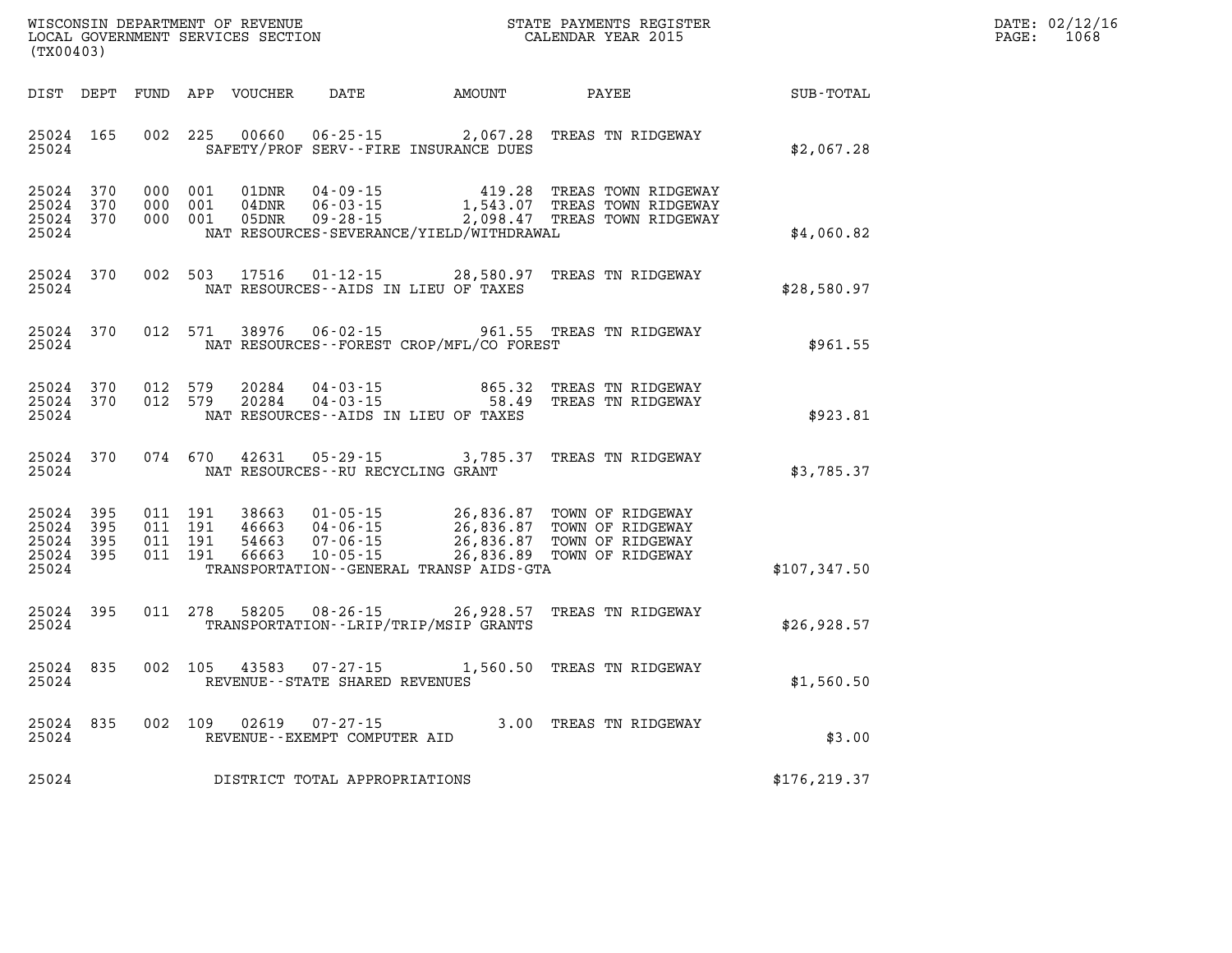| (TX00403)                        |                          |                                          | WISCONSIN DEPARTMENT OF REVENUE | LOCAL GOVERNMENT SERVICES SECTION |                                              | STATE PAYMENTS REGISTER<br>CALENDAR YEAR 2015                                                                                                                                 |              | DATE: 02/12/16<br>$\mathtt{PAGE:}$<br>1069 |
|----------------------------------|--------------------------|------------------------------------------|---------------------------------|-----------------------------------|----------------------------------------------|-------------------------------------------------------------------------------------------------------------------------------------------------------------------------------|--------------|--------------------------------------------|
|                                  | DIST DEPT FUND           |                                          | APP VOUCHER                     | DATE                              | AMOUNT                                       | PAYEE                                                                                                                                                                         | SUB-TOTAL    |                                            |
| 25026                            | 25026 165                |                                          |                                 |                                   | SAFETY/PROF SERV--FIRE INSURANCE DUES        | 002 225 00661 06-25-15 1,390.69 TREAS TN WALDWICK                                                                                                                             | \$1,390.69   |                                            |
| 25026                            |                          | 25026 370 012 571                        |                                 |                                   | NAT RESOURCES - - FOREST CROP/MFL/CO FOREST  |                                                                                                                                                                               | \$154.07     |                                            |
| 25026 370<br>25026               |                          | 074 670                                  | 42632                           | NAT RESOURCES--RU RECYCLING GRANT |                                              | 05-29-15  443.88 TREAS TN WALDWICK                                                                                                                                            | \$443.88     |                                            |
| 25026<br>25026<br>25026<br>25026 | 395<br>395<br>395<br>395 | 011 191<br>011 191<br>011 191<br>011 191 | 66664                           |                                   |                                              | 38664  01-05-15  17,715.09  TOWN OF WALDWICK<br>46664 04-06-15 17,715.09 TOWN OF WALDWICK<br>54664 07-06-15 17,715.09 TOWN OF WALDWICK<br>10-05-15 17,715.09 TOWN OF WALDWICK |              |                                            |
| 25026                            |                          |                                          |                                 |                                   | TRANSPORTATION - - GENERAL TRANSP AIDS - GTA |                                                                                                                                                                               | \$70,860.36  |                                            |
| 25026 835<br>25026               |                          | 002 105                                  |                                 | REVENUE--STATE SHARED REVENUES    |                                              |                                                                                                                                                                               | \$2,440.28   |                                            |
| 25026                            |                          |                                          |                                 | DISTRICT TOTAL APPROPRIATIONS     |                                              |                                                                                                                                                                               | \$75, 289.28 |                                            |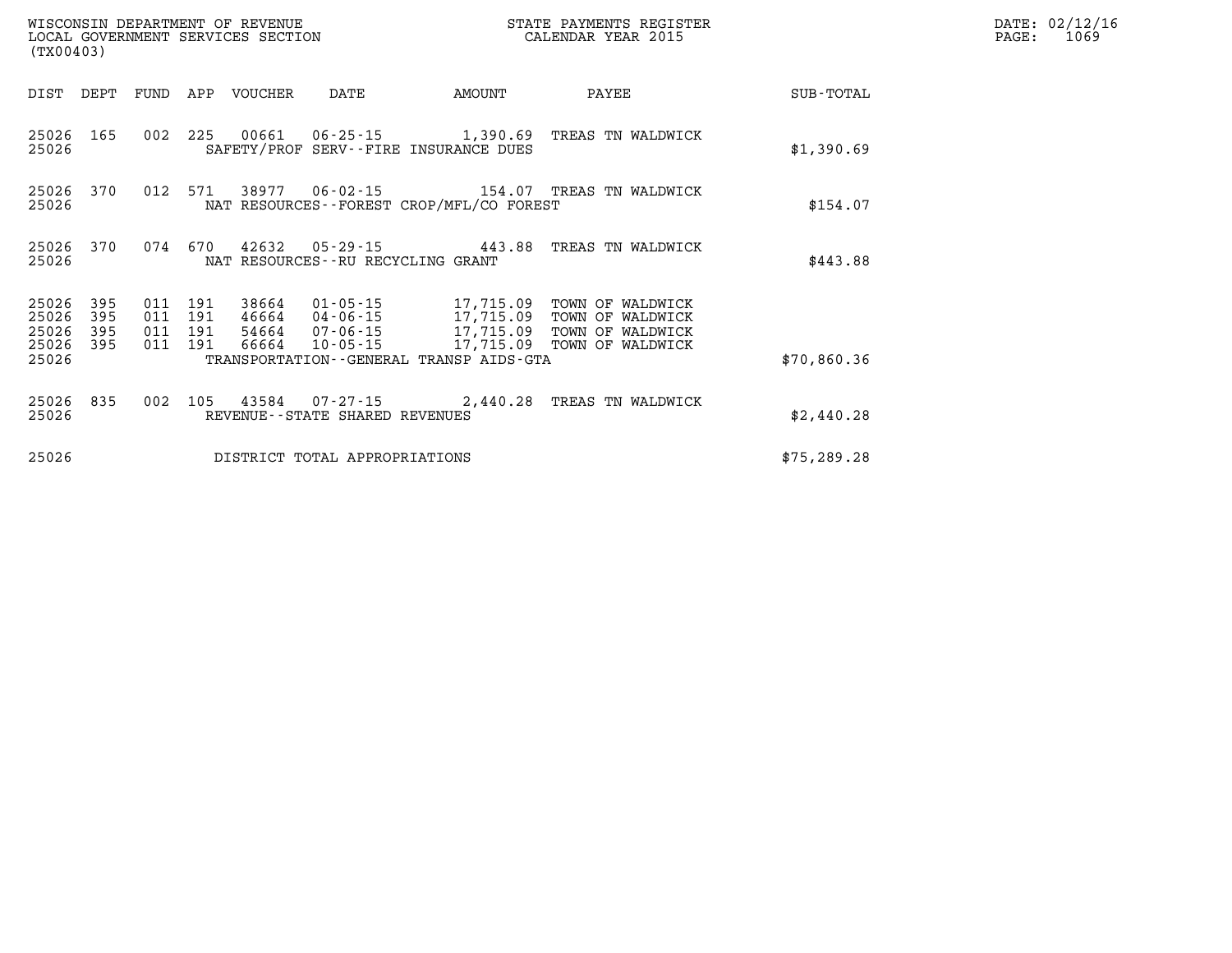| WISCONSIN DEPARTMENT OF REVENUE   | PAYMENTS REGISTER<br>3TATE | DATE: | 02/12/16 |
|-----------------------------------|----------------------------|-------|----------|
| LOCAL GOVERNMENT SERVICES SECTION | CALENDAR YEAR 2015         | PAGE  | 1070     |

| (TX00403)                                 |                            |     |                                          | LOCAL GOVERNMENT SERVICES SECTION |                                                            |                                                                                                | CALENDAR YEAR 2015                                                                             |             | PAGE: | 1070 |
|-------------------------------------------|----------------------------|-----|------------------------------------------|-----------------------------------|------------------------------------------------------------|------------------------------------------------------------------------------------------------|------------------------------------------------------------------------------------------------|-------------|-------|------|
|                                           |                            |     |                                          | DIST DEPT FUND APP VOUCHER        | <b>DATE</b>                                                | AMOUNT PAYEE                                                                                   |                                                                                                | SUB-TOTAL   |       |      |
| 25028 165<br>25028                        |                            |     | 002 225                                  | 00662                             |                                                            | SAFETY/PROF SERV--FIRE INSURANCE DUES                                                          | 06-25-15 2,932.70 TREAS TN WYOMING                                                             | \$2,932.70  |       |      |
| 25028<br>25028<br>25028<br>25028          | 370<br>370<br>370          | 000 | 000 001<br>001<br>000 001                | 01DNR<br>04DNR<br>05DNR           | u4 - 09 - 15<br>06 - 03 - 15<br>$09 - 28 - 15$             | NAT RESOURCES-SEVERANCE/YIELD/WITHDRAWAL                                                       | 6,168.44 TREAS TOWN WYOMING<br>5,613.92 TREAS TOWN WYOMING<br>146.82 TREAS TOWN WYOMING        | \$11,929.18 |       |      |
| 25028<br>25028                            | 370                        |     | 002 503                                  | 17517                             |                                                            | NAT RESOURCES -- AIDS IN LIEU OF TAXES                                                         | 01-12-15   10,184.35   TREAS   TN WYOMING                                                      | \$10,184.35 |       |      |
| 25028<br>25028                            | 370                        |     | 012 571                                  | 38978                             |                                                            | NAT RESOURCES--FOREST CROP/MFL/CO FOREST                                                       | 06-02-15 1,367.13 TREAS TN WYOMING                                                             | \$1,367.13  |       |      |
| 25028<br>25028<br>25028<br>25028<br>25028 | 370<br>370<br>370<br>370   |     | 012 579<br>012 579<br>012 579<br>012 579 | 20285<br>20285<br>20285<br>20285  | 04-03-15<br>$04 - 03 - 15$<br>04 - 03 - 15<br>04 - 03 - 15 | 41.54<br>NAT RESOURCES -- AIDS IN LIEU OF TAXES                                                | 58.52 TREAS TN WYOMING<br>TREAS TN WYOMING<br>394.84 TREAS TN WYOMING<br>5.84 TREAS TN WYOMING | \$500.74    |       |      |
| 25028<br>25028                            | 370                        |     | 074 670                                  | 42633                             | $05 - 29 - 15$<br>NAT RESOURCES - - RU RECYCLING GRANT     |                                                                                                | 1,230.97 TREAS TN WYOMING                                                                      | \$1,230.97  |       |      |
| 25028<br>25028<br>25028<br>25028<br>25028 | 395<br>395<br>395<br>- 395 |     | 011 191<br>011 191<br>011 191<br>011 191 | 38665<br>46665<br>54665<br>66665  | 04-06-15<br>$07 - 06 - 15$<br>$10 - 05 - 15$               | $01 - 05 - 15$ 16, 289.29<br>16,289.29<br>16,289.29<br>TRANSPORTATION--GENERAL TRANSP AIDS-GTA | TOWN OF WYOMING<br>TOWN OF WYOMING<br>TOWN OF WYOMING<br>16,289.31 TOWN OF WYOMING             | \$65,157.18 |       |      |
| 25028<br>25028                            | 835                        |     | 002 105                                  | 43585                             | $07 - 27 - 15$<br>REVENUE - - STATE SHARED REVENUES        |                                                                                                | 980.44 TREAS TN WYOMING                                                                        | \$980.44    |       |      |
| 25028<br>25028                            | 835                        |     | 002 109                                  | 02620                             | 07-27-15<br>REVENUE--EXEMPT COMPUTER AID                   |                                                                                                | 120.00 TREAS TN WYOMING                                                                        | \$120.00    |       |      |
| 25028<br>25028                            | 835                        |     | 002 501                                  | 00002                             | 02-02-15                                                   | DOA-PAYMENT FOR MUNICIPAL SERVICES AID                                                         | 435.60 TREAS TN WYOMING                                                                        | \$435.60    |       |      |
| 25028                                     |                            |     |                                          |                                   | DISTRICT TOTAL APPROPRIATIONS                              |                                                                                                |                                                                                                | \$94,838.29 |       |      |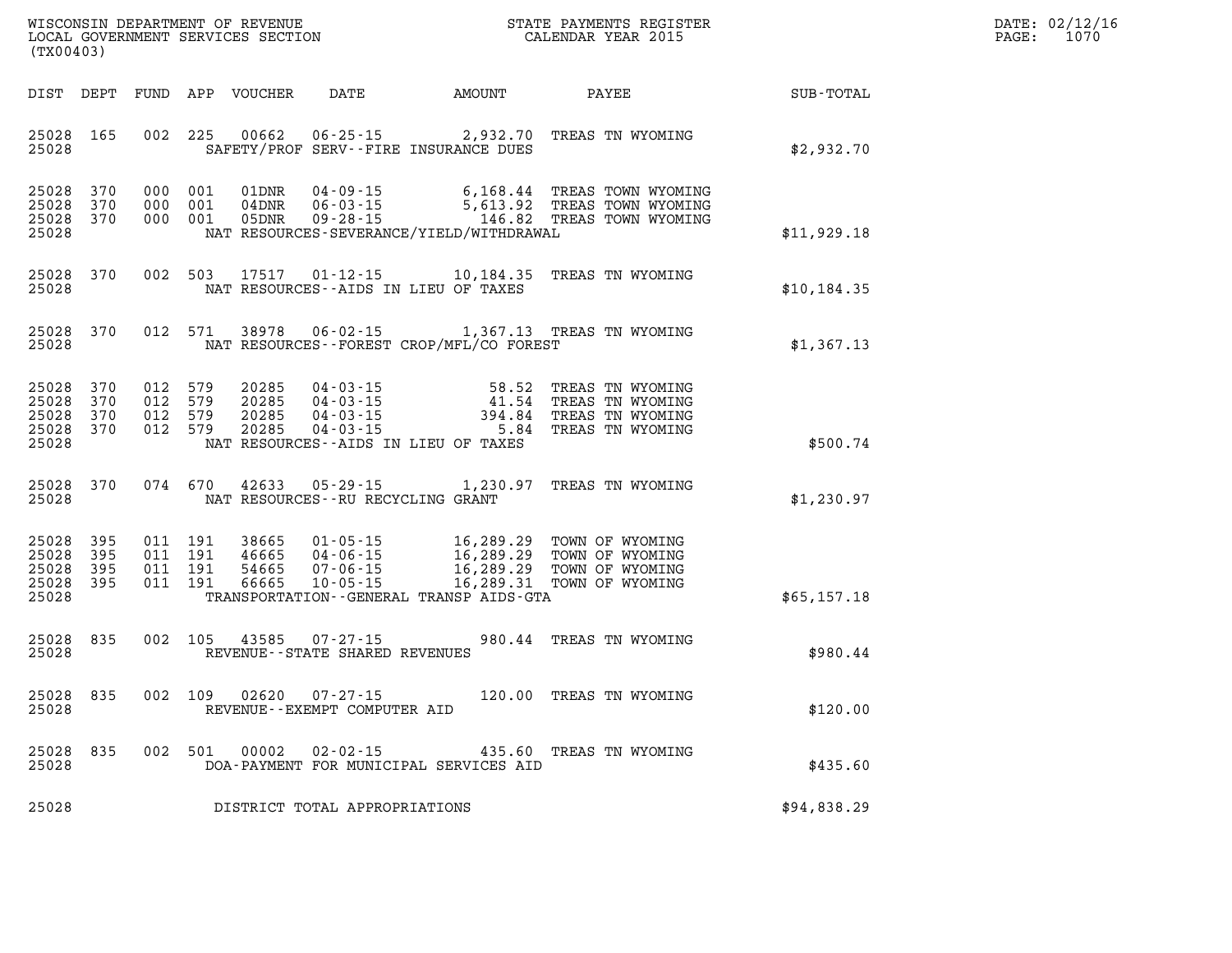| (TX00403) |                                                  |         |                                                | WISCONSIN DEPARTMENT OF REVENUE<br>LOCAL GOVERNMENT SERVICES SECTION<br>(TYO0403)                                                                                                   |             | DATE: 02/12/16<br>PAGE: 1071 |
|-----------|--------------------------------------------------|---------|------------------------------------------------|-------------------------------------------------------------------------------------------------------------------------------------------------------------------------------------|-------------|------------------------------|
|           |                                                  |         |                                                | DIST DEPT FUND APP VOUCHER DATE AMOUNT PAYEE PAYER SUB-TOTAL                                                                                                                        |             |                              |
| 25101     |                                                  |         | SAFETY/PROF SERV--FIRE INSURANCE DUES          | 25101 165 002 225 00663 06-25-15 1,666.01 TREAS VIL ARENA                                                                                                                           | \$1,666.01  |                              |
|           | 25101                                            |         | NAT RESOURCES--RU RECYCLING GRANT              | 25101 370 074 670 42634 05-29-15 1,108.90 TREAS VIL ARENA                                                                                                                           | \$1,108.90  |                              |
| 25101     |                                                  |         | TRANSPORTATION - - HIGHWAY SAFETY - FEDERAL    | 25101 395 011 185 60084 09-17-15 1,050.00 TREAS VIL ARENA<br>25101 395 011 185 60084 09-17-15 1,762.00 TREAS VIL ARENA<br>25101 395 011 185 67623 12-03-15 6,364.12 TREAS VIL ARENA | \$9,176.12  |                              |
| 25101     | 25101 395<br>25101 395<br>25101 395<br>25101 395 | 011 191 | TRANSPORTATION - - GENERAL TRANSP AIDS - GTA   |                                                                                                                                                                                     | \$40,619.69 |                              |
|           |                                                  |         | 25101 MILITARY AFFAIRS-EMER MGMT-DISASTER RECO | 25101 465 002 305 00267 09-29-15 874.45 TREAS VIL ARENA                                                                                                                             | \$874.45    |                              |
|           | 25101                                            |         | MILITARY AFFAIRS-EMERGENCY MGMT-FED FUND       | 25101 465 002 342 00267 09-29-15 5,246.66 TREAS VIL ARENA                                                                                                                           | \$5,246.66  |                              |
|           | 25101                                            |         | REVENUE--STATE SHARED REVENUES                 | 25101 835 002 105 43586 07-27-15 26,639.41 TREAS VIL ARENA                                                                                                                          | \$26,639.41 |                              |
| 25101     |                                                  |         | REVENUE--EXEMPT COMPUTER AID                   | 25101 835 002 109 02621 07-27-15 133.00 TREAS VIL ARENA                                                                                                                             | \$133.00    |                              |
|           |                                                  |         | 25101 DISTRICT TOTAL APPROPRIATIONS            |                                                                                                                                                                                     | \$85,464.24 |                              |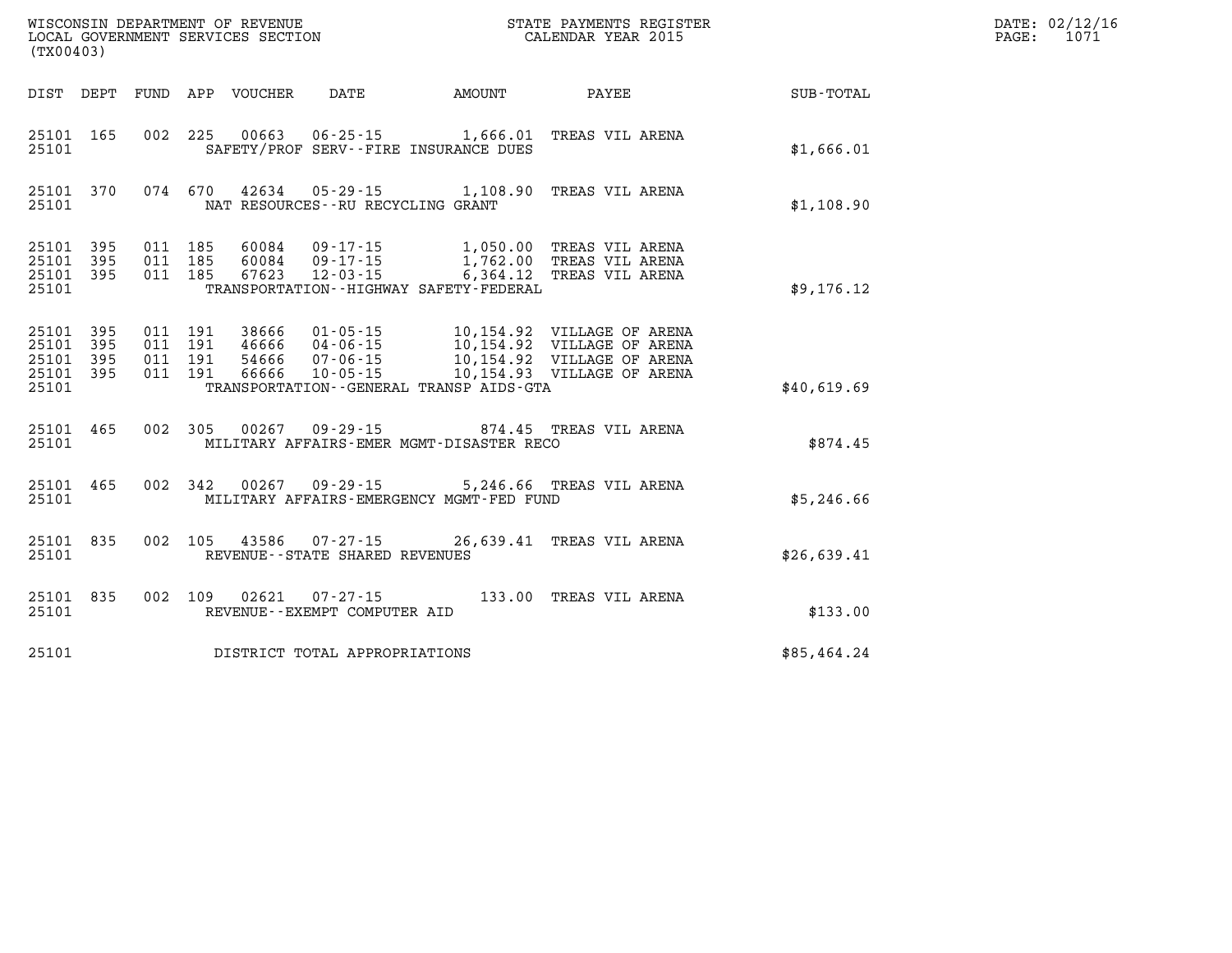| (TX00403)          |                                                  |                              |         |       |                                             |                                              |                                                                                                                                                                                                                                                                                                                                        |              | DATE: 02/12/16<br>PAGE: 1072 |
|--------------------|--------------------------------------------------|------------------------------|---------|-------|---------------------------------------------|----------------------------------------------|----------------------------------------------------------------------------------------------------------------------------------------------------------------------------------------------------------------------------------------------------------------------------------------------------------------------------------------|--------------|------------------------------|
|                    |                                                  |                              |         |       |                                             |                                              | DIST DEPT FUND APP VOUCHER DATE AMOUNT PAYEE SUB-TOTAL                                                                                                                                                                                                                                                                                 |              |                              |
| 25102              | 25102 165                                        |                              |         |       |                                             | SAFETY/PROF SERV--FIRE INSURANCE DUES        | 002 225 00664 06-25-15 679.84 TREAS VIL AVOCA                                                                                                                                                                                                                                                                                          | \$679.84     |                              |
| 25102              |                                                  |                              |         |       |                                             | NAT RESOURCES--AIDS IN LIEU OF TAXES         | 25102 370 002 503 17518 01-12-15 1,689.72 TREAS VIL AVOCA                                                                                                                                                                                                                                                                              | \$1,689.72   |                              |
| 25102              |                                                  |                              |         |       |                                             | NAT RESOURCES--FOREST CROP/MFL/CO FOREST     | 25102 370 012 571 38979 06-02-15 29.83 TREAS VIL AVOCA                                                                                                                                                                                                                                                                                 | \$29.83      |                              |
| 25102              |                                                  |                              |         |       |                                             | NAT RESOURCES--AIDS IN LIEU OF TAXES         | $\begin{array}{cccc} 25102 & 370 & 012 & 579 & 20286 & 04-03-15 & 479.73 & \text{TREAS VIL AVOCA} \\ 25102 & 370 & 012 & 579 & 20286 & 04-03-15 & 69.19 & \text{TREAS VIL AVOCA} \end{array}$                                                                                                                                          | \$548.92     |                              |
|                    |                                                  |                              |         |       | 25102 NAT RESOURCES--RU RECYCLING GRANT     |                                              | 25102 370 074 670 42635 05-29-15 2,438.95 TREAS VIL AVOCA                                                                                                                                                                                                                                                                              | \$2,438.95   |                              |
| 25102              | 25102 395<br>25102 395<br>25102 395<br>25102 395 |                              |         |       |                                             | TRANSPORTATION - - GENERAL TRANSP AIDS - GTA | $\begin{array}{cccc} 011 & 191 & 38667 & 01\cdot 05\cdot 15 & 10\,, 095\,. 29 & \text{VILLAGE OF AVOCA} \\ 011 & 191 & 46667 & 04\cdot 06\cdot 15 & 10\,, 095\,. 29 & \text{VILLAGE OF AVOCA} \\ 011 & 191 & 54667 & 07\cdot 06\cdot 15 & 10\,, 095\,. 29 & \text{VILLAGE OF AVOCA} \\ 011 & 191 & 66667 & 10\cdot 05\cdot 15 & 10\,,$ | \$40,381.18  |                              |
| 25102              | 25102 435                                        |                              |         |       |                                             | HS--AMBULANCE FUNDING ASSISTANCE GRANTS      | 005 162 01DHS 09-11-15 4,617.68 AVOCA & RURAL EMS                                                                                                                                                                                                                                                                                      | \$4,617.68   |                              |
| 25102              | 25102 505                                        |                              |         |       | DOA--HOUSING ASSISTANCE GRANTS              |                                              | 002 743 05571 02-11-15 25,000.00 TREAS VIL AVOCA                                                                                                                                                                                                                                                                                       | \$25,000.00  |                              |
| 25102              |                                                  |                              |         |       | REVENUE--STATE SHARED REVENUES              |                                              | 25102 835 002 105 43587 07-27-15 31,810.57 TREAS VIL AVOCA                                                                                                                                                                                                                                                                             | \$31,810.57  |                              |
| 25102 835<br>25102 |                                                  | 002 109<br>25102 835 002 109 |         | 02622 | REVENUE--EXEMPT COMPUTER AID                |                                              |                                                                                                                                                                                                                                                                                                                                        | \$55.00      |                              |
| 25102 835<br>25102 |                                                  |                              | 021 363 | 35662 | $03 - 23 - 15$<br>REVENUE--LOTTERY CREDIT - |                                              | 1,225.75 TREAS VIL AVOCA                                                                                                                                                                                                                                                                                                               | \$1,225.75   |                              |
| 25102              |                                                  |                              |         |       | DISTRICT TOTAL APPROPRIATIONS               |                                              |                                                                                                                                                                                                                                                                                                                                        | \$108,477.44 |                              |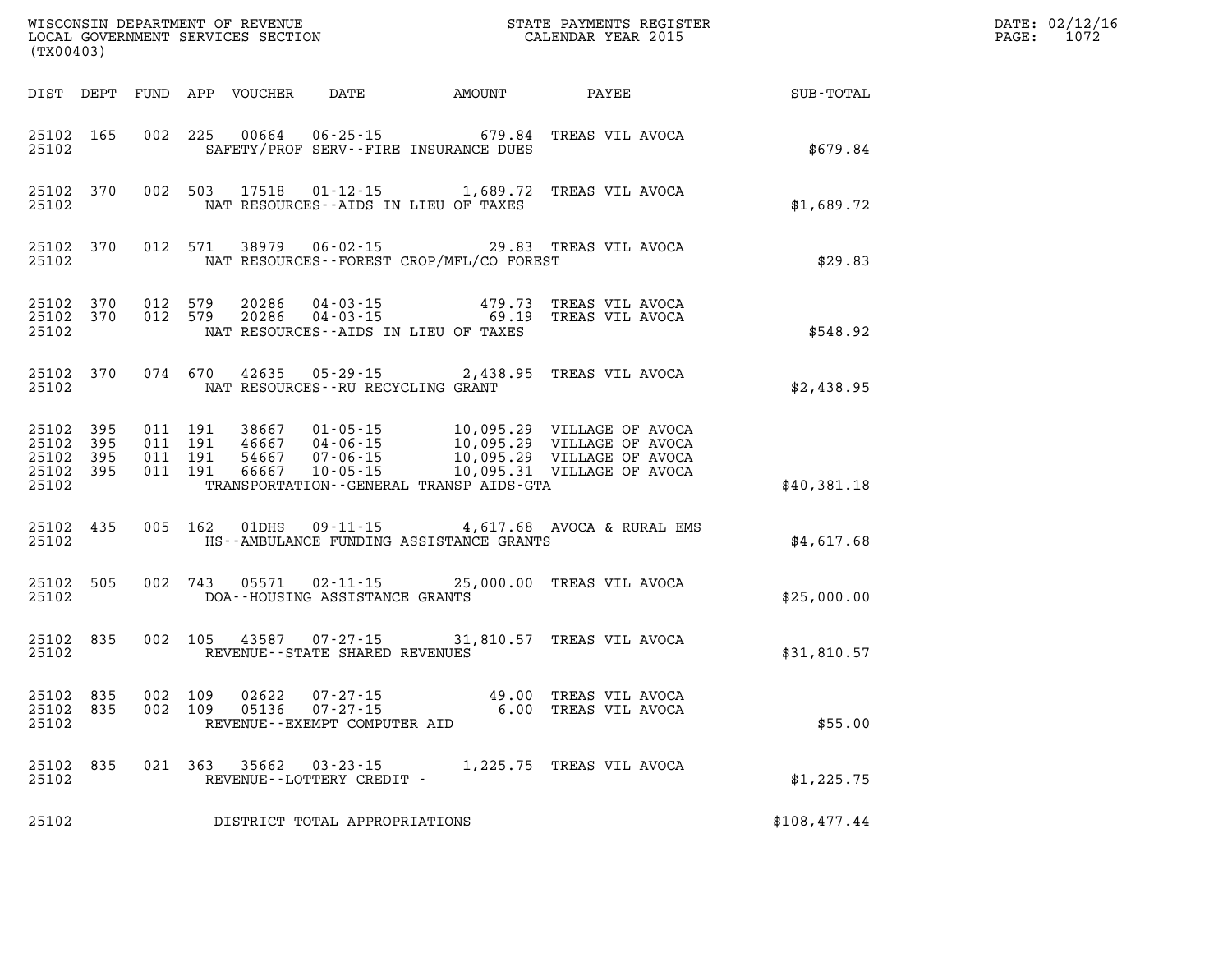| (TX00403)                                             |           |                               |         |                            |                                                |                                             |                                                                              |             | DATE: 02/12/16<br>PAGE:<br>1073 |
|-------------------------------------------------------|-----------|-------------------------------|---------|----------------------------|------------------------------------------------|---------------------------------------------|------------------------------------------------------------------------------|-------------|---------------------------------|
|                                                       |           |                               |         | DIST DEPT FUND APP VOUCHER | DATE                                           | <b>AMOUNT</b>                               | PAYEE                                                                        | SUB-TOTAL   |                                 |
| 25106                                                 | 25106 165 |                               |         |                            |                                                | SAFETY/PROF SERV--FIRE INSURANCE DUES       | 002 225 00665 06-25-15 3,420.37 TREAS VIL BARNEVELD                          | \$3,420.37  |                                 |
| 25106                                                 | 25106 370 |                               | 012 579 |                            |                                                | NAT RESOURCES -- AIDS IN LIEU OF TAXES      | 20287  04-03-15  52.19  TREAS VIL BARNEVELD                                  | \$52.19     |                                 |
| 25106                                                 | 25106 370 |                               |         |                            | NAT RESOURCES - - RU RECYCLING GRANT           |                                             | 074 670 42636 05-29-15 1,901.54 TREAS VIL BARNEVELD                          | \$1,901.54  |                                 |
| 25106                                                 | 25106 395 |                               |         |                            |                                                | TRANSPORTATION - - HIGHWAY SAFETY - FEDERAL | 011 185 43022 03-24-15 4,000.00 TREAS VIL BARNEVELD                          | \$4,000.00  |                                 |
| 25106 395<br>25106 395<br>25106<br>25106 395<br>25106 | 395       | 011 191<br>011 191<br>011 191 | 011 191 | 54668<br>66668             | 07-06-15                                       | TRANSPORTATION--GENERAL TRANSP AIDS-GTA     |                                                                              | \$64,853.11 |                                 |
| 25106                                                 | 25106 435 |                               |         |                            |                                                | HS--PREPAID MEDICAL TRANSPORT REIMBURSE     | 005 163 01LGS 11-16-15 2,000.00 DHS PREPAID MEDICAL TRANSPORT                | \$2,000.00  |                                 |
| 25106                                                 | 25106 455 |                               |         |                            | JUSTICE -- LAW ENFORCEMENT TRAINING            |                                             | 002  231  04808  03-09-15  160.00 TREAS VIL BARNEVELD                        | \$160.00    |                                 |
| 25106                                                 | 25106 835 |                               |         |                            | REVENUE--STATE SHARED REVENUES                 |                                             | 002 105 43588 07-27-15 18,749.12 TREAS VIL BARNEVELD                         | \$18,749.12 |                                 |
| 25106 835<br>25106 835<br>25106                       |           | 002 109<br>002 109            |         | 02623                      | 05137 07-27-15<br>REVENUE--EXEMPT COMPUTER AID |                                             | 07-27-15 1,648.00 TREAS VIL BARNEVELD<br>07-27-15 408.00 TREAS VIL BARNEVELD | \$2,056.00  |                                 |
| 25106                                                 |           |                               |         |                            | DISTRICT TOTAL APPROPRIATIONS                  |                                             |                                                                              | \$97,192.33 |                                 |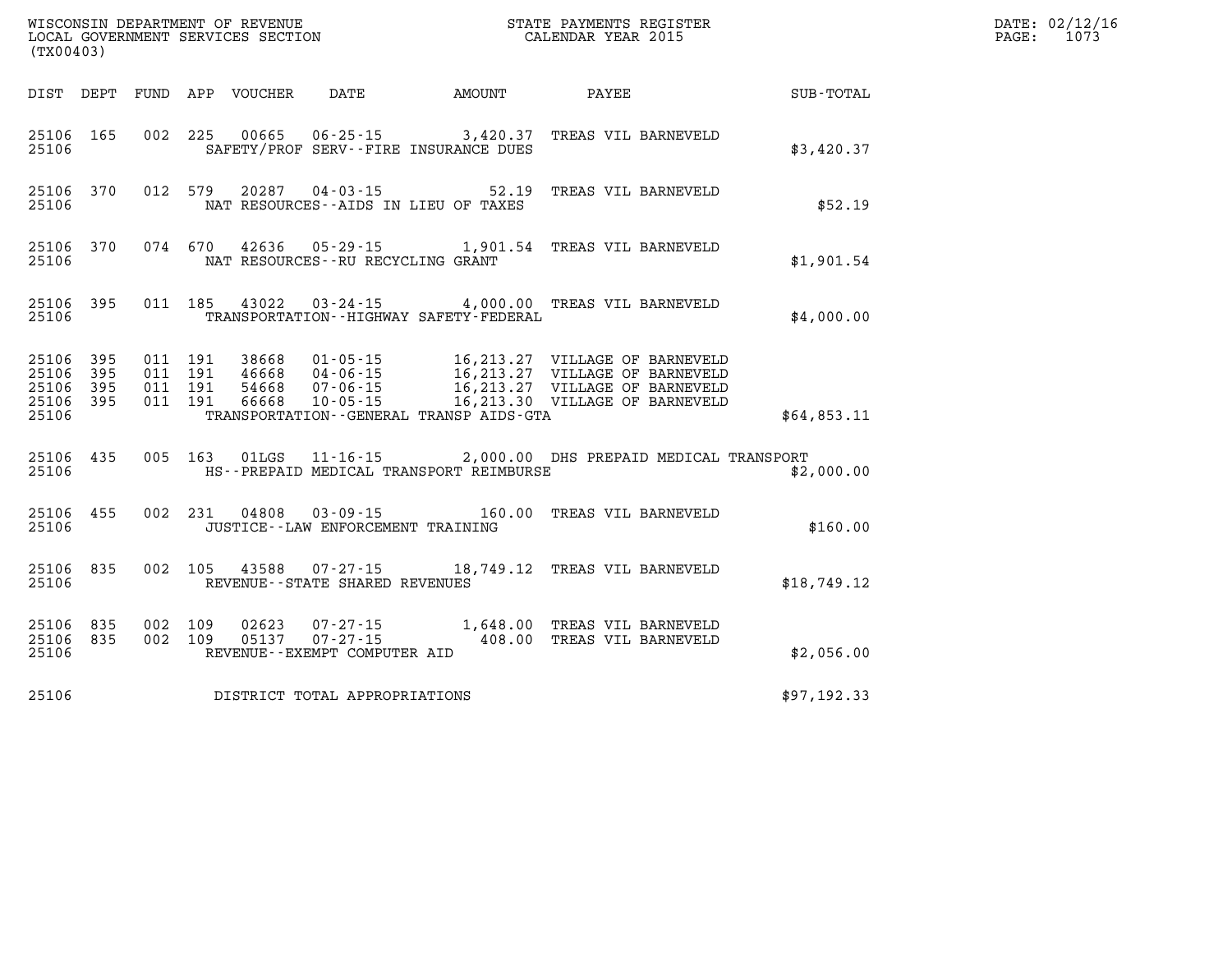| WISCONSIN DEPARTMENT OF REVENUE<br>STATE PAYMENTS REGISTER<br>LOCAL GOVERNMENT SERVICES SECTION<br>CALENDAR YEAR 2015<br>(TX00403) |            |            |            |         |                                      |                                                                                  |                                                      |                  |  |
|------------------------------------------------------------------------------------------------------------------------------------|------------|------------|------------|---------|--------------------------------------|----------------------------------------------------------------------------------|------------------------------------------------------|------------------|--|
| DIST                                                                                                                               | DEPT       | FUND       | APP        | VOUCHER | DATE                                 | AMOUNT                                                                           | PAYEE                                                | <b>SUB-TOTAL</b> |  |
| 25111 165<br>25111                                                                                                                 |            | 002 225    |            |         |                                      | 00666  06-25-15  940.61  TREAS VIL COBB<br>SAFETY/PROF SERV--FIRE INSURANCE DUES |                                                      | \$940.61         |  |
| 25111<br>25111                                                                                                                     | 370        |            |            |         | NAT RESOURCES - - RU RECYCLING GRANT | 074 670 42637 05-29-15 1,811.18 TREAS VIL COBB                                   |                                                      | \$1,811.18       |  |
| 25111<br>25111                                                                                                                     | 395<br>395 | 011<br>011 | 191<br>191 | 38669   | 01-05-15                             |                                                                                  | 5,427.84 VILLAGE OF COBB<br>5,427.84 VILLAGE OF COBB |                  |  |
| 25111                                                                                                                              | 395        | 011        | 191        |         | 54669 07-06-15                       |                                                                                  | 5,427.84 VILLAGE OF COBB                             |                  |  |
| 25111<br>25111                                                                                                                     | 395        | 011        | 191        |         | 66669 10-05-15                       | TRANSPORTATION--GENERAL TRANSP AIDS-GTA                                          | 5,427.87 VILLAGE OF COBB                             | \$21,711.39      |  |
| 25111<br>25111                                                                                                                     | 835        | 002        | 105        |         | REVENUE--STATE SHARED REVENUES       | 43589  07-27-15  17,098.71  TREAS VIL COBB                                       |                                                      | \$17,098.71      |  |
| 25111<br>25111                                                                                                                     | 835        | 002        | 109        |         | REVENUE--EXEMPT COMPUTER AID         | 02624  07-27-15  1,237.00 TREAS VIL COBB                                         |                                                      | \$1,237.00       |  |
| 25111                                                                                                                              |            |            |            |         | DISTRICT TOTAL APPROPRIATIONS        |                                                                                  |                                                      | \$42,798.89      |  |

**DATE: 02/12/16<br>PAGE: 1074**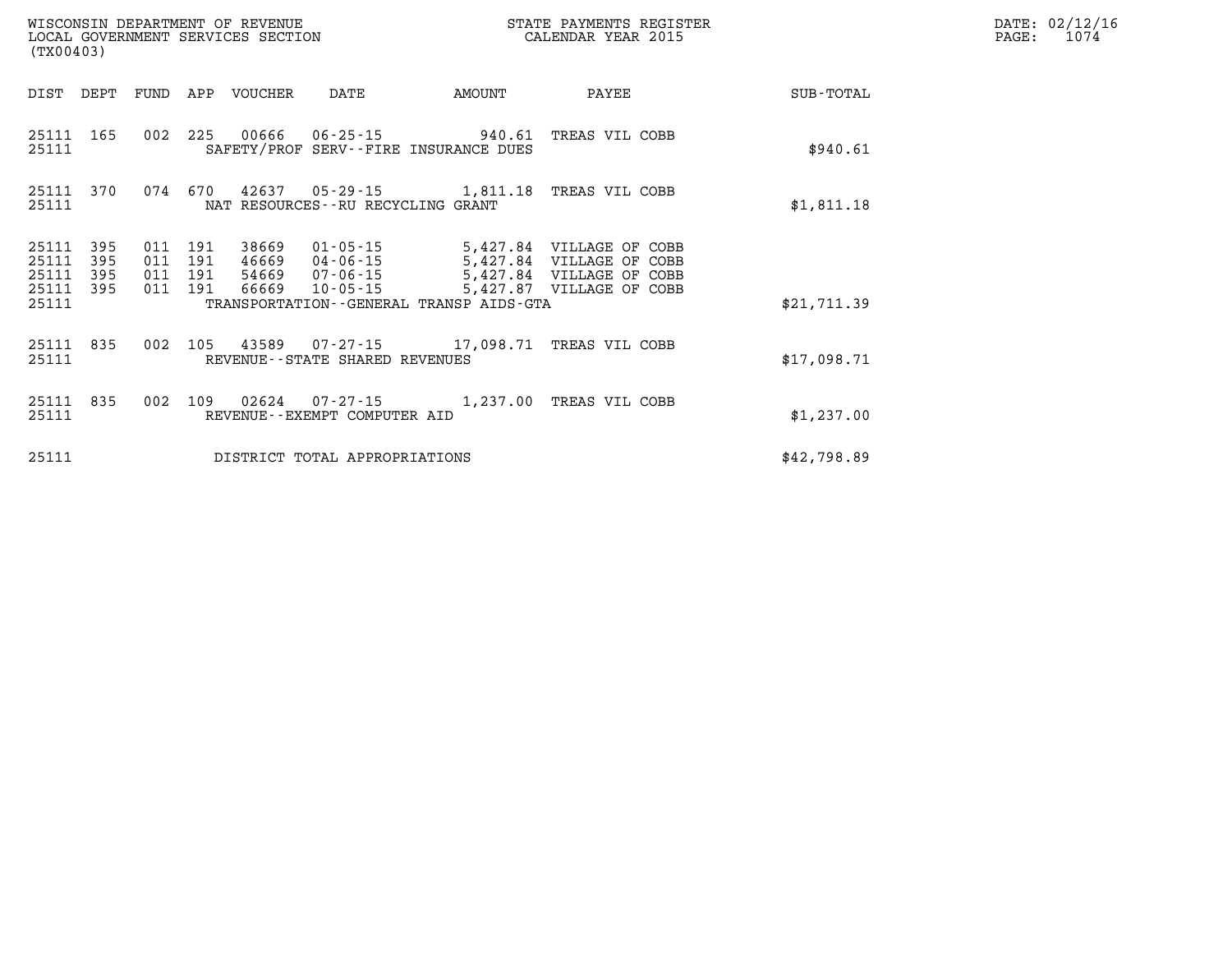| DATE: | 02/12/16 |
|-------|----------|
| PAGE: | 1075     |

| (TX00403)                                                          |           |                                                     | LOCAL GOVERNMENT SERVICES SECTION |                                              | CALENDAR YEAR 2015                                                                                                                                                                                                         |             | PAGE: | 1075 |
|--------------------------------------------------------------------|-----------|-----------------------------------------------------|-----------------------------------|----------------------------------------------|----------------------------------------------------------------------------------------------------------------------------------------------------------------------------------------------------------------------------|-------------|-------|------|
|                                                                    |           |                                                     |                                   | DIST DEPT FUND APP VOUCHER DATE AMOUNT PAYEE |                                                                                                                                                                                                                            | SUB-TOTAL   |       |      |
| 25136                                                              | 25136 165 |                                                     |                                   | SAFETY/PROF SERV--FIRE INSURANCE DUES        | 002 225 00667 06-25-15 1,466.55 TREAS VIL HIGHLAND                                                                                                                                                                         | \$1,466.55  |       |      |
| 25136                                                              | 25136 370 |                                                     |                                   | NAT RESOURCES--RU RECYCLING GRANT            | 074 670 42638 05-29-15 2,419.13 TREAS VIL HIGHLAND                                                                                                                                                                         | \$2,419.13  |       |      |
| 25136<br>25136 395<br>25136 395<br>25136 395<br>25136 395<br>25136 | 395       | 011 185<br>011 185<br>011 185<br>011 185<br>011 185 | 70027<br>70027                    | TRANSPORTATION - - HIGHWAY SAFETY - FEDERAL  | 61103 09-28-15 349.63 TREAS VIL HIGHLAND<br>67421 12-01-15 1,708.95 TREAS VIL HIGHLAND<br>70027 12-29-15 506.88 TREAS VIL HIGHLAND<br>70027 12-29-15 506.88 TREAS VIL HIGHLAND<br>70027 12-29-15 452.66 TREAS VIL HIGHLAND | \$4,610.00  |       |      |
| 25136 395<br>25136<br>25136 395<br>25136 395<br>25136              | 395       |                                                     |                                   | TRANSPORTATION--GENERAL TRANSP AIDS-GTA      |                                                                                                                                                                                                                            | \$45,770.15 |       |      |
| 25136                                                              | 25136 435 |                                                     |                                   |                                              | 005 162 01DHS 09-11-15 4,820.60 HIGHLAND AMBULANCE SERVICE<br>HS--AMBULANCE FUNDING ASSISTANCE GRANTS                                                                                                                      | \$4,820.60  |       |      |
| 25136                                                              | 25136 435 |                                                     |                                   | HS--PREPAID MEDICAL TRANSPORT REIMBURSE      | 005 163 01LGS 11-16-15 2,000.00 DHS PREPAID MEDICAL TRANSPORT                                                                                                                                                              | \$2,000.00  |       |      |
| 25136 455<br>25136                                                 |           |                                                     |                                   | JUSTICE - - LAW ENFORCEMENT TRAINING         | 002 231 14 04-08-15 320.00 TREAS VIL HIGHLAND                                                                                                                                                                              | \$320.00    |       |      |
| 25136                                                              | 25136 835 |                                                     |                                   | REVENUE--STATE SHARED REVENUES               | 002 105 43590 07-27-15 27,730.30 TREAS VIL HIGHLAND                                                                                                                                                                        | \$27,730.30 |       |      |
| 25136 835<br>25136 835<br>25136                                    |           | 002 109<br>002 109                                  | 02625<br>05138                    | REVENUE--EXEMPT COMPUTER AID                 | 07-27-15 273.00 TREAS VIL HIGHLAND<br>07-27-15 94.00 TREAS VIL HIGHLAND                                                                                                                                                    | \$367.00    |       |      |
| 25136                                                              | 25136 835 |                                                     |                                   | REVENUE--LOTTERY CREDIT -                    | 021 363 35663 03-23-15 119.85 TREAS VIL HIGHLAND                                                                                                                                                                           | \$119.85    |       |      |
| 25136                                                              |           |                                                     |                                   | DISTRICT TOTAL APPROPRIATIONS                |                                                                                                                                                                                                                            | \$89,623.58 |       |      |

WISCONSIN DEPARTMENT OF REVENUE **STATE PAYMENTS REGISTER**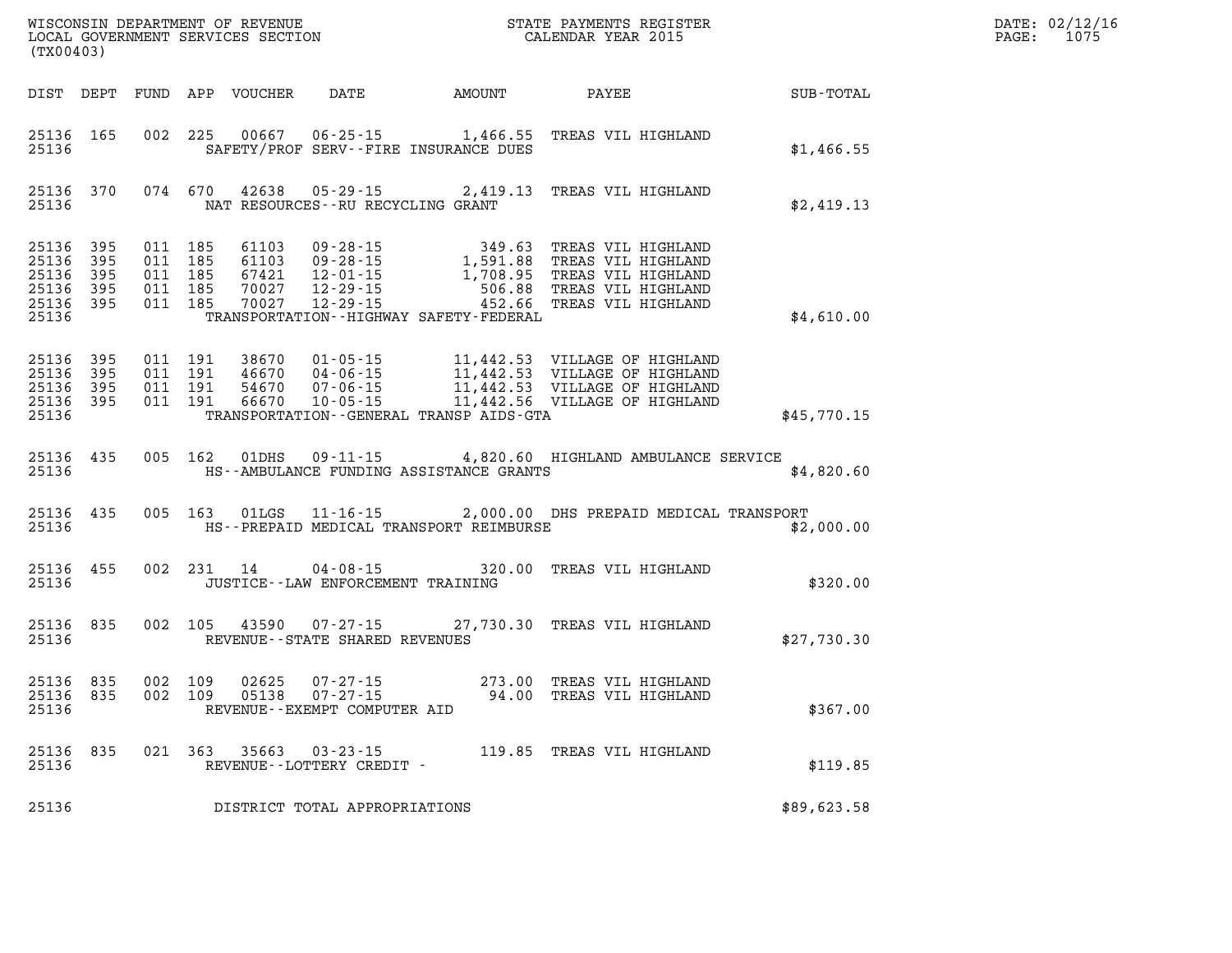| WISCONSIN DEPARTMENT OF REVENUE   | STATE PAYMENTS REGISTER |       | DATE: 02/12/16 |
|-----------------------------------|-------------------------|-------|----------------|
| LOCAL GOVERNMENT SERVICES SECTION | CALENDAR YEAR 2015      | PAGE: | 1076           |

| (TX00403)                        |                          |                |                           | LOCAL GOVERNMENT SERVICES SECTION |                                   |                                              | CALENDAR YEAR 2015                                                                                                                                              |              | PAGE: | 1076 |
|----------------------------------|--------------------------|----------------|---------------------------|-----------------------------------|-----------------------------------|----------------------------------------------|-----------------------------------------------------------------------------------------------------------------------------------------------------------------|--------------|-------|------|
| DIST                             | DEPT                     | FUND           |                           | APP VOUCHER                       | DATE                              | AMOUNT                                       | PAYEE                                                                                                                                                           | SUB-TOTAL    |       |      |
| 25137<br>25137                   | 165                      |                |                           | 002 225 00668                     |                                   | SAFETY/PROF SERV--FIRE INSURANCE DUES        | 06-25-15 526.30 TREAS VIL HOLLANDALE                                                                                                                            | \$526.30     |       |      |
| 25137<br>25137                   | 370                      |                |                           |                                   | NAT RESOURCES--RU RECYCLING GRANT |                                              | 074 670 42639 05-29-15 950.37 TREAS VIL HOLLANDALE                                                                                                              | \$950.37     |       |      |
| 25137<br>25137<br>25137<br>25137 | 395<br>395<br>395<br>395 | 011<br>011 191 | 191<br>011 191<br>011 191 | 38671<br>46671<br>54671<br>66671  | $10 - 05 - 15$                    |                                              | 01-05-15 3,070.26 VILLAGE OF HOLLANDALE<br>04-06-15 3,070.26 VILLAGE OF HOLLANDALE<br>07-06-15 3,070.26 VILLAGE OF HOLLANDALE<br>3,070.28 VILLAGE OF HOLLANDALE |              |       |      |
| 25137                            |                          |                |                           |                                   |                                   | TRANSPORTATION - - GENERAL TRANSP AIDS - GTA |                                                                                                                                                                 | \$12, 281.06 |       |      |
| 25137<br>25137                   | 835                      | 002            |                           | 105 43591                         | REVENUE--STATE SHARED REVENUES    |                                              | 07-27-15 10,400.56 TREAS VIL HOLLANDALE                                                                                                                         | \$10,400.56  |       |      |
| 25137<br>25137                   | 835                      |                |                           |                                   | REVENUE--EXEMPT COMPUTER AID      |                                              | 002 109 02626 07-27-15 2.00 TREAS VIL HOLLANDALE                                                                                                                | \$2.00       |       |      |
| 25137                            |                          |                |                           |                                   | DISTRICT TOTAL APPROPRIATIONS     |                                              |                                                                                                                                                                 | \$24,160.29  |       |      |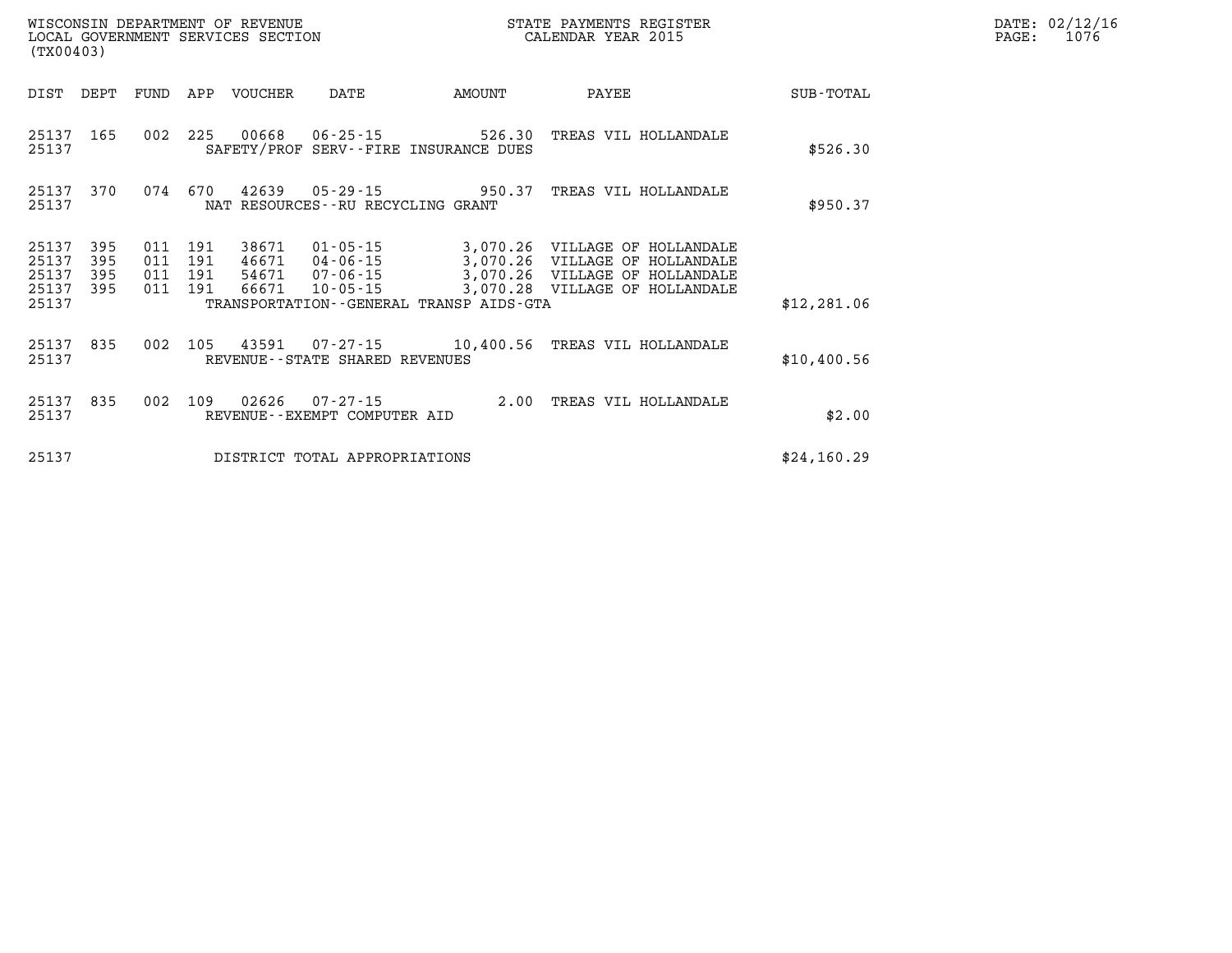| (TX00403)          |                                     |                               |               |                                      |                                                                        |                                                                                                                                                                                                          |             | DATE: 02/12/16<br>$\mathtt{PAGE:}$<br>1077 |
|--------------------|-------------------------------------|-------------------------------|---------------|--------------------------------------|------------------------------------------------------------------------|----------------------------------------------------------------------------------------------------------------------------------------------------------------------------------------------------------|-------------|--------------------------------------------|
|                    |                                     |                               |               |                                      |                                                                        | DIST DEPT FUND APP VOUCHER DATE AMOUNT PAYEE SUB-TOTAL                                                                                                                                                   |             |                                            |
| 25146              | 25146 165                           |                               |               |                                      | 002 225 00669 06-25-15 698.81<br>SAFETY/PROF SERV--FIRE INSURANCE DUES | TREAS VIL LINDEN                                                                                                                                                                                         | \$698.81    |                                            |
| 25146              |                                     |                               |               | NAT RESOURCES - - RU RECYCLING GRANT |                                                                        | 25146 370 074 670 42640 05-29-15 1,689.91 TREAS VIL LINDEN                                                                                                                                               | \$1,689.91  |                                            |
| 25146              | 25146 395                           |                               |               |                                      | TRANSPORTATION - - HIGHWAY SAFETY - FEDERAL                            | 011 185 45794 04-23-15 4,000.00 TREAS VIL LINDEN                                                                                                                                                         | \$4,000.00  |                                            |
| 25146 395<br>25146 | 25146 395<br>25146 395<br>25146 395 | 011 191<br>011 191<br>011 191 | 011 191 66672 |                                      | TRANSPORTATION--GENERAL TRANSP AIDS-GTA                                | 38672   01-05-15   3,691.85   VILLAGE OF LINDEN<br>46672   04-06-15   3,691.85   VILLAGE OF LINDEN<br>54672   07-06-15   3,691.85   VILLAGE OF LINDEN<br>66672   10-05-15   3,691.86   VILLAGE OF LINDEN | \$14,767.41 |                                            |
| 25146              |                                     |                               |               |                                      | TRANSPORTATION--LRIP/TRIP/MSIP GRANTS                                  | 25146 395 011 278 63816 10-21-15 12,744.15 TREAS VIL LINDEN                                                                                                                                              | \$12,744.15 |                                            |
| 25146              |                                     |                               |               | REVENUE--STATE SHARED REVENUES       |                                                                        | 25146 835 002 105 43592 07-27-15 25,538.50 TREAS VIL LINDEN                                                                                                                                              | \$25,538.50 |                                            |
| 25146              | 25146 835                           |                               |               | REVENUE--EXEMPT COMPUTER AID         |                                                                        | 002 109 02627 07-27-15 24.00 TREAS VIL LINDEN                                                                                                                                                            | \$24.00     |                                            |
| 25146              | 25146 835                           |                               |               | REVENUE--LOTTERY CREDIT -            |                                                                        | 021 363 35664 03-23-15 1,321.42 TREAS VIL LINDEN                                                                                                                                                         | \$1,321.42  |                                            |
| 25146              |                                     |                               |               | DISTRICT TOTAL APPROPRIATIONS        |                                                                        |                                                                                                                                                                                                          | \$60,784.20 |                                            |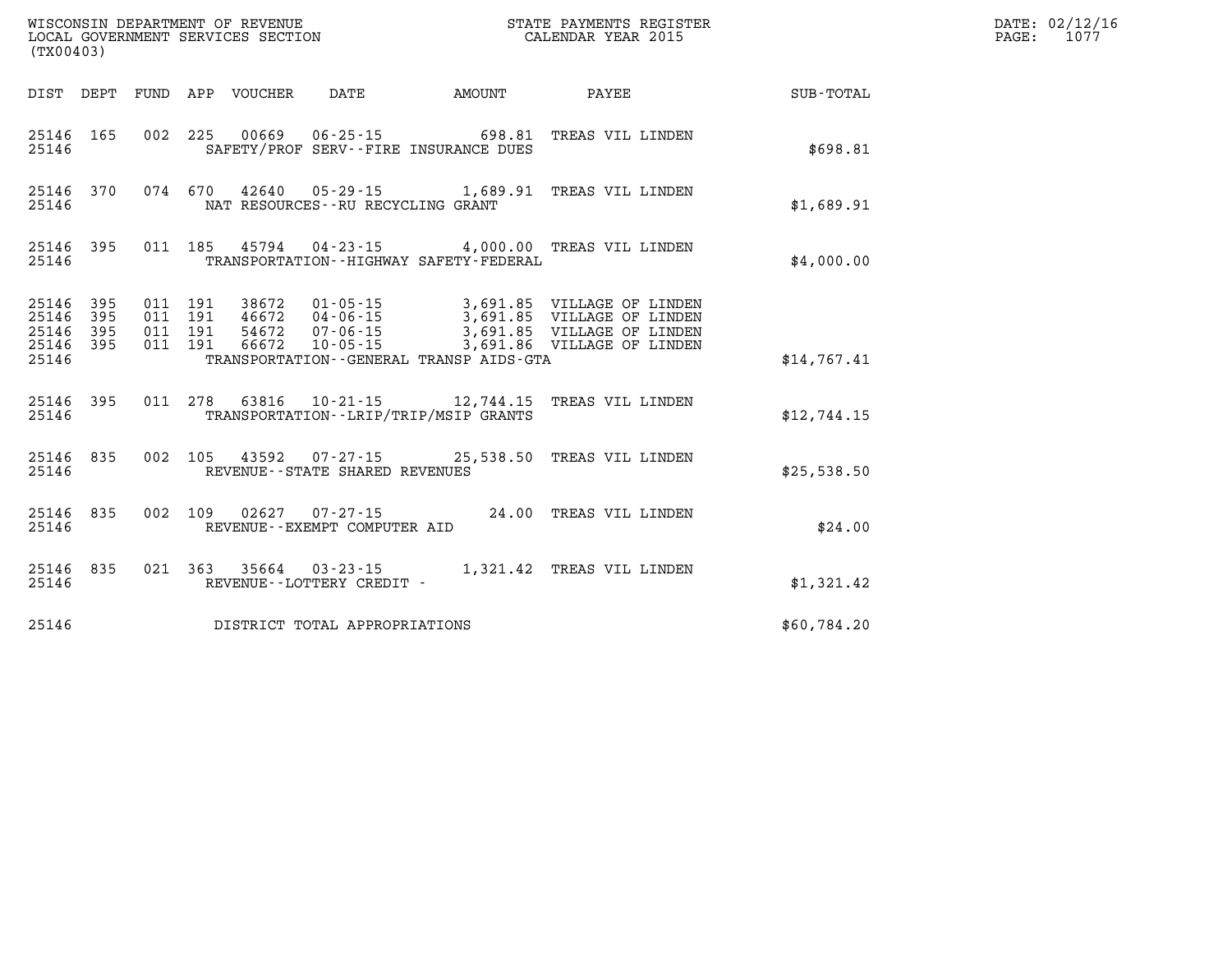| (TX00403)                                     |                   |  |  |                            |                                     |                                              | STATE PAYMENTS REGISTER                                                                                                                                                                                      |              | DATE: 02/12/16<br>PAGE: 1078 |
|-----------------------------------------------|-------------------|--|--|----------------------------|-------------------------------------|----------------------------------------------|--------------------------------------------------------------------------------------------------------------------------------------------------------------------------------------------------------------|--------------|------------------------------|
|                                               |                   |  |  | DIST DEPT FUND APP VOUCHER | DATE                                | AMOUNT                                       | PAYEE                                                                                                                                                                                                        | SUB-TOTAL    |                              |
| 25176 165<br>25176                            |                   |  |  |                            |                                     | SAFETY/PROF SERV--FIRE INSURANCE DUES        | 002  225  00670  06-25-15  317.00  TREAS  VIL REWEY                                                                                                                                                          | \$317.00     |                              |
| 25176                                         | 25176 370         |  |  |                            | NAT RESOURCES -- RU RECYCLING GRANT |                                              | 074 670 42641 05-29-15 918.67 TREAS VIL REWEY                                                                                                                                                                | \$918.67     |                              |
| 25176<br>25176<br>25176<br>25176 395<br>25176 | 395<br>395<br>395 |  |  |                            |                                     | TRANSPORTATION - - GENERAL TRANSP AIDS - GTA | 011 191 38673 01-05-15 1,721.71 VILLAGE OF REWEY<br>011 191 46673 04-06-15 1,721.71 VILLAGE OF REWEY<br>011 191 54673 07-06-15 1,721.71 VILLAGE OF REWEY<br>011 191 66673 10-05-15 1,721.72 VILLAGE OF REWEY | \$6,886.85   |                              |
| 25176                                         |                   |  |  |                            |                                     | TRANSPORTATION - - LRIP/TRIP/MSIP GRANTS     | 25176 395 011 278 67691 12-01-15 10,133.64 TREAS VIL REWEY                                                                                                                                                   | \$10, 133.64 |                              |
| 25176                                         |                   |  |  |                            | REVENUE--STATE SHARED REVENUES      |                                              | 25176 835 002 105 43593 07-27-15 10,353.26 TREAS VIL REWEY                                                                                                                                                   | \$10,353.26  |                              |
| 25176                                         | 25176 835         |  |  |                            | REVENUE--EXEMPT COMPUTER AID        |                                              | 002 109 02631 07-27-15 1.00 TREAS VIL REWEY                                                                                                                                                                  | \$1.00       |                              |
| 25176                                         |                   |  |  |                            | DISTRICT TOTAL APPROPRIATIONS       |                                              |                                                                                                                                                                                                              | \$28,610.42  |                              |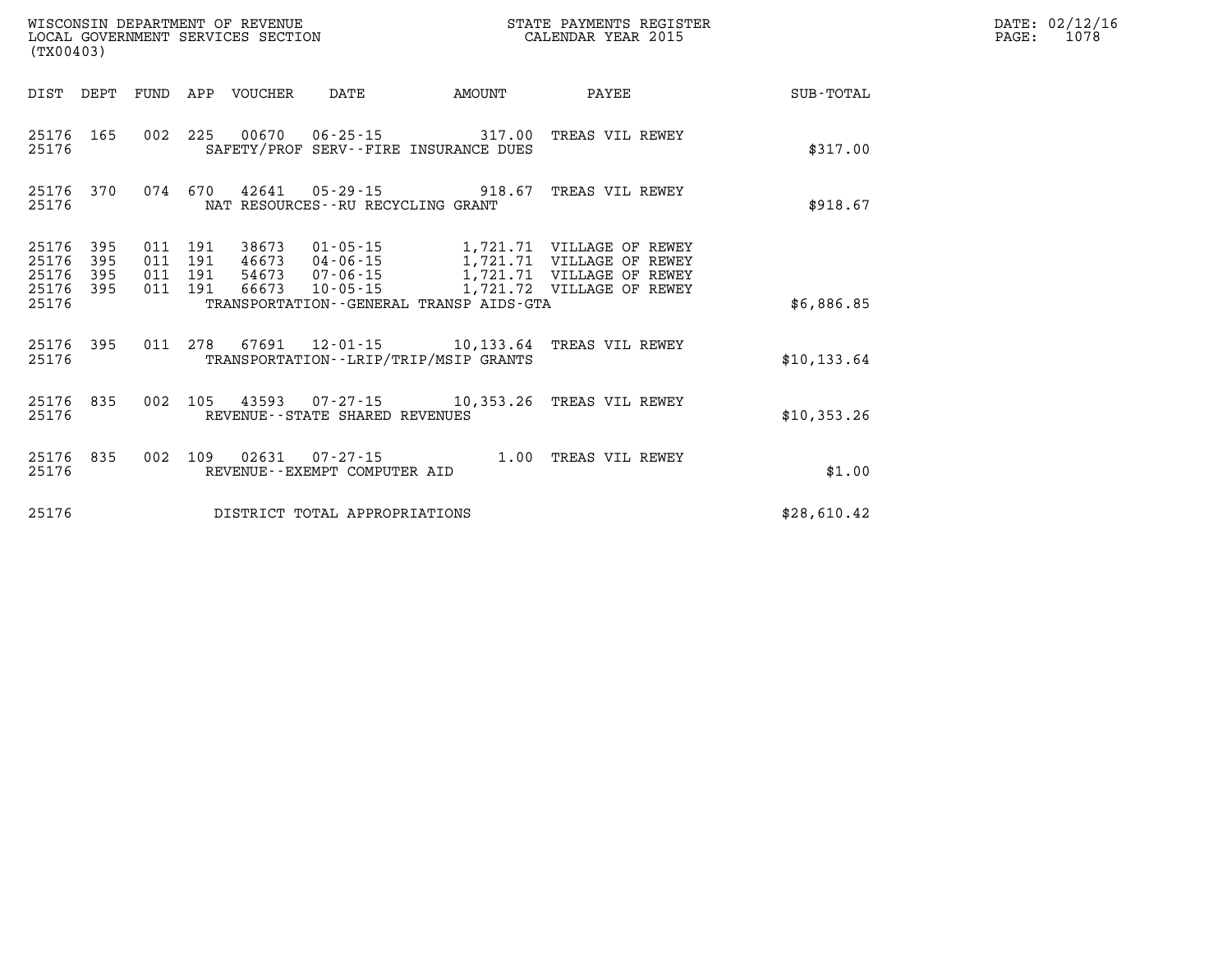| (TX00403)                                         |            |                                          |                                 | WISCONSIN DEPARTMENT OF REVENUE<br>LOCAL GOVERNMENT SERVICES SECTION |                                              | STATE PAYMENTS REGISTER<br>CALENDAR YEAR 2015                                                       | DATE: 02/12/16<br>1079<br>$\mathtt{PAGE}$ : |  |
|---------------------------------------------------|------------|------------------------------------------|---------------------------------|----------------------------------------------------------------------|----------------------------------------------|-----------------------------------------------------------------------------------------------------|---------------------------------------------|--|
|                                                   |            |                                          | DIST DEPT FUND APP VOUCHER DATE |                                                                      | AMOUNT                                       | <b>PAYEE</b>                                                                                        | SUB-TOTAL                                   |  |
| 25177                                             |            |                                          |                                 |                                                                      | SAFETY/PROF SERV--FIRE INSURANCE DUES        | 25177 165 002 225 00671 06-25-15 1,204.17 TREAS VIL RIDGEWAY                                        | \$1,204.17                                  |  |
| 25177 370<br>25177                                |            |                                          |                                 | NAT RESOURCES--AIDS IN LIEU OF TAXES                                 |                                              | 012 579 20288 04-03-15 34.85 TREAS VIL RIDGEWAY                                                     | \$34.85                                     |  |
| 25177                                             | 25177 370  |                                          |                                 | NAT RESOURCES--RU RECYCLING GRANT                                    |                                              | 074  670  42642  05-29-15  2,639.49  TREAS VIL RIDGEWAY                                             | \$2,639.49                                  |  |
| 25177 395<br>25177<br>25177<br>25177 395<br>25177 | 395<br>395 | 011 191<br>011 191<br>011 191<br>011 191 |                                 |                                                                      | TRANSPORTATION - - GENERAL TRANSP AIDS - GTA | 54674  07-06-15  8,563.32  VILLAGE OF RIDGEWAY<br>66674  10-05-15  8,563.35  VILLAGE OF RIDGEWAY    | \$34, 253.31                                |  |
| 25177 455<br>25177                                | 25177 455  |                                          |                                 | JUSTICE--LAW ENFORCEMENT TRAINING                                    |                                              | 002 231 00605 08-21-15 2,789.20 TREAS VIL RIDGEWAY<br>002 231 18 04-20-15 480.00 TREAS VIL RIDGEWAY | \$3,269.20                                  |  |
| 25177                                             | 25177 835  |                                          |                                 | REVENUE--STATE SHARED REVENUES                                       |                                              | 002 105 43594 07-27-15 18,821.56 TREAS VIL RIDGEWAY                                                 | \$18,821.56                                 |  |
| 25177                                             | 25177 835  |                                          | 002 109 02632                   | REVENUE--EXEMPT COMPUTER AID                                         |                                              | 07-27-15 86.00 TREAS VIL RIDGEWAY                                                                   | \$86.00                                     |  |
| 25177                                             |            |                                          |                                 | DISTRICT TOTAL APPROPRIATIONS                                        |                                              |                                                                                                     | \$60,308.58                                 |  |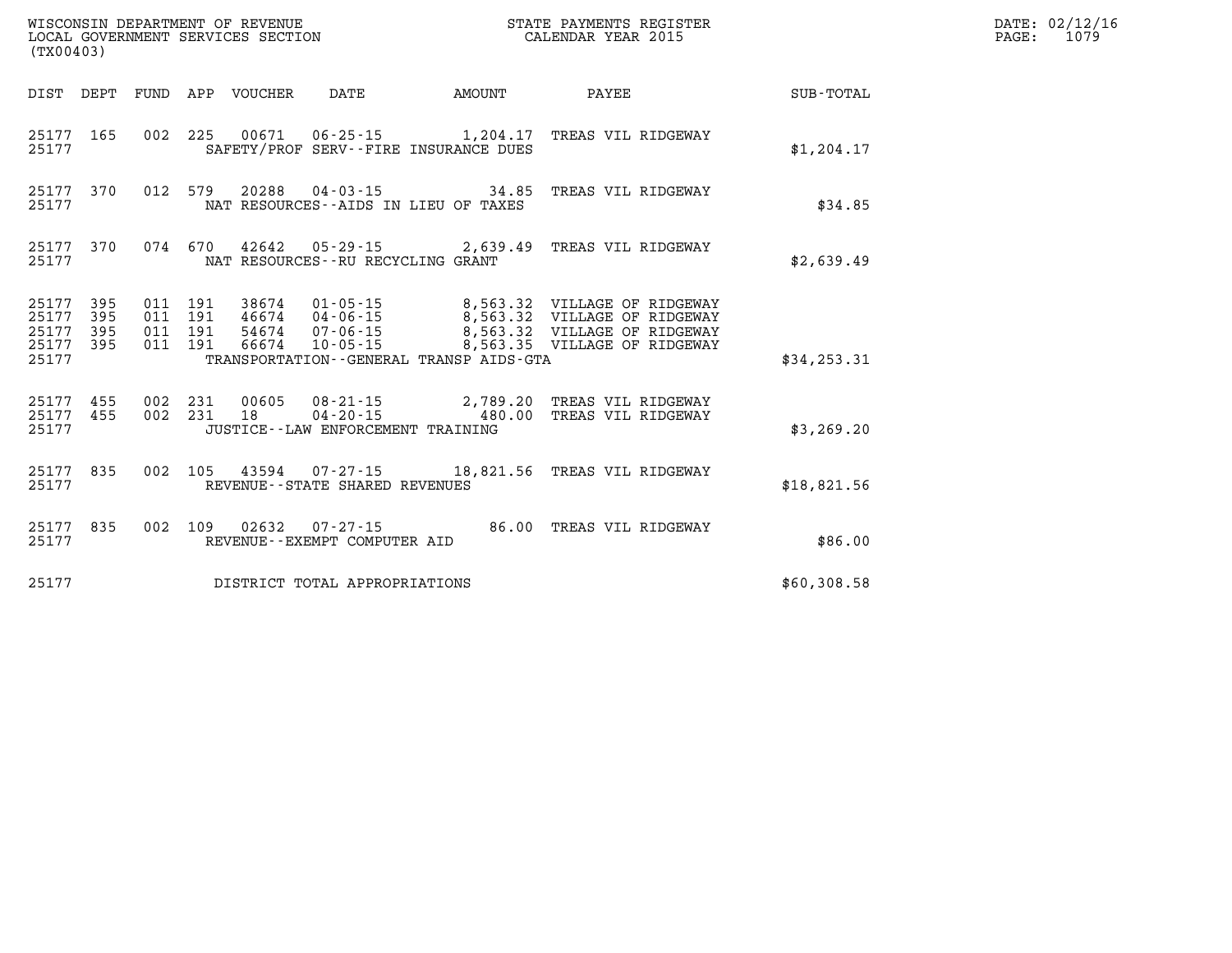| (TX00403)                                    |                   |                               |                               |                                  |                                                            |                                             | WISCONSIN DEPARTMENT OF REVENUE<br>LOCAL GOVERNMENT SERVICES SECTION<br>(TWOO402)                                                                                      |               | DATE: 02/12/16<br>PAGE: 1080 |
|----------------------------------------------|-------------------|-------------------------------|-------------------------------|----------------------------------|------------------------------------------------------------|---------------------------------------------|------------------------------------------------------------------------------------------------------------------------------------------------------------------------|---------------|------------------------------|
|                                              | DIST DEPT         |                               |                               | FUND APP VOUCHER                 |                                                            |                                             | DATE AMOUNT PAYEE                                                                                                                                                      | SUB-TOTAL     |                              |
| 25216                                        | 25216 165         |                               |                               | 002 225 00672                    |                                                            | SAFETY/PROF SERV--FIRE INSURANCE DUES       | 06-25-15 11,964.01 TREAS CITY DODGEVILLE                                                                                                                               | \$11,964.01   |                              |
| 25216                                        | 25216 370         |                               | 074 670                       |                                  | NAT RESOURCES--RU RECYCLING GRANT                          |                                             | 42643 05-29-15 15,151.30 TREAS CITY DODGEVILLE                                                                                                                         | \$15, 151.30  |                              |
| 25216 395<br>25216 395<br>25216 395<br>25216 | 25216 395         | 011 162<br>011 162<br>011 162 | 011 162                       | 40032<br>48032<br>56032<br>68032 |                                                            | TRANSPORTATION - CONNECTING HIGHWAY AIDS    | 01-05-15 5,386.11 CITY OF DODGEVILLE<br>04-06-15 5,386.11 CITY OF DODGEVILLE<br>07-06-15 5,386.11 CITY OF DODGEVILLE<br>10-05-15 5,386.14 CITY OF DODGEVILLE           | \$21,544.47   |                              |
| 25216 395<br>25216 395<br>25216 395<br>25216 | 25216 395 011 185 | 011 185<br>011 185<br>011 185 |                               | 47190<br>57090<br>64740<br>67624 |                                                            | TRANSPORTATION - - HIGHWAY SAFETY - FEDERAL | 05-11-15 4,000.00 TREAS CITY DODGEVILLE<br>08-17-15 366.80 TREAS CITY DODGEVILLE<br>11-03-15 1,843.60 TREAS CITY DODGEVILLE<br>12-03-15 7,773.60 TREAS CITY DODGEVILLE | \$13,984.00   |                              |
| 25216 395<br>25216 395<br>25216 395<br>25216 | 25216 395         | 011 191                       | 011 191<br>011 191<br>011 191 | 38675<br>46675<br>54675<br>66675 |                                                            | TRANSPORTATION--GENERAL TRANSP AIDS-GTA     | 01-05-15 65,490.89 CITY OF DODGEVILLE<br>04-06-15 65,490.89 CITY OF DODGEVILLE<br>07-06-15 65,490.89 CITY OF DODGEVILLE<br>10-05-15 65,490.92 CITY OF DODGEVILLE       | \$261, 963.59 |                              |
| 25216 435                                    | 25216             |                               | 005 162                       | 01DHS                            |                                                            | HS--AMBULANCE FUNDING ASSISTANCE GRANTS     | 09-11-15 5,281.19 DODGEVILLE AREA AMBULANCE SERV                                                                                                                       | \$5,281.19    |                              |
| 25216 435                                    | 25216             |                               | 005 163                       |                                  |                                                            | HS--PREPAID MEDICAL TRANSPORT REIMBURSE     | 01LGS  11-16-15  13,040.63 DHS PREPAID MEDICAL TRANSPORT                                                                                                               | \$13,040.63   |                              |
| 25216 455                                    | 25216             |                               |                               | 002 231 20                       |                                                            | JUSTICE -- LAW ENFORCEMENT TRAINING         | 04-27-15 1,440.00 TREAS CITY DODGEVILLE                                                                                                                                | \$1,440.00    |                              |
| 25216                                        |                   |                               |                               |                                  |                                                            | JUSTICE - - CEASE AND OTHER FEDERAL GRANTS  | 25216 455 002 241 01137 09-23-15 2,173.95 TREAS CITY DODGEVILLE                                                                                                        | \$2,173.95    |                              |
| 25216                                        | 25216 835         |                               |                               |                                  | REVENUE--STATE SHARED REVENUES                             |                                             | 002 105 43595 07-27-15 131,554.78 TREAS CITY DODGEVILLE                                                                                                                | \$131,554.78  |                              |
| 25216 835<br>25216 835<br>25216              |                   |                               | 002 109<br>002 109            | 02633<br>05140                   | 07-27-15<br>$07 - 27 - 15$<br>REVENUE--EXEMPT COMPUTER AID |                                             | 163,789.00 TREAS CITY DODGEVILLE<br>25,980.00 TREAS CITY DODGEVILLE                                                                                                    | \$189,769.00  |                              |
|                                              | 25216 835         | 002 501                       |                               |                                  | $00002$ $02 - 02 - 15$                                     |                                             | 2,964.26 TREAS CITY DODGEVILLE                                                                                                                                         |               |                              |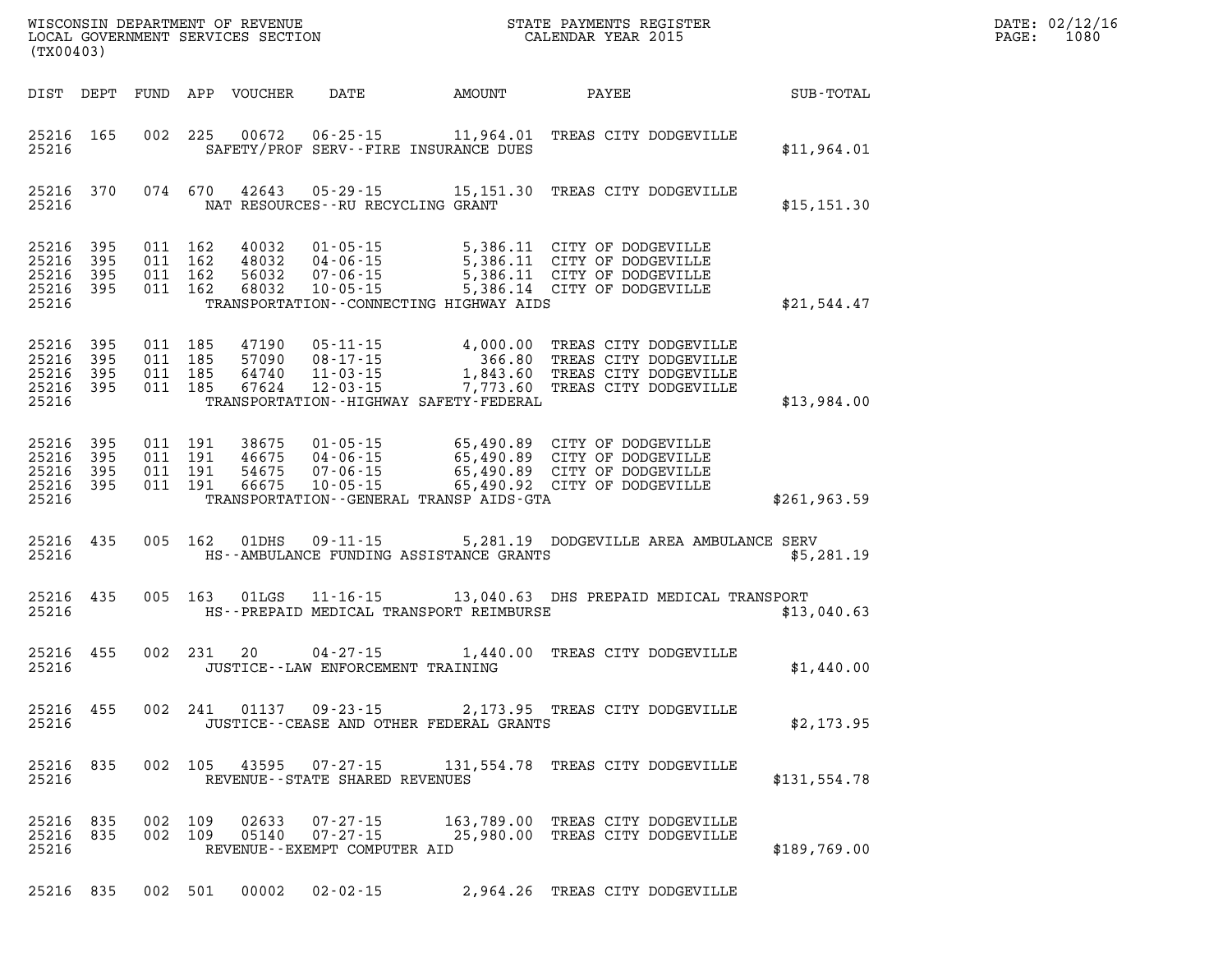| WISCONSIN DEPARTMENT OF REVENUE<br>LOCAL GOVERNMENT SERVICES SECTION<br>(TX00403) |      |      |     |                |                                                |          | STATE PAYMENTS REGISTER<br>CALENDAR YEAR 2015 |              | PAGE: | DATE: 02/12/16<br>1081 |
|-----------------------------------------------------------------------------------|------|------|-----|----------------|------------------------------------------------|----------|-----------------------------------------------|--------------|-------|------------------------|
| DIST                                                                              | DEPT | FUND | APP | <b>VOUCHER</b> | DATE                                           | AMOUNT   | PAYEE                                         | SUB-TOTAL    |       |                        |
| 25216                                                                             |      |      |     |                | DOA-PAYMENT FOR MUNICIPAL SERVICES AID         |          |                                               | \$2,964.26   |       |                        |
| 25216<br>25216                                                                    | 835  | 021  | 363 | 35666          | $03 - 23 - 15$<br>REVENUE - - LOTTERY CREDIT - | 4,229.40 | TREAS CITY DODGEVILLE                         | \$4,229.40   |       |                        |
| 25216                                                                             |      |      |     |                | DISTRICT TOTAL APPROPRIATIONS                  |          |                                               | \$675,060.58 |       |                        |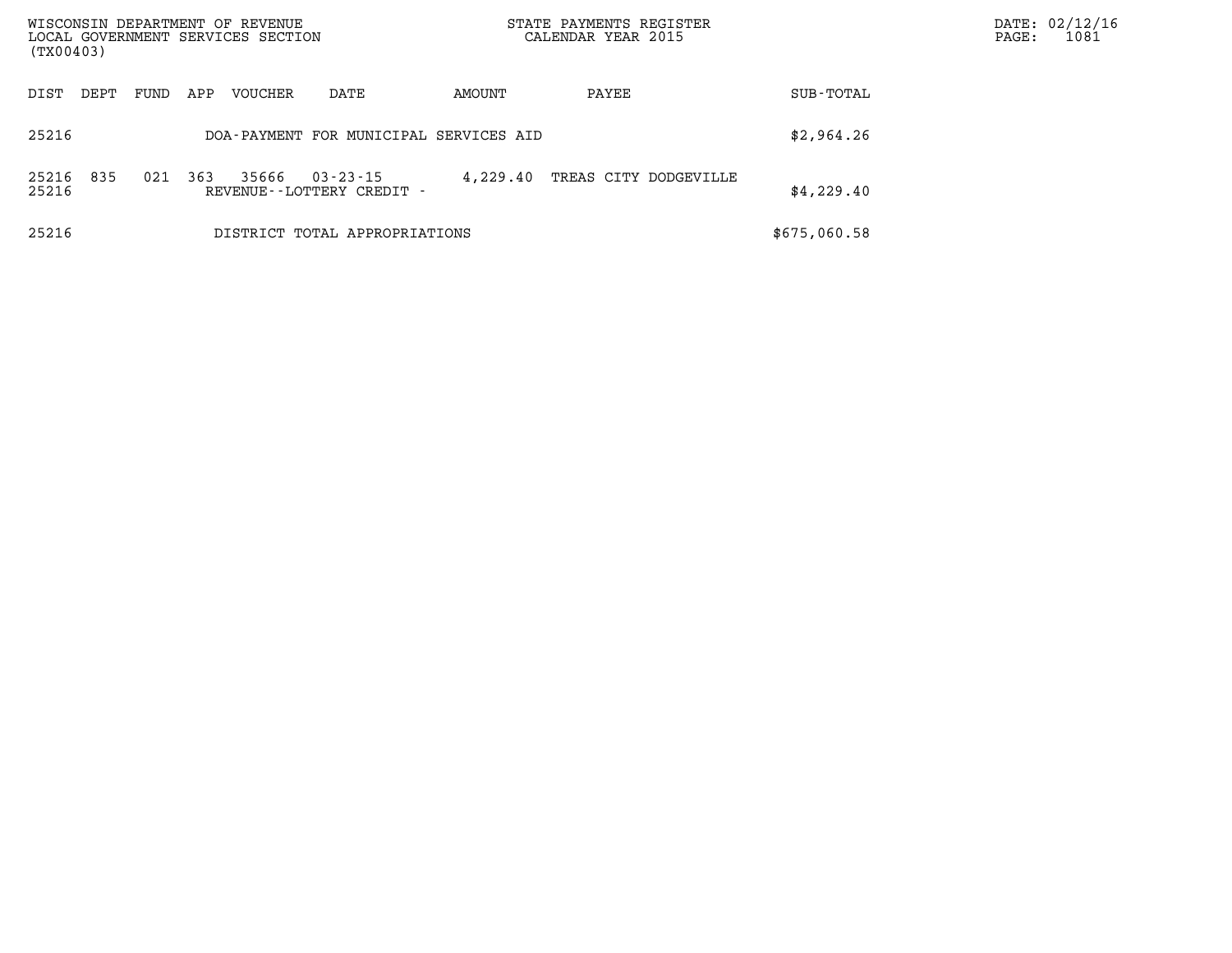| (TX00403)          |      |      |     | WISCONSIN DEPARTMENT OF REVENUE<br>LOCAL GOVERNMENT SERVICES SECTION |                               |                                         | STATE PAYMENTS REGISTER<br>CALENDAR YEAR 2015 |            | DATE: 02/12/16<br>1082<br>PAGE: |
|--------------------|------|------|-----|----------------------------------------------------------------------|-------------------------------|-----------------------------------------|-----------------------------------------------|------------|---------------------------------|
| DIST               | DEPT | FUND | APP | VOUCHER                                                              | DATE                          | AMOUNT                                  | PAYEE                                         | SUB-TOTAL  |                                 |
| 25241 435<br>25241 |      | 005  | 162 | 01DHS                                                                | 09-11-15                      | HS--AMBULANCE FUNDING ASSISTANCE GRANTS | 5,781.85 JEFFERESON EMS                       | \$5,781.85 |                                 |
| 25241              |      |      |     |                                                                      | DISTRICT TOTAL APPROPRIATIONS |                                         |                                               | \$5,781.85 |                                 |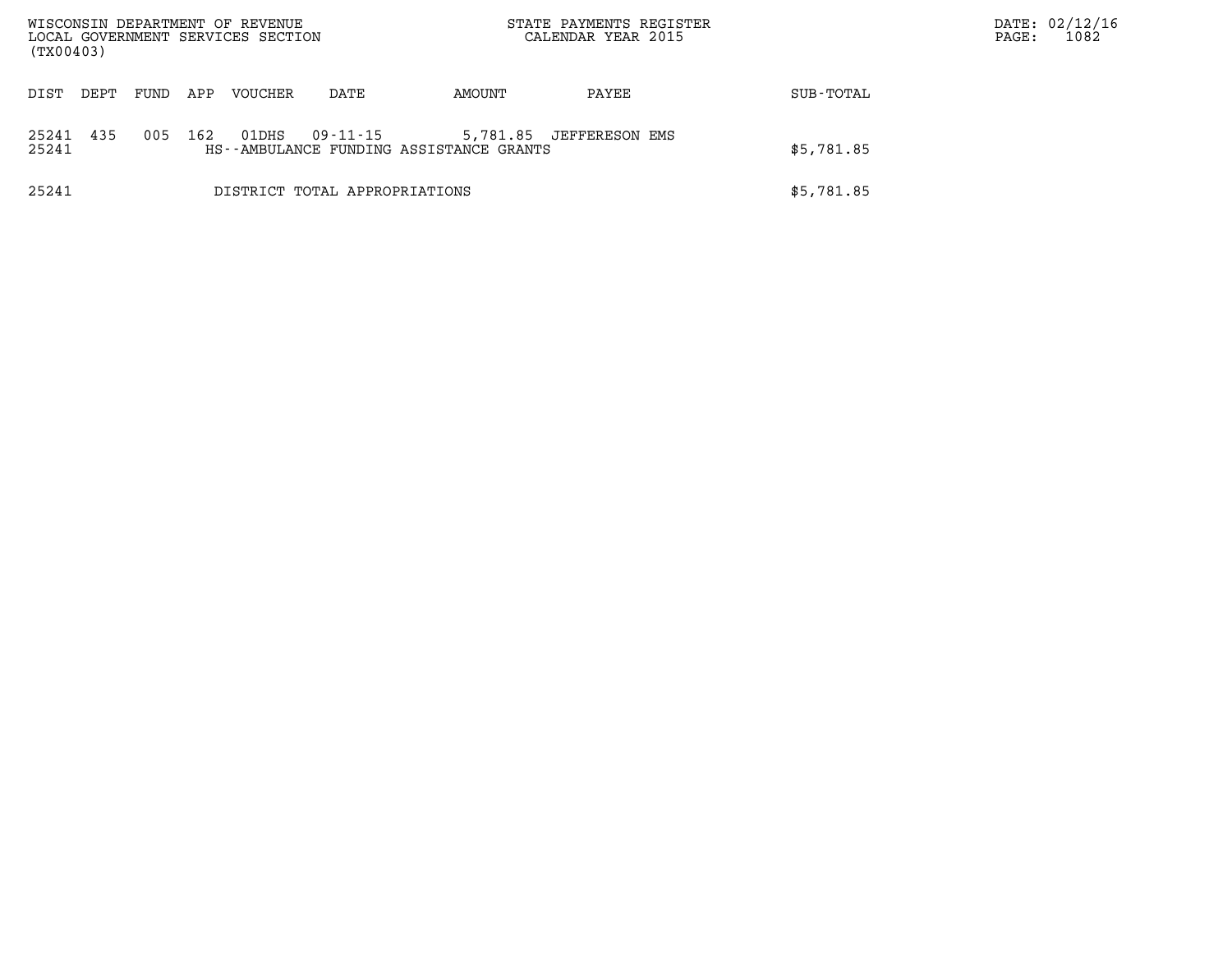| DATE: | 02/12/16 |
|-------|----------|
| PAGE: | 1083     |

| (TX00403)                                                 |                                 |  |                                      |                                              |                                                                                                                                                                                                                                      |  | DATE: 02/12/1<br>PAGE:<br>1083 |  |
|-----------------------------------------------------------|---------------------------------|--|--------------------------------------|----------------------------------------------|--------------------------------------------------------------------------------------------------------------------------------------------------------------------------------------------------------------------------------------|--|--------------------------------|--|
|                                                           |                                 |  |                                      |                                              | DIST DEPT FUND APP VOUCHER DATE AMOUNT PAYEE TOTAL                                                                                                                                                                                   |  |                                |  |
| 25251                                                     | 25251 165                       |  |                                      | SAFETY/PROF SERV--FIRE INSURANCE DUES        | 002 225 00673 06-25-15 7,047.82 TREAS CITY MINERAL POINT                                                                                                                                                                             |  | \$7,047.82                     |  |
| 25251                                                     | 25251 370                       |  | NAT RESOURCES - - RU RECYCLING GRANT |                                              | 074 670 42644 05-29-15 9,143.09 TREAS CITY MINERAL POINT                                                                                                                                                                             |  | \$9,143.09                     |  |
| 25251 395<br>25251 395<br>25251 395<br>25251 395<br>25251 |                                 |  |                                      | TRANSPORTATION -- CONNECTING HIGHWAY AIDS    | 011 162 40033 01-05-15 3,792.59 CITY OF MINERAL POINT<br>011 162 48033 04-06-15 3,792.59 CITY OF MINERAL POINT<br>011 162 68033 07-06-15 3,792.59 CITY OF MINERAL POINT<br>011 162 68033 10-05-15 3,792.60 CITY OF MINERAL POINT     |  | \$15, 170.37                   |  |
| 25251 395<br>25251 395<br>25251                           | 25251 395                       |  |                                      | TRANSPORTATION - - HIGHWAY SAFETY - FEDERAL  | 011 185 61768 10-05-15 748.32 TREAS CITY MINERAL POINT<br>011 185 63585 10-22-15 805.59 TREAS CITY MINERAL POINT<br>011 185 67625 12-03-15 4,303.00 TREAS CITY MINERAL POINT                                                         |  | \$5,856.91                     |  |
| 25251 395<br>25251 395<br>25251 395<br>25251 395<br>25251 |                                 |  |                                      | TRANSPORTATION - - GENERAL TRANSP AIDS - GTA | 011 191 38676 01-05-15 34,798.50 CITY OF MINERAL POINT<br>011 191 46676 04-06-15 34,798.50 CITY OF MINERAL POINT<br>011 191 66676 10-05-15 34,798.50 CITY OF MINERAL POINT<br>011 191 66676 10-05-15 34,798.51 CITY OF MINERAL POINT |  | \$139,194.01                   |  |
| 25251                                                     | 25251 455                       |  | JUSTICE - - LAW ENFORCEMENT TRAINING |                                              | 002 231 16 04-20-15 1,140.00 TREAS CITY MINERAL POINT                                                                                                                                                                                |  | \$1,140.00                     |  |
|                                                           | 25251 465<br>25251 465<br>25251 |  |                                      | MILITARY AFFAIRS-EMER MGMT-DISASTER RECO     | 002 305 00117 08-21-15 64.36 TREAS CITY MINERAL POINT<br>002 305 00265 09-29-15 72.78 TREAS CITY MINERAL POINT                                                                                                                       |  | \$137.14                       |  |
| 25251 465<br>25251 465<br>25251                           |                                 |  |                                      | MILITARY AFFAIRS-EMERGENCY MGMT-FED FUND     | 002 342 00117 08-21-15 386.17 TREAS CITY MINERAL POINT<br>002 342 00265 09-29-15 436.63 TREAS CITY MINERAL POINT                                                                                                                     |  | \$822.80                       |  |
| 25251                                                     | 25251 835                       |  | REVENUE--STATE SHARED REVENUES       |                                              | 002 105 43596 07-27-15 90,010.15 TREAS CITY MINERAL POINT                                                                                                                                                                            |  | \$90,010.15                    |  |
| 25251 835<br>25251 835<br>25251                           |                                 |  | REVENUE--EXEMPT COMPUTER AID         |                                              | 002 109 02634 07-27-15 4,834.00 TREAS CITY MINERAL POINT<br>002 109 05141 07-27-15 1,521.00 TREAS CITY MINERAL POINT                                                                                                                 |  | \$6,355.00                     |  |
| 25251 835<br>25251                                        |                                 |  |                                      | DOA-PAYMENT FOR MUNICIPAL SERVICES AID       | 002 501 00002 02-02-15 1,481.58 TREAS CITY MINERAL POINT                                                                                                                                                                             |  | \$1,481.58                     |  |

**25251 DISTRICT TOTAL APPROPRIATIONS \$276,358.87**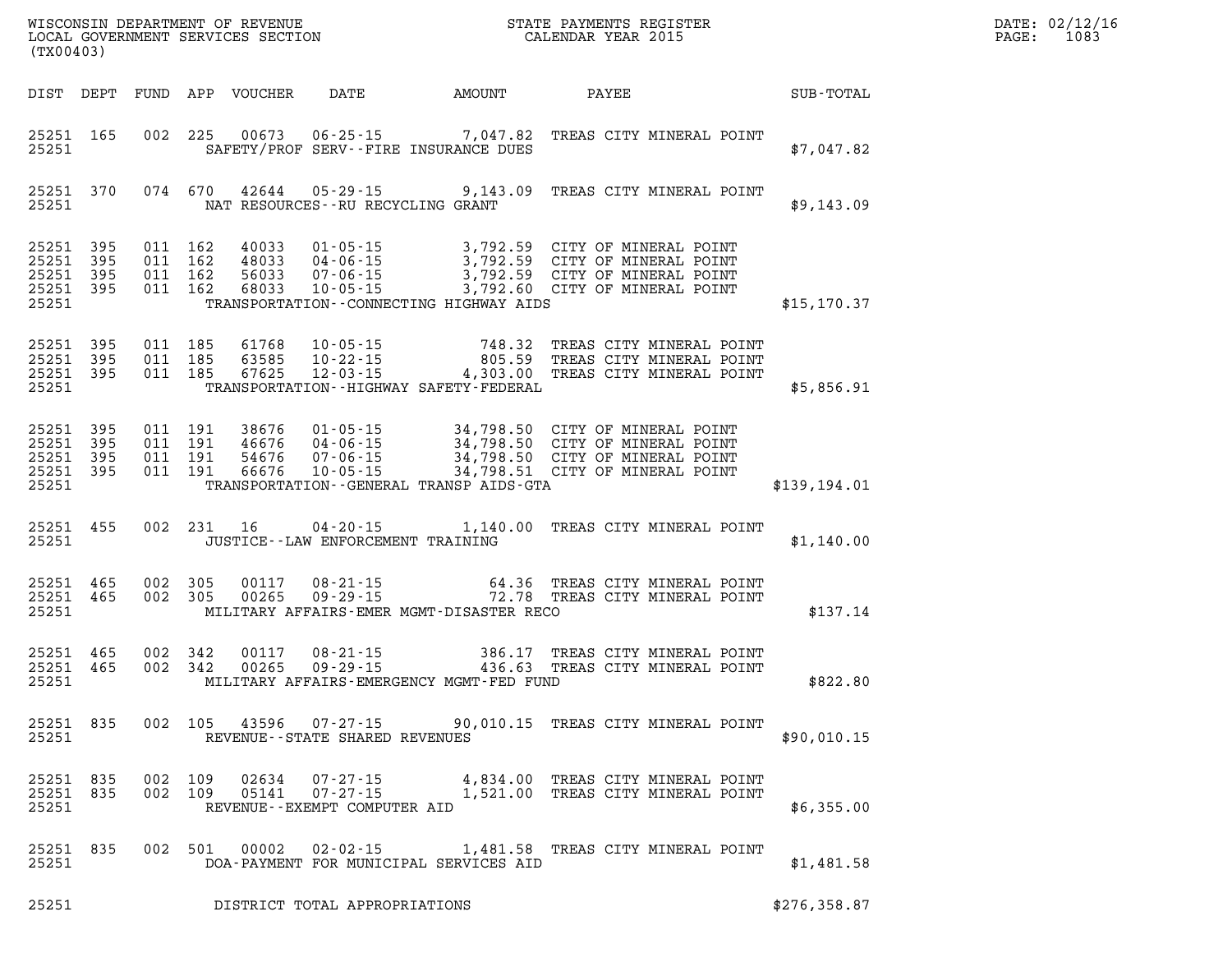| <b>District</b> | <b>District Name (Payee)</b> | Dept. | <b>Agency Name</b>             | Fund  |              | Appropriati Payment Description     | Voucher  | <b>Date</b>   | <b>Payment Amount</b> |
|-----------------|------------------------------|-------|--------------------------------|-------|--------------|-------------------------------------|----------|---------------|-----------------------|
| M25000          | Iowa County                  | 11500 | Dept of Ag, Trade & Cons Protc | 10000 | 70300        | Soil_Water Resource Mgmt            | 00003222 | 12/10/2015    | 34,852.00<br>-\$      |
| M25000          | Iowa County                  | 11500 | Dept of Ag, Trade & Cons Protc | 27400 | 76300        | Soil_Water Mgmt_Cnty Staffing       | 00003222 | 12/10/2015 \$ | 67,382.00             |
| M25000          | Iowa County                  | 11500 | Dept of Ag, Trade & Cons Protc | 27400 | 76400        | Soil_Water Mgmt Aids                | 00004125 | 12/29/2015 \$ | 173.28                |
| M25000          | Iowa County                  | 11500 | Dept of Ag, Trade & Cons Protc | 27400 | 76400        | Soil_Water Mgmt Aids                | 00004126 | 12/29/2015 \$ | 1,208.00              |
| M25000          | Iowa County                  | 11500 | Dept of Ag, Trade & Cons Protc | 27400 | 76400        | Soil_Water Mgmt Aids                | 00004127 | 12/29/2015 \$ | 360.00                |
| M25000          | Iowa County                  | 11500 | Dept of Ag, Trade & Cons Protc | 36300 | <b>WE100</b> | <b>AGRICULTURE-SOIL &amp; WATER</b> | 00004122 | 12/29/2015 \$ | 6,475.67              |
| M25000          | Iowa County                  | 11500 | Dept of Ag, Trade & Cons Protc | 36300 | <b>WE100</b> | AGRICULTURE-SOIL & WATER            | 00004124 | 12/29/2015    | -\$<br>837.90         |
| M25000          | Iowa County                  | 16500 | Dept of Safety & Prof Services | 10000 | 20200        | Private sewage system replace       | 00000412 | 11/13/2015    | \$<br>29,058.99       |
| M25000          | Iowa County                  | 16500 | Dept of Safety & Prof Services | 10000 | 20200        | Private sewage system replace       | 00000419 | 11/13/2015 \$ | 4,161.00              |
| M25000          | Iowa County                  | 37000 | Dept of Natural Resources      | 21200 | 55300        | Wildlife damage claims & abat       | 00013638 | 12/8/2015 \$  | 7,162.96              |
| M25000          | Iowa County                  | 41000 | Department of Corrections      | 10000 | 11600        | Reimbursing counties for proba      | 00009403 | 11/18/2015 \$ | 13,619.20             |
| M25000          | Iowa County                  | 41000 | Department of Corrections      | 10000 | 31300        | Community youth and family aid      | 00009642 | 11/19/2015    | \$<br>11,823.00       |
| M25000          | Iowa County                  | 45500 | Department of Justice          | 10000 | 24100        | Federal aid, state operations       | 00002846 | 12/8/2015 \$  | 1.500.00              |
| M25000          | Iowa County                  | 45500 | Department of Justice          | 10000 | 27100        | Alt prosecution alcohol drugs       | 00004437 | 12/30/2015 \$ | 1,104.51              |
| M25000          | Iowa County                  | 45500 | Department of Justice          | 10000 | 27100        | Alt prosecution alcohol drugs       | 00004438 | 12/30/2015    | -\$<br>11,720.34      |
| M25000          | Iowa County                  | 45500 | Department of Justice          | 10000 | 27100        | Alt prosecution alcohol drugs       | 00004440 | 12/30/2015 \$ | 7,675.50              |
| M25000          | Iowa County                  | 46500 | Department of Military Affairs | 10000 | 30800        | Emergency response equipment        | 00001785 | 11/25/2015 \$ | 8,160.00              |
| M25000          | Iowa County                  | 50500 | Department of Administration   | 10000 | 15500        | Federal aid, local assistance       | 00002186 | 10/29/2015    | \$<br>2,662.00        |
| M25000          | Iowa County                  | 50500 | Department of Administration   | 10000 | 15500        | Federal aid, local assistance       | 00003326 | 11/18/2015 \$ | 4,185.00              |
| M25000          | Iowa County                  | 50500 | Department of Administration   | 10000 | 15500        | Federal aid, local assistance       | 00007104 | 12/29/2015 \$ | 2,174.00              |
| M25000          | Iowa County                  | 50500 | Department of Administration   | 10000 | 74300        | Federal aid, local assistance       | 00005053 | 12/8/2015 \$  | 40,077.00             |
| M25000          | Iowa County                  | 50500 | Department of Administration   | 23500 | 37100        | Low-income assistance grants        | 00002186 | 10/29/2015 \$ | 122.00                |
| M25000          | Iowa County                  | 50500 | Department of Administration   | 23500 | 37100        | Low-income assistance grants        | 00003326 | 11/18/2015    | -\$<br>2,952.00       |
| M25000          | Iowa County                  | 50500 | Department of Administration   | 23500 | 37100        | Low-income assistance grants        | 00007104 | 12/29/2015 \$ | 2,910.00              |
| M25000          | Iowa County                  | 83500 | Department of Revenue          | 10000 | 10500        | County and Municipal Aid            | 00001010 | 11/16/2015 \$ | 257,420.18            |
| M25002          | Town Of Arena                | 83500 | Department of Revenue          | 10000 | 10500        | County and Municipal Aid            | 00000985 | 11/16/2015    | -\$<br>19,757.21      |
| M25004          | Town Of Brigham              | 83500 | Department of Revenue          | 10000 | 10500        | County and Municipal Aid            | 00000986 | 11/16/2015 \$ | 13,948.47             |
| M25006          | Town Of Clyde                | 83500 | Department of Revenue          | 10000 | 10500        | County and Municipal Aid            | 00000987 | 11/16/2015 \$ | 8,799.45              |
| M25008          | Town Of Dodgeville           | 83500 | Department of Revenue          | 10000 | 10500        | County and Municipal Aid            | 00000988 | 11/16/2015    | -\$<br>23,144.73      |
| M25010          | Town Of Eden                 | 83500 | Department of Revenue          | 10000 | 10500        | County and Municipal Aid            | 00000989 | 11/16/2015 \$ | 83,692.35             |
| M25012          | Town Of Highland             | 83500 | Department of Revenue          | 10000 | 10500        | County and Municipal Aid            | 00000990 | 11/16/2015 \$ | 16.217.98             |
| M25014          | Town Of Linden               | 83500 | Department of Revenue          | 10000 | 10500        | County and Municipal Aid            | 00000991 | 11/16/2015 \$ | 16,289.28             |
| M25016          | Mifflin, Town of             | 83500 | Department of Revenue          | 10000 | 10500        | County and Municipal Aid            | 00000992 | 11/16/2015 \$ | 16,481.98             |
| M25018          | Town Of Mineral Point        | 83500 | Department of Revenue          | 10000 | 10500        | County and Municipal Aid            | 00000993 | 11/16/2015    | \$<br>17,491.57       |
| M25020          | <b>Town Of Moscow</b>        | 83500 | Department of Revenue          | 10000 | 10500        | County and Municipal Aid            | 00000994 | 11/16/2015    | \$<br>12,790.83       |
| M25022          | Town Of Pulaski              | 83500 | Department of Revenue          | 10000 | 10500        | County and Municipal Aid            | 00000995 | 11/16/2015 \$ | 10,639.79             |
| M25024          | Town Of Ridgeway             | 83500 | Department of Revenue          | 10000 | 10500        | County and Municipal Aid            | 00000996 | 11/16/2015    | -\$<br>8,842.84       |
| M25026          | <b>Town Of Waldwick</b>      | 83500 | Department of Revenue          | 10000 | 10500        | County and Municipal Aid            | 00000997 | 11/16/2015 \$ | 13,840.57             |
| M25028          | Town Of Wyoming              | 83500 | Department of Revenue          | 10000 | 10500        | County and Municipal Aid            | 00000998 | 11/16/2015 \$ | 5,577.99              |
| M25101          | Village Of Arena             | 83500 | Department of Revenue          | 10000 | 10500        | County and Municipal Aid            | 00000999 | 11/16/2015    | -\$<br>84,050.88      |